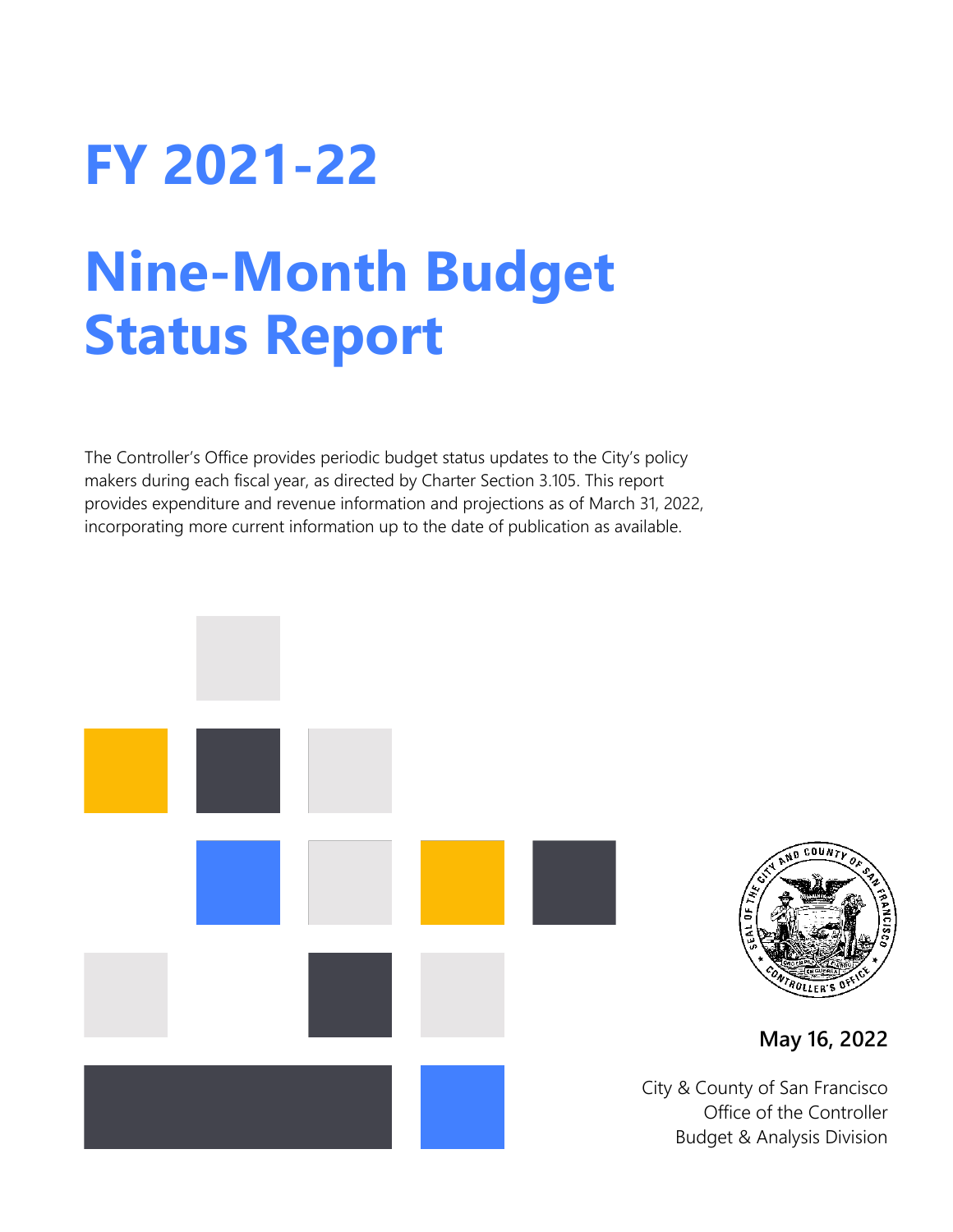#### **About the Budget & Analysis Division**

The Budget and Analysis Division (BAD) manages the technical development of the City's annual budget, including forecasting tax revenues, costing and budgeting labor and benefit costs, and assisting the Mayor and Board of Supervisors with costing and budgeting of policy initiatives. The group manages the City's adherence to voter-approved spending requirements and financial policies and produces a variety of reports, including quarterly budget status updates. Additionally, the division manages property tax apportionment, rate setting, and reporting to the state, places special assessments on property tax bills, and processes the Assessor's changes to prior and current year property tax rolls.

#### **Budget & Analysis Team:**

Michelle Allersma, Director, [michelle.allersma@sfgov.org](mailto:michelle.allersma@sfgov.org) Mark Chen, Budget and Revenue Analyst, [mark.y.chen@sfgov.org](mailto:mark.y.chen@sfgov.org) Edward de Asis, Assistant Citywide Budget Manager, [edward.deasis@sfgov.org](mailto:edward.deasis@sfgov.org) Yuri Hardin, Assistant Citywide Revenue Manager, [yuri.hardin@sfgov.org](mailto:yuri.hardin@sfgov.org) Ken Hinton, Budget and Revenue Analyst, [ken.hinton@sfgov.org](mailto:ken.hinton@sfgov.org) Nicholas Leo, Budget and Revenue Analyst, [nicholas.leo@sfgov.org](mailto:nicholas.leo@sfgov.org) Carol Lu, Citywide Revenue Manager, [carol.lu@sfgov.org](mailto:carol.lu@sfgov.org) Michael Mitton, Budget and Revenue Analyst, [michael.mitton@sfgov.org](mailto:michael.mitton@sfgov.org) Calvin Quock, Budget and Revenue Analyst, [calvin.quock@sfgov.org](mailto:calvin.quock@sfgov.org) Risa Sandler, Citywide Budget Manager, [risa.sandler@sfgov.org](mailto:risa.sandler@sfgov.org) Jamie Whitaker, Property Tax Manager, [james.whitaker@sfgov.org](mailto:james.whitaker@sfgov.org)

| For more information, please contact:                                                                                             | Or visit:                   |
|-----------------------------------------------------------------------------------------------------------------------------------|-----------------------------|
| Michelle Allersma<br>Office of the Controller<br>City and County of San Francisco<br>(415) 554-4792   michelle.allersma@sfgov.org | http://www.sfcontroller.org |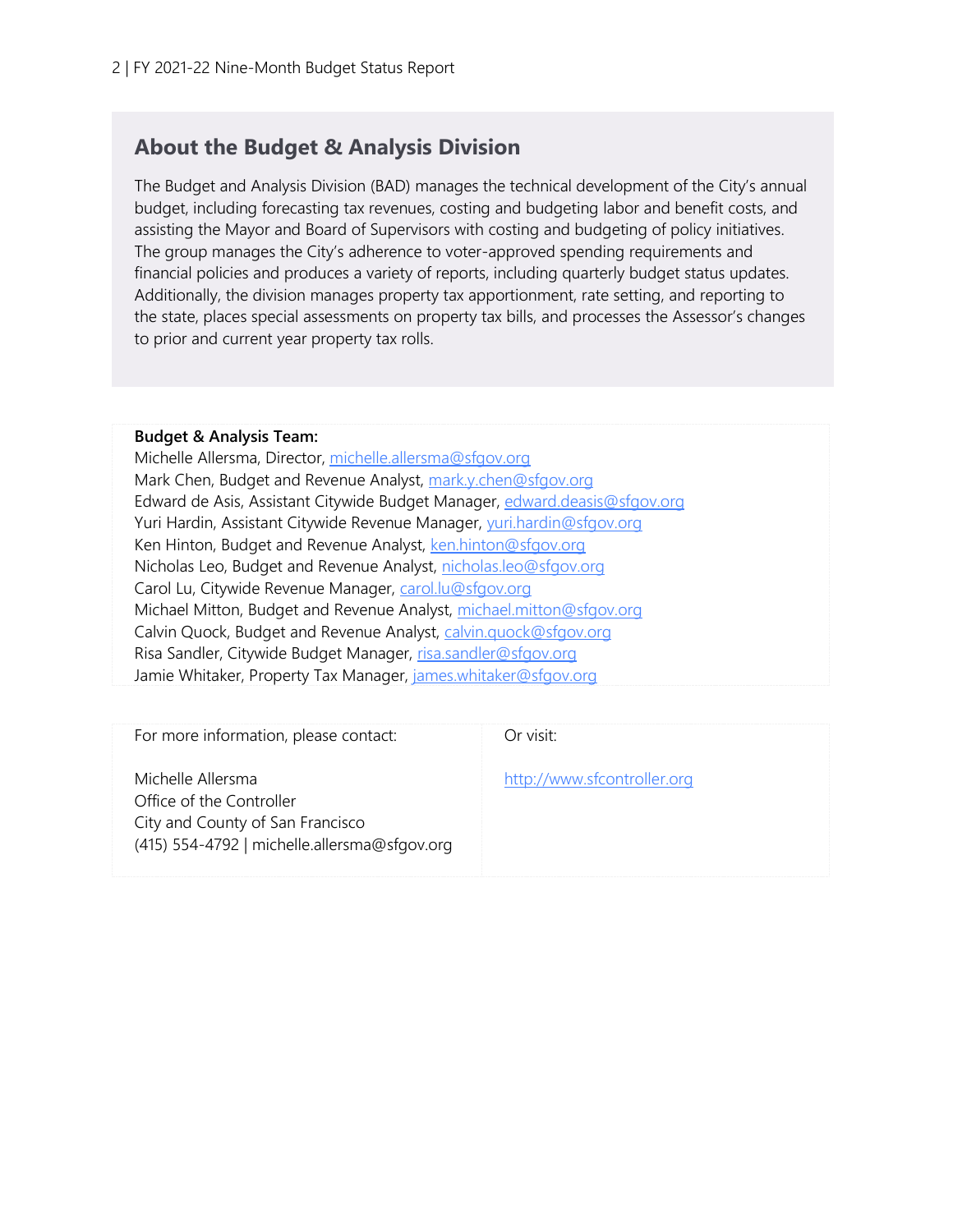# Executive Summary

- **Current year.** We project a \$252.5 million General Fund ending balance in the current fiscal year, resulting in a net improvement of \$120.9 million versus our last projection report. As described in this report, this includes a \$149.2 million improvement in projected ending balance in the current year offset by a \$28.3 million deposit in the coming fiscal year required to replenish current year reserve draws.
- **Implications for upcoming fiscal years**. This improved balance from the current year will increase the projected surplus for the coming two-year budget period, should the Mayor and Board choose to spend it. This improvement is offset by the cost of labor contracts currently pending final negotiation, ratification, and approval. The cost of these labor contracts is higher than assumed in our prior projection by approximately \$180 million during the two year period, given our preliminary assessment of them. Accounting for these two significant factors alone – the current year improvement noted in this report and the cost of pending labor contracts – would result in projected surplus for the upcoming two-year budget of approximately \$15 million.
- **Primary drivers of this change.** The majority of the change versus our last current fiscal year projection are driven by a \$77.1 million improvement in revenues at the Department of Public Health (DPH). The majority of DPH's revenue variance is driven by large, one-time grants and audit settlements, including a \$35.7 million threshold change for the Global Payment Program, a \$26.4 million improvement resulting from the extension of the Federal Medical Assistance Percentage emergency rate, and \$17.8 million in other one-time grant and audit settlements. Other notable change projected in this report include a \$38.2 million improvement in citywide tax revenues, predominantly driven by property taxes, and \$18.6 million in improvement due to lower than previously anticipated costs for overtime costs associated with COVID staffing shortages.
- Major risks and uncertainties. This report includes our projections of the City's finances over the remaining three months of the fiscal year. Some notable uncertainties remain that may materially affect these projections, and are discussed in the report, most notably:
	- o The City has received notice from the Centers for Medicare and Medicaid Services (CMS) of termination of eligibility for participation in those federal programs for services provided at Laguna Honda Hospital. The city is seeking an extension of those revenue sources during the reaccreditation process, which may take six months or longer to complete. If this request for continuity of payment is not successful, the City would lose approximately \$25 million during the remainder of this fiscal year and continuing at approximately \$16 million per month in the subsequent fiscal year. The City maintains a Public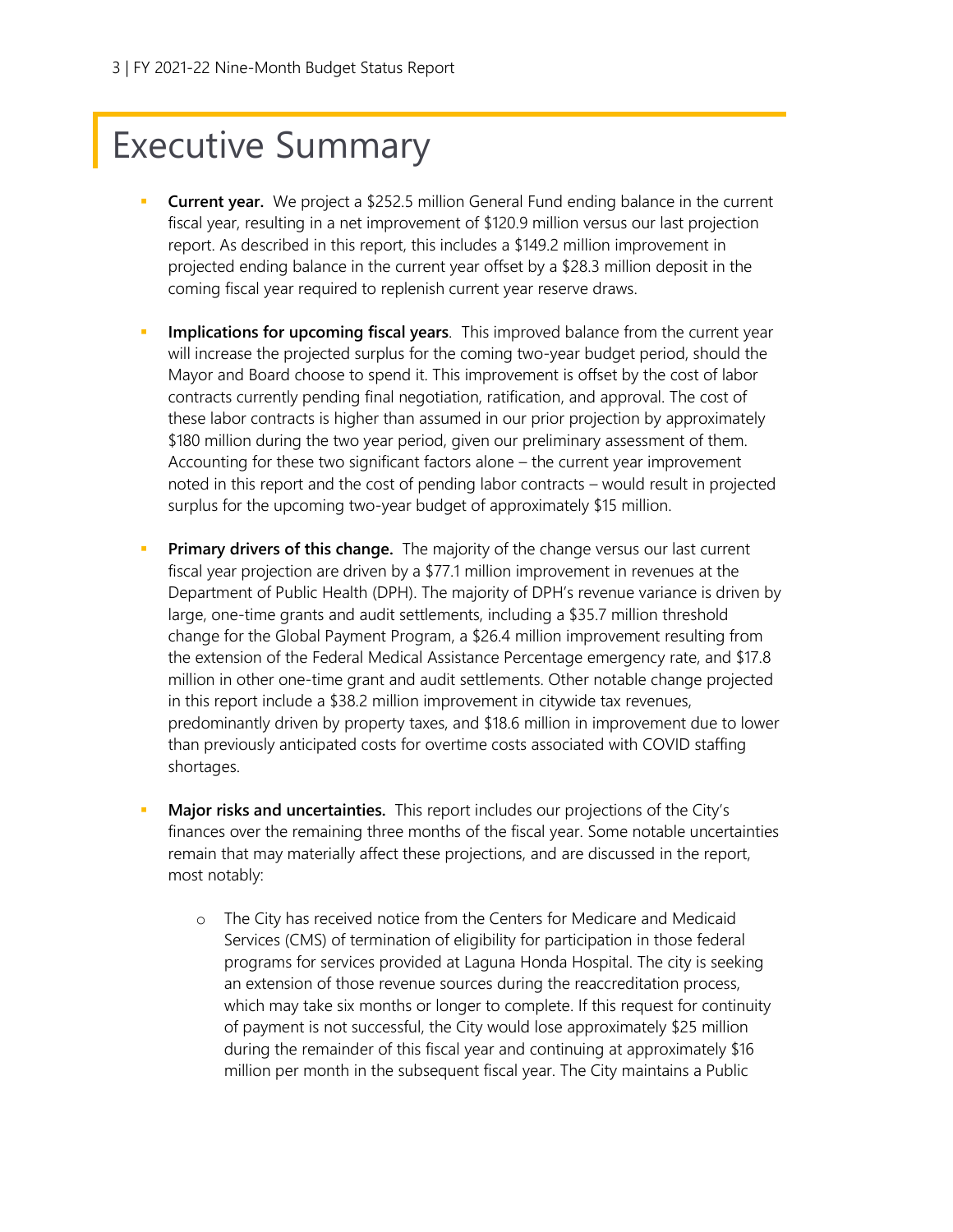Health Revenue Reserve that may be utilized to offset these losses in the current year, should it occur.

- o Remaining uncertainty about the pace of economic recovery and its implications for tax revenues. Business tax revenues, in particular, are subject to uncertainty given the tepid pace of return to offices and signs of slowing growth in technology industry gross receipts. Year to date receipts for tax year 2022 prepayments are below expectations derived from tax year 2021 filings but will not be known until late summer.
- **Estimated emergency response costs are reflected in these projections.** Emergency appropriations have increased the COVID response budget by \$139.7 million, and the Department of Public Health (DPH) has transferred \$10.9 million of Whole Person Care pilot program budget to COVID response. The Board of Supervisors has approved the use of \$32.3 million of state Project RoomKey revenue for the Shelter in Place (SIP) hotel program; while this will fund the program through the end of the current fiscal year, it may not be sufficient for damage repair costs as the City exits hotels. DPH's Nine-Month Report projection reflects additional need of \$9.8 million for its response activities. For the Tenderloin Drug Overdose Emergency, emergency appropriations have increased budget by \$7.4 million, and the Department of Emergency Management has repurposed \$2.0 million of COVID response budget to the Tenderloin Emergency.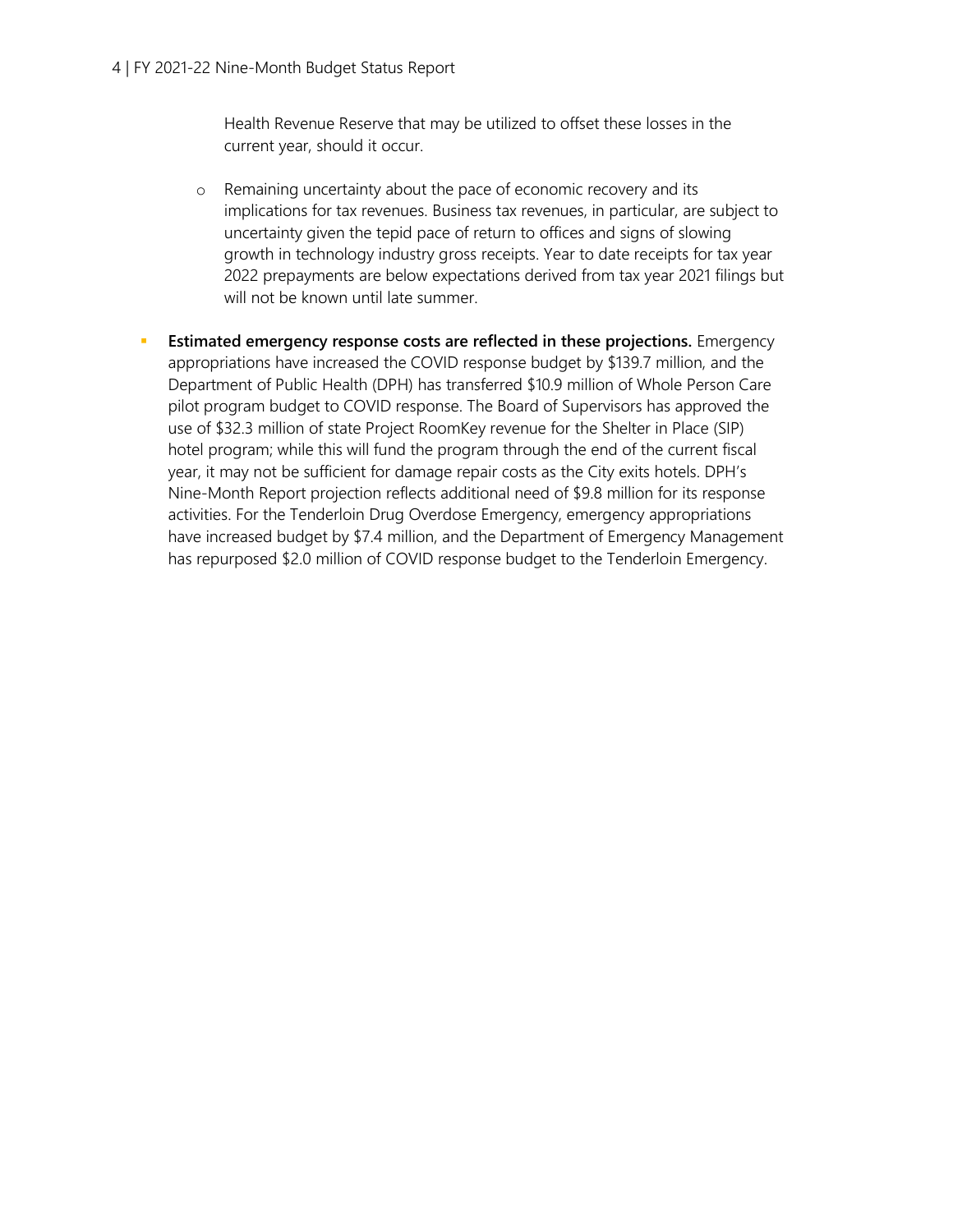### **Table 1. FY 2021-22 Projected General Fund Variances to Budget (\$ millions)**

|                                                      | March JR | 9-Month | Change |
|------------------------------------------------------|----------|---------|--------|
| FY 2020-21 Ending Fund Balance                       | 205.8    | 205.8   |        |
| FY 2021-22 Anticipated ARPA                          | 324.9    | 324.9   |        |
| Appropriation in the FY 2021-22 Budget               | (498.8)  | (498.8) |        |
| A. Prior Year Fund Balance Above Budgeted Levels     | 31.8     | 31.8    |        |
| Citywide Revenue                                     | 2.5      | 40.7    | 38.2   |
| <b>Baseline Contributions</b>                        | (41.0)   | (49.3)  | (8.3)  |
| Departmental Operations                              | 91.5     | 210.8   | 119.3  |
| B. Current Year Revenues and Expenditures            | 52.9     | 202.1   | 149.2  |
| General Reserve Appropriated - Source                | 9.4      | 37.6    | 28.2   |
| Fiscal Cliff Reserve Appropriated - Source           | 64.2     | 64.2    |        |
| Supplemental Appropriations - Expenditures           | (73.6)   | (101.8) | (28.2) |
| FY 2021-22 Mid-Year Appropriation of Fund Balance    | (7.4)    | (7.4)   |        |
| C. Approved Supplementals + Mid-Year Appropriations  | (7.4)    | (7.4)   |        |
| Use of Business Tax Prepayment Reserve               | 26.0     | 26.0    |        |
| D. Withdrawals from / (Deposits) to Reserves         | 26.0     | 26.0    |        |
| E. FY 2021-22 Projected Ending Balance               | 103.3    | 252.5   | 149.2  |
| F. FY 2022-23 Required General Reserve Replenishment | (9.4)    | (37.6)  | (28.2) |
| G. Improvement versus Prior Projection               | 93.9     | 214.9   | 120.9  |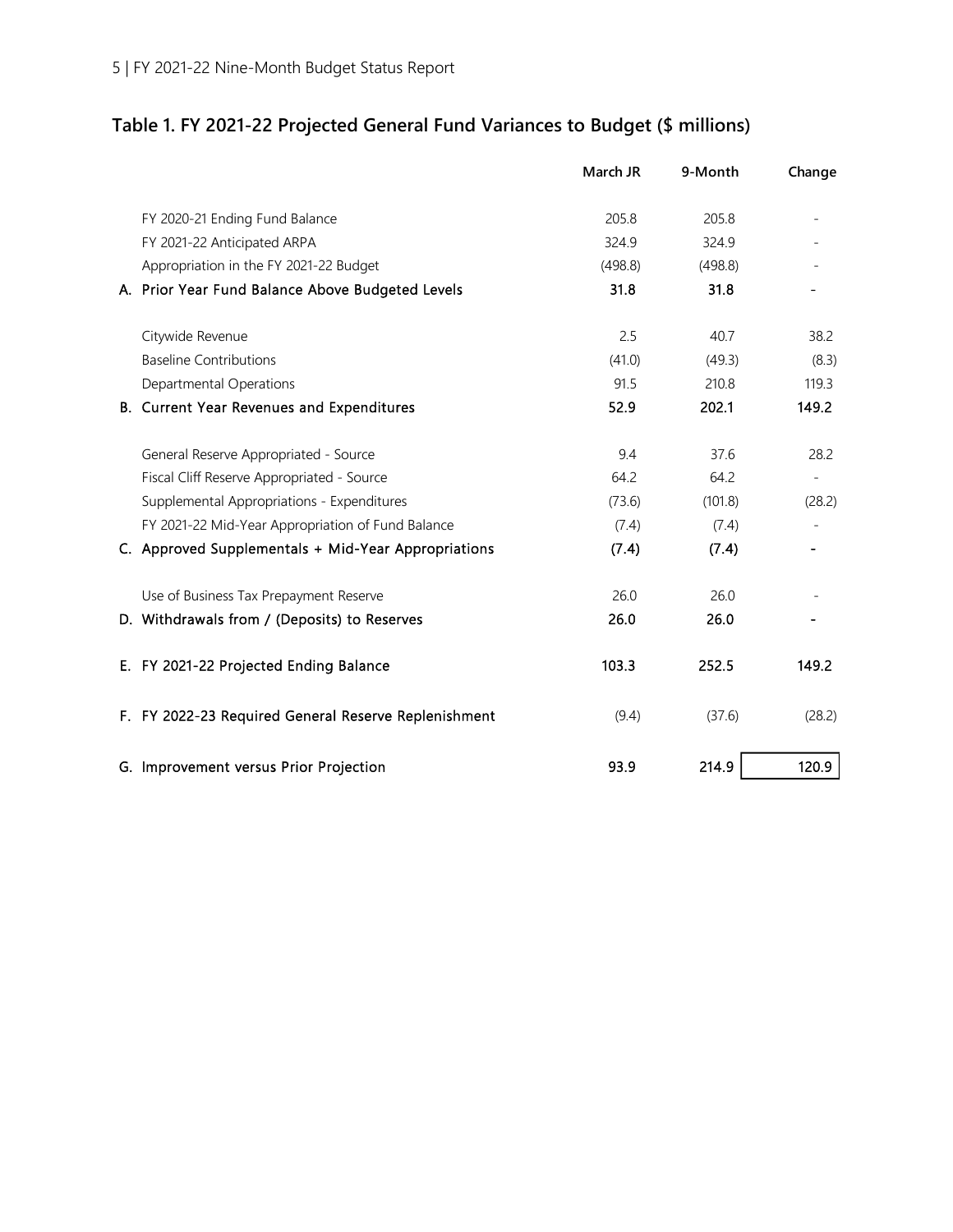# FY 2021-22 Nine-Month Budget Status Report

## A. GENERAL FUND STARTING BALANCE

Total projected uses of fund balance at the time the FY 2021-22 and FY 2022-23 adopted budget were \$798.8 million, of which \$498.8 million was appropriated in FY 2021-22 and \$300.0 million was appropriated in FY 2022-23. Including \$324.9 million of American Rescue Plan Act funds anticipated to be used in FY 2021-22, General Fund available fund balance at the end of FY 2021-22 was \$31.8 million more than appropriated and assigned.

### B. CURRENT YEAR REVENUES AND EXPENDITURES

#### **Citywide Revenue Surplus**

As shown in Table 2, citywide revenues are projected to be \$38.2 million above the March Joint Report projections, largely due to improvements in property, real property transfer, and hotel taxes. Revenue variances are further described in Appendix 1.

|                                  | FY 2020-       |               |                          |          |                |          |           |               |                          |
|----------------------------------|----------------|---------------|--------------------------|----------|----------------|----------|-----------|---------------|--------------------------|
|                                  | 21             | FY 2021-22    |                          |          |                |          | Variances |               |                          |
|                                  |                | Original      | Jan 2022                 | Feb 2022 | <b>Revised</b> | Mar 2022 | May       | Vs Rev        | Vs Mar                   |
|                                  | <b>Actuals</b> | <b>Budget</b> | $5-Yr$                   | 6-Mo     | <b>Budget</b>  | $5-Yr$   | 2022 9-   | <b>Budget</b> | 2022                     |
| Property Taxes                   | 2,344.0        | 2,115.6       | 2,217.5                  | 2,217.5  | 2,115.6        | 2,292.1  | 2,309.6   | 194.0         | 17.5                     |
| Property Tax                     | 1,974.0        | 1,870.6       | 1,955.0                  | 1,955.0  | 1,870.6        | 1,961.0  | 1,951.0   | 80.4          | (10.0)                   |
| <b>Excess ERAF</b>               | 369.9          | 245.0         | 262.5                    | 262.5    | 245.0          | 331.1    | 358.6     | 113.6         | 27.5                     |
| <b>Business Taxes</b>            | 722.6          | 957.1         | 885.4                    | 878.4    | 957.1          | 873.2    | 873.2     | (83.9)        |                          |
| Sales Tax - Local 1%             | 146.9          | 145.7         | 174.9                    | 174.8    | 145.7          | 174.8    | 174.8     | 29.0          |                          |
| Hotel Room Tax                   | 33.2           | 78.5          | 120.2                    | 114.0    | 78.5           | 113.8    | 123.1     | 44.6          | 9.3                      |
| Utility User & Access Line Taxes | 126.1          | 127.3         | 138.2                    | 134.6    | 127.3          | 134.6    | 134.6     | 7.3           |                          |
| Parking Tax                      | 47.6           | 55.9          | 66.9                     | 66.9     | 55.9           | 66.9     | 66.9      | 11.0          | $\overline{\phantom{a}}$ |
| Real Property Transfer Tax       | 344.7          | 350.1         | 418.2                    | 459.0    | 350.1          | 479.1    | 491.7     | 141.6         | 12.6                     |
| Sugar Sweetened Beverage Tax     | 10.4           | 12.2          | 12.2                     | 11.6     | 12.2           | 11.6     | 11.6      | (0.6)         |                          |
| Stadium Admissions Tax           | 0.2            | 3.6           | 3.6                      | 3.6      | 3.6            | 3.6      | 3.6       | ÷.            |                          |
| Cannabis Tax                     |                | 4.4           | ٠                        |          | 4.4            |          |           | (4.4)         |                          |
| Franchise Taxes                  | 14.9           | 14.3          | 14.3                     | 14.3     | 14.3           | 14.3     | 14.3      |               |                          |
| Interest Income                  | 31.7           | 36.2          | 24.3                     | 24.3     | 36.2           | 28.8     | 28.8      | (7.4)         |                          |
| <b>FEMA Disaster Relief</b>      | (22.3)         | 49.5          | 249.0                    | 249.0    | 189.1          | 186.5    | 186.5     | (2.6)         |                          |
| ARPA                             | 312.4          | 324.8         | 12.4                     | 12.4     | 324.8          | 12.4     | 12.4      | (312.4)       |                          |
| Public Safety Realignment        | 38.4           | 51.5          | 58.5                     | 58.8     | 51.5           | 58.8     | 58.8      | 7.3           | $\overline{\phantom{a}}$ |
| Public Safety Sales Tax          | 105.0          | 82.0          | 88.9                     | 91.5     | 82.0           | 91.5     | 91.5      | 9.5           |                          |
| Motor Vehicle In-Lieu            | 1.2            |               | $\overline{\phantom{a}}$ |          |                |          | 1.9       | 1.9           | 1.9                      |
| Airport Transfer In              | 15.0           | 23.0          | 23.0                     | 29.7     | 23.0           | 30.7     | 30.7      | 7.7           |                          |
| Commercial Rent Tax Transfer In  | 74.1           | 32.8          | 34.0                     | 34.0     | 32.8           | 34.0     | 31.0      | (1.8)         | (3.0)                    |
| <b>Total Citywide Revenues</b>   | 4,345.9        | 4,464.5       | 4,541.4                  | 4,574.3  | 4,604.2        | 4,606.7  | 4,644.8   | 40.7          | 38.2                     |

#### **Table 2. General Fund Citywide Revenues Variances to Budget (\$ millions)**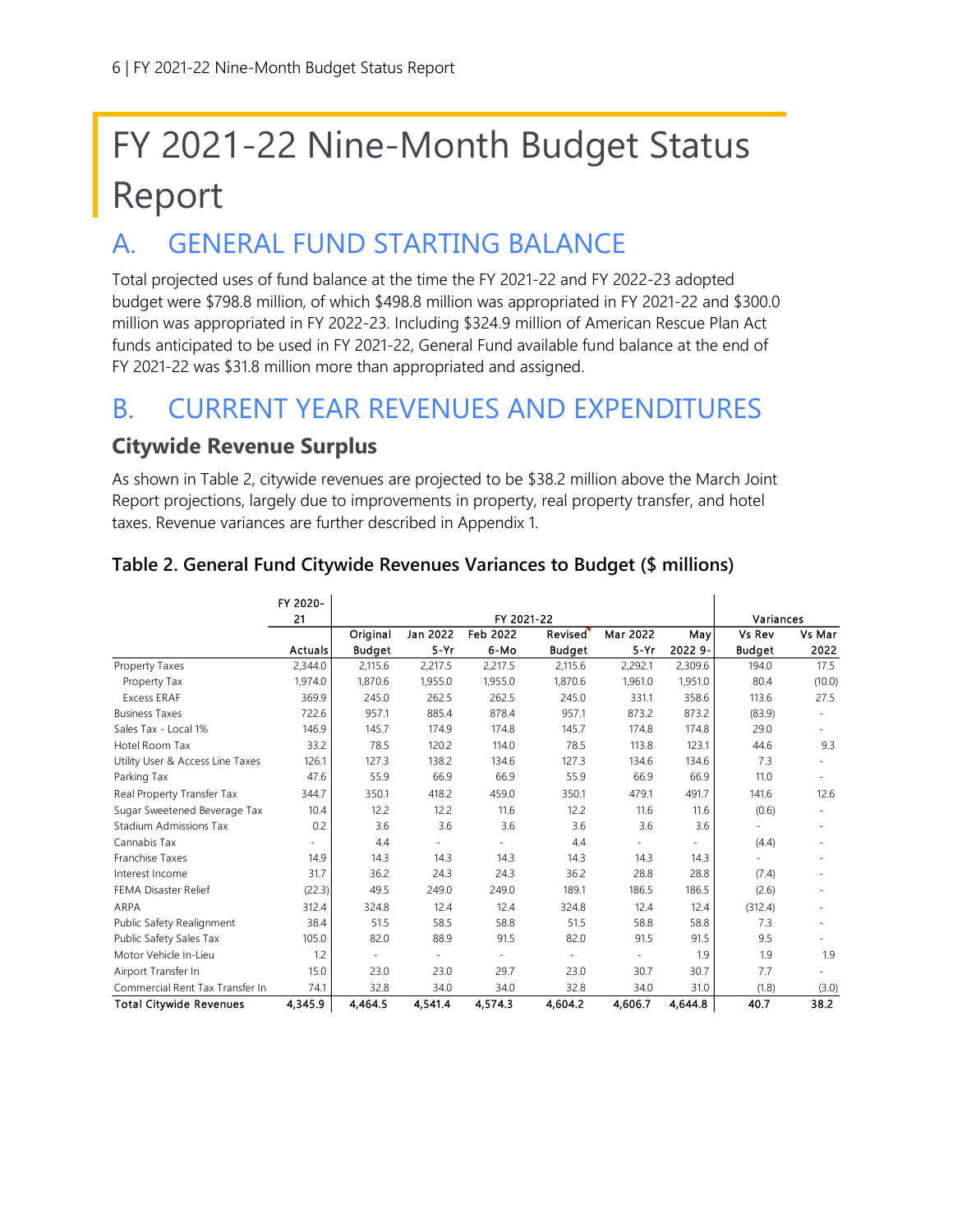#### **Baseline Contributions**

Table 3 shows the impact of voter-mandated spending requirements. The General Fund portion of the baseline contribution increased by \$8.3 million versus March Joint Report. Highlights:

- MTA baselines are projected to be \$3.4 million above March Joint Report, due to modest growth in Aggregate Discretionary Revenue (ADR).
- The Library baseline and property tax set-aside is projected to be \$3.5 million above March Joint Report.
- The total Public Education Enrichment Fund (PEEF) annual contribution to SFUSD and OECE is projected to increase by \$1.1 million from March Joint Report.
- The Children and Transitional-Aged Youth expenditure baselines were funded above the required levels in the adopted FY 2021-22 budget, therefore the projected increase in ADR does not increase spending requirements for them.

|                                                                               | FY 2020-21     | FY 2021-22    |          |         |          | Variances |                  |             |
|-------------------------------------------------------------------------------|----------------|---------------|----------|---------|----------|-----------|------------------|-------------|
|                                                                               | <b>Actuals</b> | <b>Budget</b> | Jan 5-Yr | 6-Mo    | Mar 5-Yr | 9-Mo      | <b>Vs Budget</b> | Vs Mar 5-Yr |
| General Fund Aggregate Discretionary Revenue (ADR)                            | 3,766.0        | 3,847.5       | 4,011.8  | 4,030.6 | 4.125.6  | 4.162.9   | 315.4            | 37.3        |
| Municipal Transportation Agency (MTA)                                         |                |               |          |         |          |           |                  |             |
| MTA - Municipal Railway Baseline: 6.686% ADR                                  | 251.8          | 257.2         | 268.2    | 269.5   | 275.8    | 278.3     | 21.1             | 2.5         |
| MTA - Central Subway                                                          |                | 11.7          | 11.7     | 3.9     | 3.9      | 3.9       | (7.8)            |             |
| MTA - Parking & Traffic Baseline: 2.507% ADR                                  | 94.4           | 96.5          | 100.6    | 101.1   | 103.4    | 104.4     | 7.9              | 0.9         |
| MTA - Population Adjustment                                                   | 55.6           | 57.6          | 57.6     | 58.0    | 58.0     | 58.0      | 0.4              |             |
| MTA - 80% Parking Tax In-Lieu                                                 | 38.0           | 44.7          | 53.5     | 53.5    | 53.5     | 53.5      | 8.8              | ÷           |
| Subtotal Municipal Transportation Agency                                      | 439.8          | 467.7         | 491.6    | 485.9   | 494.7    | 498.1     | 30.4             | 3.4         |
| Library Preservation Fund                                                     |                |               |          |         |          |           |                  |             |
| Library - Baseline: 2.286% ADR, net of General Fund Return                    | 86.1           | 87.9          | 91.7     | 89.5    | 91.6     | 95.2      | 7.2              | 3.5         |
| Library - Property Tax: \$0.025 per \$100 Net Assessed Valuation (NAV)        | 67.4           | 68.9          | 72.1     | 72.1    | 72.1     | 72.0      | 3.1              | (0.1)       |
| Subtotal Library                                                              | 153.4          | 156.9         | 163.8    | 161.6   | 163.7    | 167.1     |                  |             |
| <b>Children's Services</b>                                                    |                |               |          |         |          |           |                  |             |
| Children's Services Baseline - Requirement: 4.830% ADR                        | 168.4          | 185.8         | 193.8    | 194.7   | 199.3    | 201.1     | 15.2             | 7.8         |
| Transitional Aged Youth Baseline - Requirement: 0.580% ADR                    | 20.2           | 22.3          | 23.3     | 23.4    | 23.9     | 24.1      | 7.8              | 0.2         |
| Early Care and Education Baseline (Jun 2018 Prop C) - Requirement: 2.212% ADR | 79.7           | 85.1          | 88.7     | 89.2    | 91.3     | 92.1      | 7.0              | 0.8         |
| Public Education Services Baseline: 0.290% ADR (50% GF)                       | 10.9           | 11.2          | 11.6     | 11.7    | 12.0     | 12.1      | 0.9              | 0.1         |
| Children and Youth Fund Property Tax Set-Aside: \$0.0375-0.4 per \$100 NAV    | 107.8          | 110.3         | 115.4    | 115.4   | 116.0    | 115.8     | 5.5              | (0.2)       |
| Public Education Enrichment Fund: 3.057% ADR                                  | 115.1          | 117.6         | 122.6    | 123.2   | 126.1    | 127.3     | 9.6              | 7.7         |
| 1/3 Annual Contribution to Preschool for All                                  | 38.4           | 39.2          | 40.9     | 41.1    | 42.0     | 42.4      | 3.2              | 0.4         |
| 2/3 Annual Contribution to SF Unified School District                         | 76.7           | 78.4          | 81.8     | 82.1    | 84.1     | 84.8      | 6.4              | 0.8         |
| Subtotal Childrens Services (Required)                                        | 502.1          | 532.3         | 555.4    | 557.5   | 568.5    | 572.4     | 40.1             | 3.9         |
| <b>Recreation and Parks</b>                                                   |                |               |          |         |          |           |                  |             |
| Open Space Property Tax Set-Aside: \$0.025 per \$100 NAV                      | 67.4           | 68.9          | 72.1     | 72.1    | 72.1     | 72.0      | 3.1              | (0.1)       |
| Recreation & Parks Baseline - Requirement                                     | 76.2           | 79.2          | 79.2     | 79.2    | 79.2     | 79.2      |                  | ۰           |
| Subtotal Recreation and Parks (Required)                                      | 143.5          | 148.1         | 151.3    | 151.3   | 151.3    | 151.1     |                  |             |
| <b>Other Financial Baselines</b>                                              |                |               |          |         |          |           |                  |             |
| Our City, Our Home Baseline (Nov 2018 Prop C) - Requirement                   | 215.0          | 215.0         | 215.0    | 215.0   | 215.0    | 215.0     |                  | ÷           |
| Housing Trust Fund Requirement                                                | 39.6           | 42.4          | 42.4     | 42.4    | 42.4     | 42.4      |                  | $\sim$      |
| Dignity Fund                                                                  | 50.1           | 53.1          | 53.1     | 53.1    | 53.1     | 53.1      |                  | ÷           |
| Street Tree Maintenance Fund                                                  | 19.4           | 19.8          | 20.7     | 20.8    | 21.3     | 21.5      | 1.6              | 0.2         |
| Municipal Symphony Baseline: \$0.00125 per \$100 NAV                          | 3.8            | 3.7           | 3.7      | 3.7     | 3.7      | 3.7       |                  |             |
| City Services Auditor: 0.2% of Citywide Budget                                | 23.0           | 23.4          | 23.4     | 23.4    | 23.4     | 23.4      |                  | $\sim$      |
| Mission Bay Transportation Improvement Fund                                   | 7.4            | 7.6           | 7.6      | 7.6     | 7.6      | 7.6       |                  | $\sim$      |
| Subtotal Other Financial Baselines                                            | 358.2          | 365.1         | 366.0    | 366.1   | 366.5    | 366.7     | 1.6              | 0.2         |
| * General Fund Impact                                                         |                |               |          |         |          |           | 49.3             | 8.3         |

#### **Table 3. General Fund Baseline and In-Lieu Transfers (\$ millions)**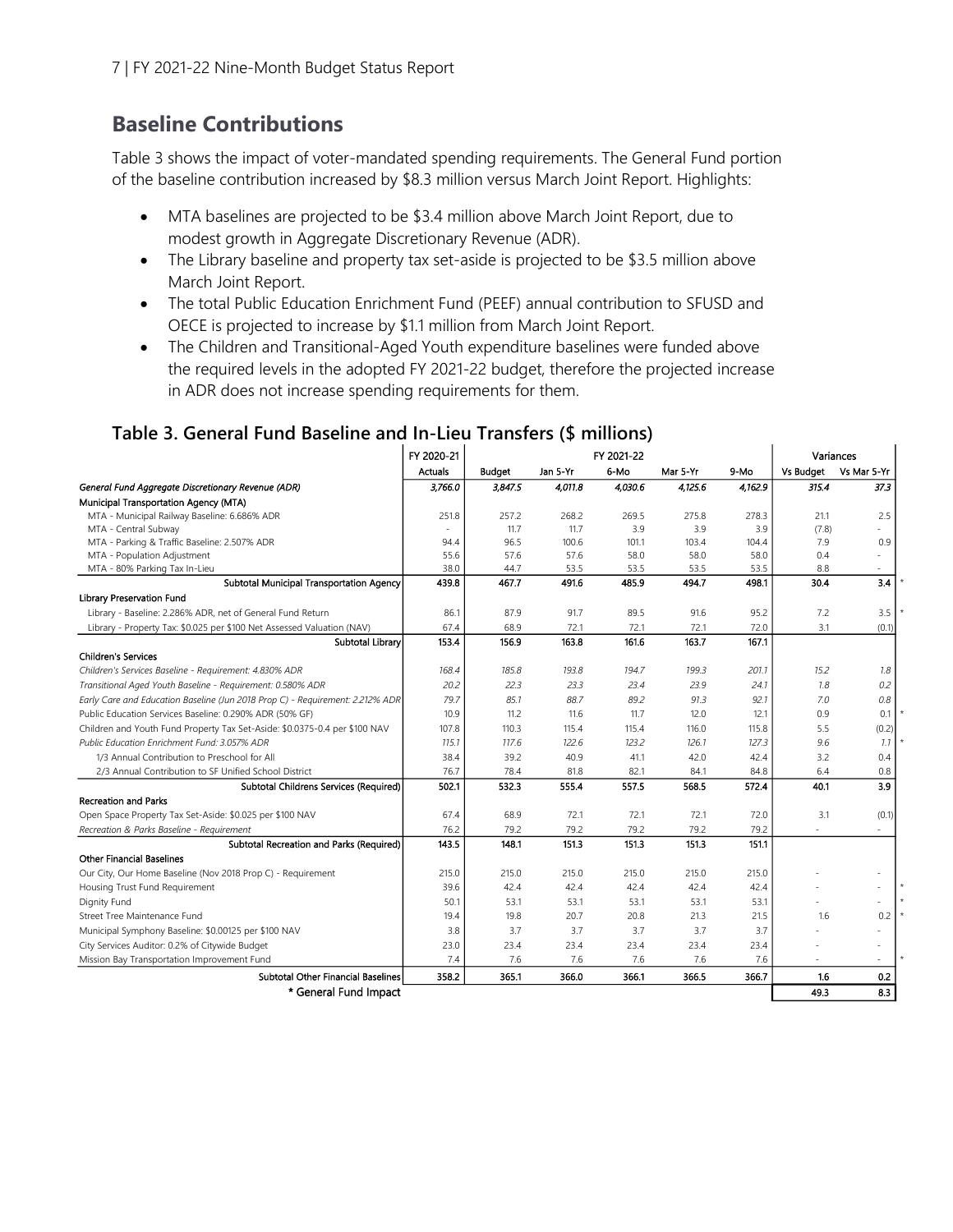#### **Departmental Operations**

The Controller's Office projects a net departmental operating surplus of \$210.8 million summarized in Table 4 below and further detailed in Appendix 2.

#### **Table 4. FY 2021-22 Departmental Operating Summary (\$ millions)**

*Note: Figures may not sum due to rounding.* 

|                                       | Revenue     | Uses      | Net         |
|---------------------------------------|-------------|-----------|-------------|
|                                       | Surplus /   | Savings / | Surplus /   |
| <b>Net Shortfall Departments</b>      | (Shortfall) | (Deficit) | (Shortfall) |
| Public Works                          | (4.1)       | 0.4       | (3.7)       |
| Sheriff                               | (0.1)       | (2.1)     | (2.2)       |
| Police Accountability                 | (0.1)       | (0.1)     | (0.2)       |
| Asian Art Museum                      |             | (0.1)     | (0.1)       |
| Board of Appeals                      | (0.1)       | 0.0       | (0.1)       |
| Cultured Departures with Net Chaptell |             |           |             |

Subtotal Departments with Net Shortfall

|                                     | Revenue                      | Uses      | Net         |
|-------------------------------------|------------------------------|-----------|-------------|
|                                     | Surplus /                    | Savings / | Surplus /   |
| <b>Net Surplus Departments</b>      | (Shortfall)                  | (Deficit) | (Shortfall) |
| Public Health                       | 128.2                        | 3.0       | 131.3       |
| Human Services Agency               | 10.5                         | 39.4      | 49.9        |
| Mayor                               | $\qquad \qquad \blacksquare$ | 9.1       | 9.1         |
| Homelessness and Supportive Housing | (0.2)                        | 6.3       | 6.1         |
| City Administrator                  | (1.7)                        | 6.1       | 4.4         |
| Superior Court                      | $\overline{\phantom{0}}$     | 2.8       | 2.8         |
| <b>Adult Probation</b>              | -                            | 0.3       | 0.3         |
| Juvenile Probation                  | 0.2                          | 2.5       | 2.7         |
| Sheriff Accountability              | $\overline{\phantom{0}}$     | 1.9       | 1.9         |
| <b>Ethics Commission</b>            | 0.0                          | 1.4       | 1.5         |
| City Attorney                       | (4.8)                        | 6.0       | 1.2         |
|                                     |                              |           |             |
| All Other, Net                      | (23.0)                       | 29.0      | 6.0         |
| TOTAL                               | 104.8                        | 106.0     | 210.8       |

## C. SUPPLEMENTAL APPROPRIATIONS

Five supplemental appropriations using \$37.6 million of the General Reserve, one supplemental using \$64.2 million of the Fiscal Cliff Reserve, and two supplementals using \$42.7 million of department revenues have been approved by the Board of Supervisors, as noted in Table 5. Uses of the General Reserve in the current fiscal year require a like amount to be deposited in the budget year. Should the Board of Supervisors approve the supplemental for the Police and Fire Departments, this required deposit would be offset by a reduction of the same amount in the operating shortfalls reported for these departments in Appendix 2, for a net zero impact on projected ending balance.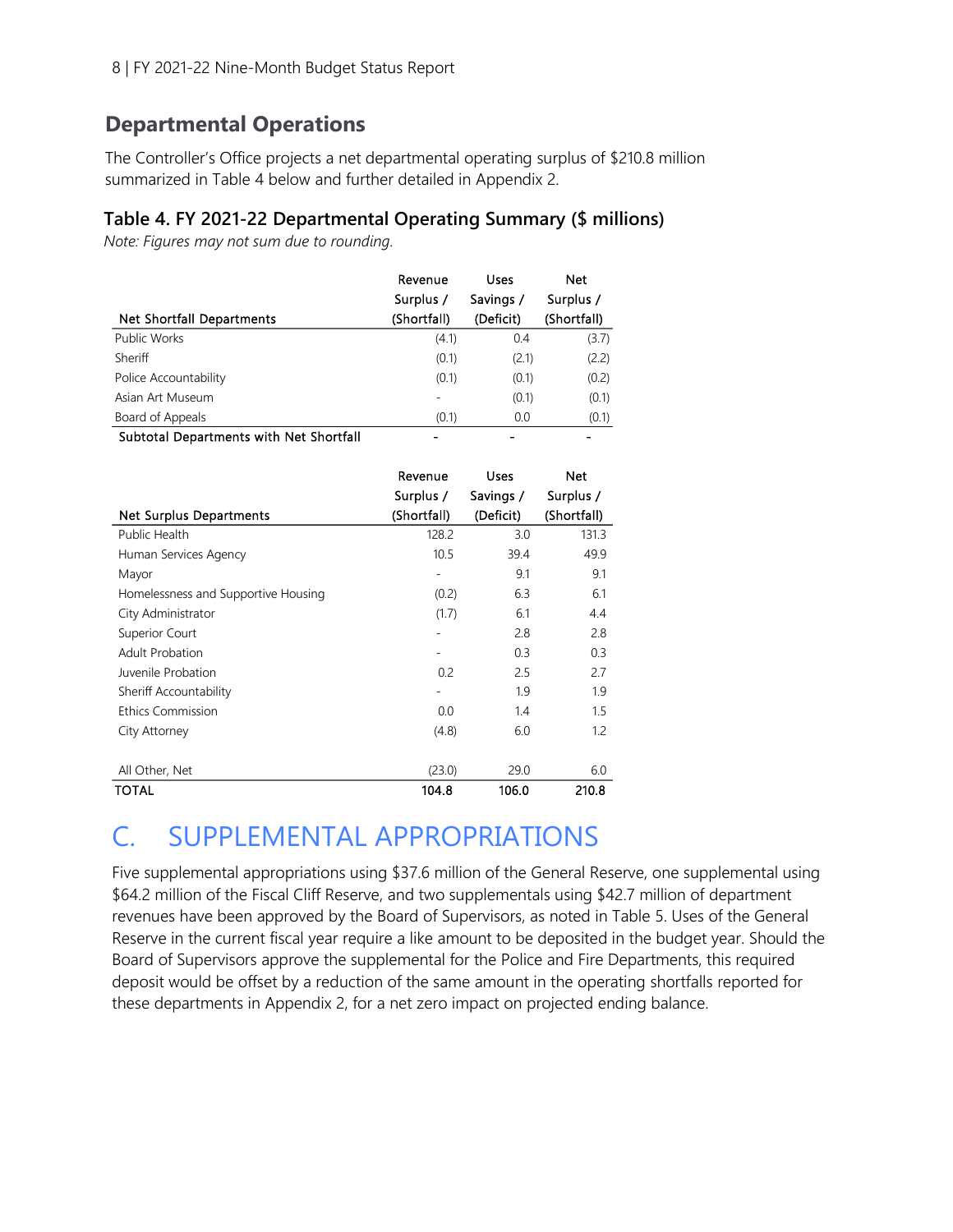| Source                      | Use                                         | <b>Status</b> | Amount |
|-----------------------------|---------------------------------------------|---------------|--------|
| General Reserve             | FIR - Paramedic Staffing                    | Approved      | 2.5    |
| General Reserve             | REG - Unforeseen Elections                  | Approved      | 6.9    |
| General Reserve             | FIR Overtime                                | Approved      | 14.6   |
| General Reserve             | MTA - Portsmouth Square Garage Free Parking | Approved      | 0.6    |
| General Reserve             | Various Departments - Worker's Compensation | Approved      | 13.1   |
|                             | Subtotal, General Reserve                   |               | 37.6   |
|                             |                                             |               |        |
| <b>Fiscal Cliff Reserve</b> | MOHCD - Social Housing                      | Approved      | 64.2   |
| Operating Revenue           | REG - Unforeseen Elections                  | Approved      | 5.1    |
| State/Federal Revenue       | HSA - SIP Hotel and Other Programs          | Approved      | 37.6   |
|                             | <b>Total Approved Supplementals</b>         |               | 144.6  |

**Table 5. Approved Supplemental Appropriations (\$ millions)**

## D. WITHDRAWALS FROM / DEPOSITS TO RESERVES

Projections include the approved reserve uses in Table 5 above and a \$9.2 million deposit to the Public Health Revenue Reserve. A discussion of the status of reserves is provided in Appendix 3.

## E. PROJECTED ENDING FUND BALANCE OF \$252.5 MILLION

Based on the above assumptions and projections, this report anticipates an ending available General Fund balance for FY 2021-22 of \$252.5 million.

# OTHER FUNDS

Special revenue funds are used for departmental activities that have dedicated revenue sources or legislative requirements that mandate the use of segregated accounts outside the General Fund. Some of these special revenue funds receive General Fund baseline transfers and other subsidies.

Enterprise funds are used primarily for self-supporting agencies, including the Airport, Public Utilities Commission and the Port. The Municipal Transportation Agency receives a significant General Fund subsidy.

Projected General Fund Support requirements for these funds are included in the department budget projections in Appendix 2. Appendix 4 provides a table of selected special revenue and enterprise fund projections and a discussion of their operations.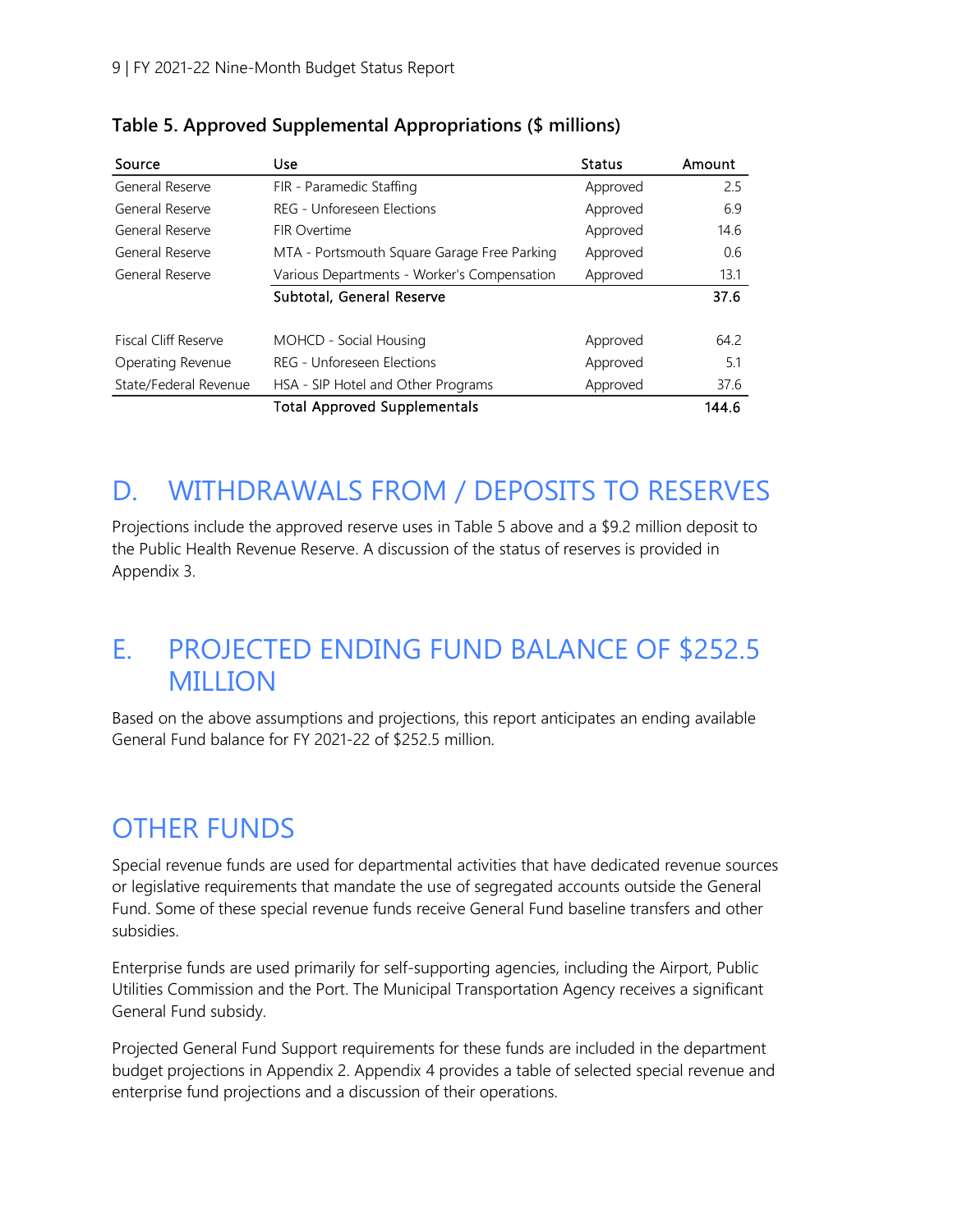## NINE-MONTH OVERTIME REPORT

Administrative Code Section 18.13-1 requires the Controller to submit overtime reports to the Board of Supervisors at the time of the Six-Month and Nine-Month Budget Status Reports, and annually. Appendix 5 presents actual overtime expenditures through the first nine months of the year. Administrative Code Section 3.17 requires select departments to request a supplemental appropriation to increase overtime budgets in annual operating funds. At the time of this report, this requirement is superseded by the Mayor's Emergency Declaration.

## APPENDICES

- 1. General Fund Revenues and Transfers In
- 2. General Fund Department Projections
- 3. Reserve Status
- 4. Other Funds Highlights
- 5. Overtime Report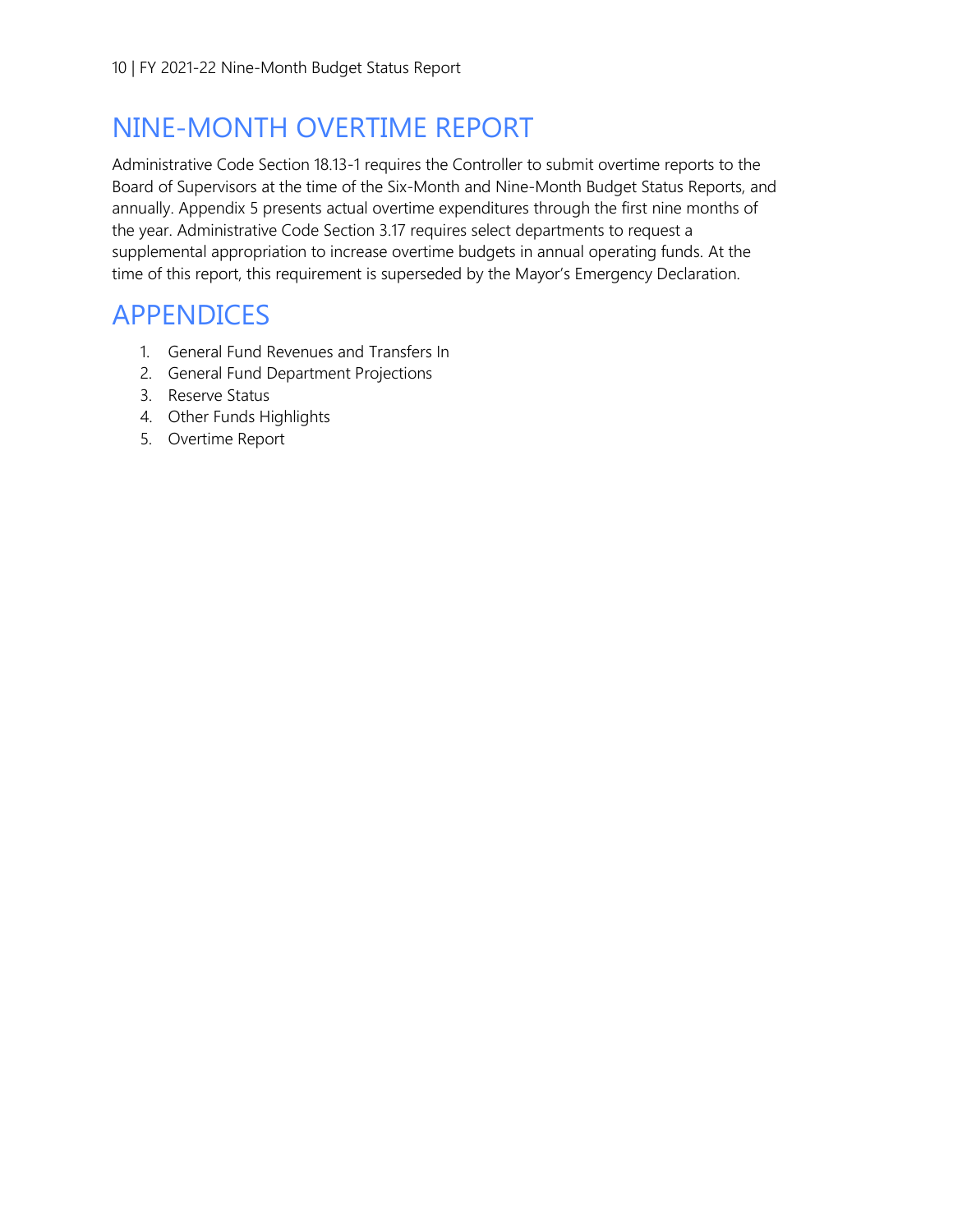# Appendix 1. General Fund Revenues and Transfers In

Table A1-1: Detail of General Fund Revenue and Transfers In (\$ millions)

|                                                                | FY 2020-21           |                           |                       |                       | FY 2021-22   |                         |                |                             |                |                |
|----------------------------------------------------------------|----------------------|---------------------------|-----------------------|-----------------------|--------------|-------------------------|----------------|-----------------------------|----------------|----------------|
| <b>GENERAL FUND (\$ Millions)</b>                              | Year End<br>Actual   | Original<br><b>Budget</b> | <b>Revised Budget</b> | 5-Year Fall<br>Update | 6-Month      | 5-Year Spring<br>Update | 9-Month        | Var Vs Rev<br><b>Budget</b> | Var Vs 5Yr     | Note           |
| <b>PROPERTY TAXES</b>                                          | $2,344.0$   \$<br>\$ | $2,115.6$ \$              | $2,115.6$ \$          | $2,217.5$ \$          | 2,217.5 \$   | $2,292.1$ \$            | 2,309.6        | 194.0                       | 17.5           | $\mathbf{1}$   |
| <b>BUSINESS TAXES</b>                                          |                      |                           |                       |                       |              |                         |                |                             |                |                |
| <b>Business Registration Tax</b>                               | 51.4                 | 48.2                      | 48.2                  | 48.2                  | 48.2         | 48.2                    | 48.2           |                             |                |                |
| Payroll Tax                                                    | 138.0                | 7.5                       | 7.5                   | 0.0                   | (7.0)        | (7.0)                   | (7.0)          | (14.5)                      |                |                |
| Gross Receipts Tax                                             | 526.7                | 889.2                     | 889.2                 | 831.2                 | 837.2        | 832.0                   | 832.0          | (57.2)                      |                |                |
| Admin Office Tax                                               | 6.6                  | 12.3                      | 12.3                  | 6.0                   | 0.0          | 0.0                     | 0.0            | (12.3)                      |                |                |
| <b>Total Business Taxes</b>                                    | 722.6                | 957.1                     | 957.1                 | 885.4                 | 878.4        | 873.2                   | 873.2          | (83.9)                      | $\blacksquare$ | 2              |
| <b>OTHER LOCAL TAXES</b>                                       |                      |                           |                       |                       |              |                         |                | $\blacksquare$              |                |                |
| Sales Tax                                                      | 146.9                | 145.7                     | 145.7                 | 174.9                 | 174.8        | 174.8                   | 174.8          | 29.0                        | ÷              | 3              |
| Hotel Room Tax                                                 | 33.2                 | 78.5                      | 78.5                  | 120.2                 | 114.0        | 113.8                   | 123.1          | 44.6                        | 9.3            | $\overline{4}$ |
| Utility Users Tax                                              | 81.4<br>47.6         | 77.7<br>55.9              | 77.7<br>55.9          | 82.5<br>66.9          | 84.4<br>66.9 | 84.4<br>66.9            | 84.4<br>66.9   | 6.8<br>11.0                 | ÷.<br>ä,       | 5<br>6         |
| Parking Tax<br>Real Property Transfer Tax                      | 344.7                | 350.1                     | 350.1                 | 418.2                 | 459.0        | 479.1                   | 491.7          | 141.6                       | 12.6           | $\overline{7}$ |
| Sugar Sweetened Beverage Tax                                   | 10.4                 | 12.2                      | 12.2                  | 12.2                  | 11.6         | 11.6                    | 11.6           | (0.6)                       |                |                |
| Stadium Admission Tax                                          | 0.2                  | 3.6                       | 3.6                   | 3.6                   | 3.6          | 3.6                     | 3.6            |                             |                |                |
| Access Line Tax                                                | 44.8                 | 49.6                      | 49.6                  | 55.7                  | 50.2         | 50.2                    | 50.2           | 0.5                         | ä,             |                |
| Cannabis Tax                                                   | 0.0                  | 4.4                       | 4.4                   | 0.0                   | 0.0          | 0.0                     | 0.0            | (4.4)                       |                | 8              |
| <b>Total Other Local Taxes</b>                                 | 709.0                | 777.8                     | 777.8                 | 934.2                 | 964.4        | 984.3                   | 1,006.2        | 228.5                       | 21.9           |                |
| LICENSES, PERMITS & FRANCHISES                                 |                      |                           |                       |                       |              |                         |                |                             |                |                |
| Licenses & Permits                                             | 5.2                  | 13.7                      | 13.7                  | 13.7                  | 13.7         | 13.7                    | 13.7           |                             |                |                |
| Franchise Fee                                                  | 14.9                 | 14.3                      | 14.3                  | 14.3                  | 14.3         | 14.3                    | 14.3           | $\sim$                      | $\sim$         |                |
| <b>Total Licenses, Permits &amp; Franchises</b>                | 20.0                 | 27.9                      | 27.9                  | 27.9                  | 27.9         | 27.9                    | 27.9           |                             |                |                |
| FINES, FORFEITURES & PENALTIES                                 | 4.4                  | 4.0                       | 4.0                   | 4.0                   | 4.0          | 4.0                     | 3.6            | (0.4)                       | (0.4)          |                |
| <b>INTEREST &amp; INVESTMENT INCOME</b>                        | 31.7                 | 36.2                      | 36.2                  | 24.3                  | 24.3         | 28.8                    | 28.8           | (7.4)                       |                | 9              |
| <b>RENTS &amp; CONCESSIONS</b>                                 | 5.0                  | 11.7                      | 11.7                  | 11.7                  | 11.7         | 11.7                    | 11.7           |                             |                |                |
| <b>INTERGOVERNMENTAL REVENUES</b><br><b>Federal Government</b> | 679.5                | 359.6                     | 513.3                 | 469.2                 | 572.5        | 496.7                   | 510.7          | (2.6)                       | 14.0           |                |
|                                                                |                      |                           |                       |                       |              |                         |                |                             |                | 10             |
| <b>State Government</b>                                        | 896.6                | 854.4                     | 895.8                 | 899.4                 | 907.5        | 903.6                   | 971.3          | 75.5                        | 67.7           | 11             |
| Other Regional Government                                      | 9.1                  | 2.8                       | 4.7                   | 2.8                   | 4.6          | 2.7                     | 4.6            | (0.1)                       | 1.9            |                |
| <b>CHARGES FOR SERVICES</b>                                    | 201.7                | 231.5                     | 238.4                 | 231.5                 | 223.2        | 221.6                   | 220.0          | (18.5)                      | (1.7)          |                |
| RECOVERY OF GEN. GOV'T. COSTS                                  | 21.8                 | 23.6                      | 23.6                  | 23.6                  | 23.6         | 23.6                    | 23.6           | $\blacksquare$              | 0.0            |                |
| <b>OTHER REVENUES</b>                                          | 37.7                 | 24.2                      | 44.7                  | 24.2                  | 35.0         | 14.5                    | 32.7           | (12.0)                      | 18.2           |                |
| <b>TOTAL REVENUES</b><br>TRANSFERS INTO GENERAL FUND:          | 5,683.2              | 5,426.6                   | 5,651.0               | 5,755.7               | 5,894.6      | 5.884.8                 | 6.023.9        | 372.9                       | 139.1          |                |
| Airport Transfer In                                            | 15.0                 | 23.0                      | 23.0                  | 23.0                  | 29.7         | 30.7                    | 30.7           | 7.7                         | $\bar{a}$      | 12             |
| Commercial Rent Tax Transfer In                                | 74.1                 | 32.8                      | 34.0                  | 34.0                  | 34.0         | 32.8                    | 31.0           | (3.0)                       | (1.8)          | 13             |
| Other Transfers                                                | 327.9                | 102.5                     | 102.5                 | 102.5                 | 103.9        | 102.5                   | 102.5          |                             | 0.0            |                |
| <b>Total Transfers In</b>                                      | 416.9                | 158.3                     | 159.5                 | 159.5                 | 167.7        | 166.0                   | 164.2          | 4.7                         | (1.8)          |                |
| TOTAL GENERAL FUND RESOURCES                                   | $6,100.2$   \$       | 5,584.9 \$                | 5.810.5 \$            | $5.915.3$ \$          | $6.062.3$ \$ | 6,050.8 \$              | $6,188.2$   \$ | $251.7$ \$                  | 137.4          |                |

#### **1. Property Tax**

Property tax revenue in the General Fund is projected to be \$194.0 million (9.2%) above budget and \$17.5 million (0.8%) above March Joint Report. The budget was established assuming potentially unprecedented temporary reductions in assessed values of hotel, retail, office, and multifamily residential properties and a significant drop in unsecured business property tax assessments. FY 2021-22 property tax revenues are based on values as of the January 1, 2021, lien date, the first lien date affected by the pandemic's effects on tourism, office, and retail activity. The number and value of assessment appeals filed for 2021 annual property tax bills is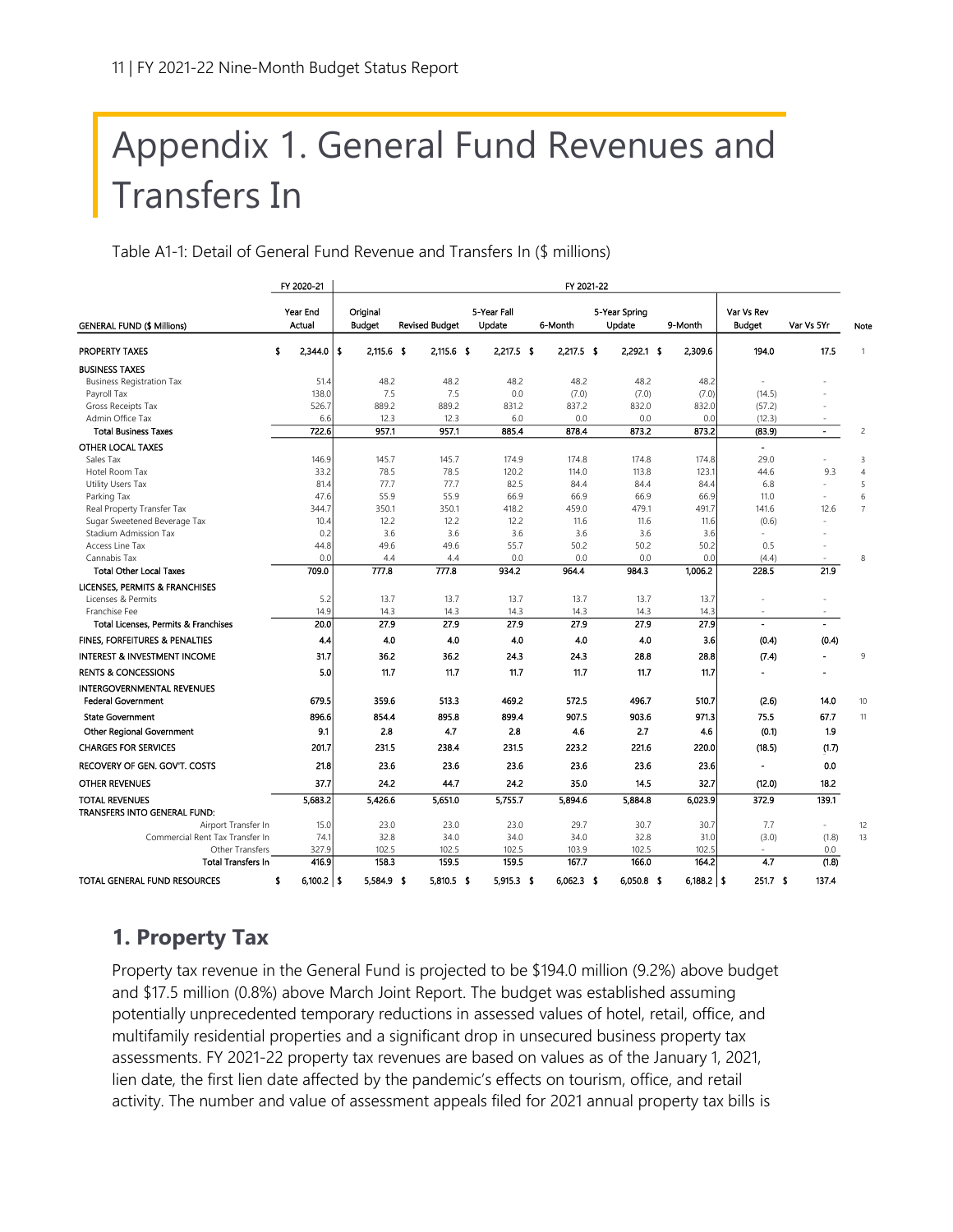now known, and the assumption regarding refunds that may result has been adjusted downward.

The main drivers of revenue variance from budget are \$41.6 million in projected annual secured and unsecured revenues, \$28.2 million in projected supplemental and escape related revenues, \$10.2 million in vehicle license fee (VLF) and redevelopment pass-through revenues recognized as property taxes, and \$113.9 million in excess ERAF. Compared to our most recent projections, revenues have improved by \$17.5 million, as we anticipate additional excess ERAF revenue of \$27.5 million will be recognized given updated state education enrollment reporting, partially offset by weakness in current year supplementals.

The same factors that increase (or decrease) the City's primary property tax revenues will affect school property tax allocations, reducing (or increasing) the amount of City and County of San Francisco property tax revenues shifted by state law to the county's ERAF to subsidize the State's general fund Prop 98 obligation to local schools.

Excess ERAF revenue is subject to volatility created both by changes in state law and legal actions. We will monitor state budget-related legislation introduced in the coming weeks for proposals intended to reduce county excess ERAF draws, which would create uncertainty about future excess ERAF revenue. We will update policymakers on pending litigation filed by the California School Boards Association (CSBA) and its Education Legal Alliance against State Controller Betty Yee regarding ERAF calculation guidance her office issued to county auditorcontrollers on February 16, 2021. Should the court rule in favor of the plaintiffs, it is likely more City and County of San Francisco property tax revenue will be shifted to ERAF for allocations to schools, reducing the state's direct Prop 98 obligation to San Francisco schools and reducing the amount of excess ERAF returned to the City (schools are held harmless by the shift).

#### **2. Business Tax**

Business tax revenues in the General Fund include business registration fees, gross receipts taxes, and administrative office taxes, and are projected to be \$873.2 million in FY 2021-22, or \$83.9 million (8.8%) below budget and \$150.6 million (20.8%) above prior year actual revenues. The forecast is not changed from the March Joint Report projection. Due to the passage of Proposition F, the business tax overhaul, on the November 2020 ballot, the payroll tax has been eliminated for tax year 2021 with lost revenue offset by increases in the gross receipts tax rates.

The COVID-19 emergency continues to significantly affect the business tax revenue base. Because of the timing of business tax payments, revenues in FY 2021-22 are driven by economic conditions in 2021. The economy continues to improve over the lows in 2020 and our projection assumes underlying economic growth of 8% in tax year 2021 versus 6% assumed in the budget.

For certain categories of businesses, the gross receipts tax is dependent in part on their San Francisco payroll. Businesses only include payroll for employees that physically work within the City. Approximately 70% of the payroll base comes from office-using sectors, like Information and Professional Services, and approximately half of workers in these sectors live outside of San Francisco. The payroll base for the City has been reduced as these workers telecommute from home. The decline, however, has been partially offset by some workers who previously commuted outside of the City but now telecommute from within the City.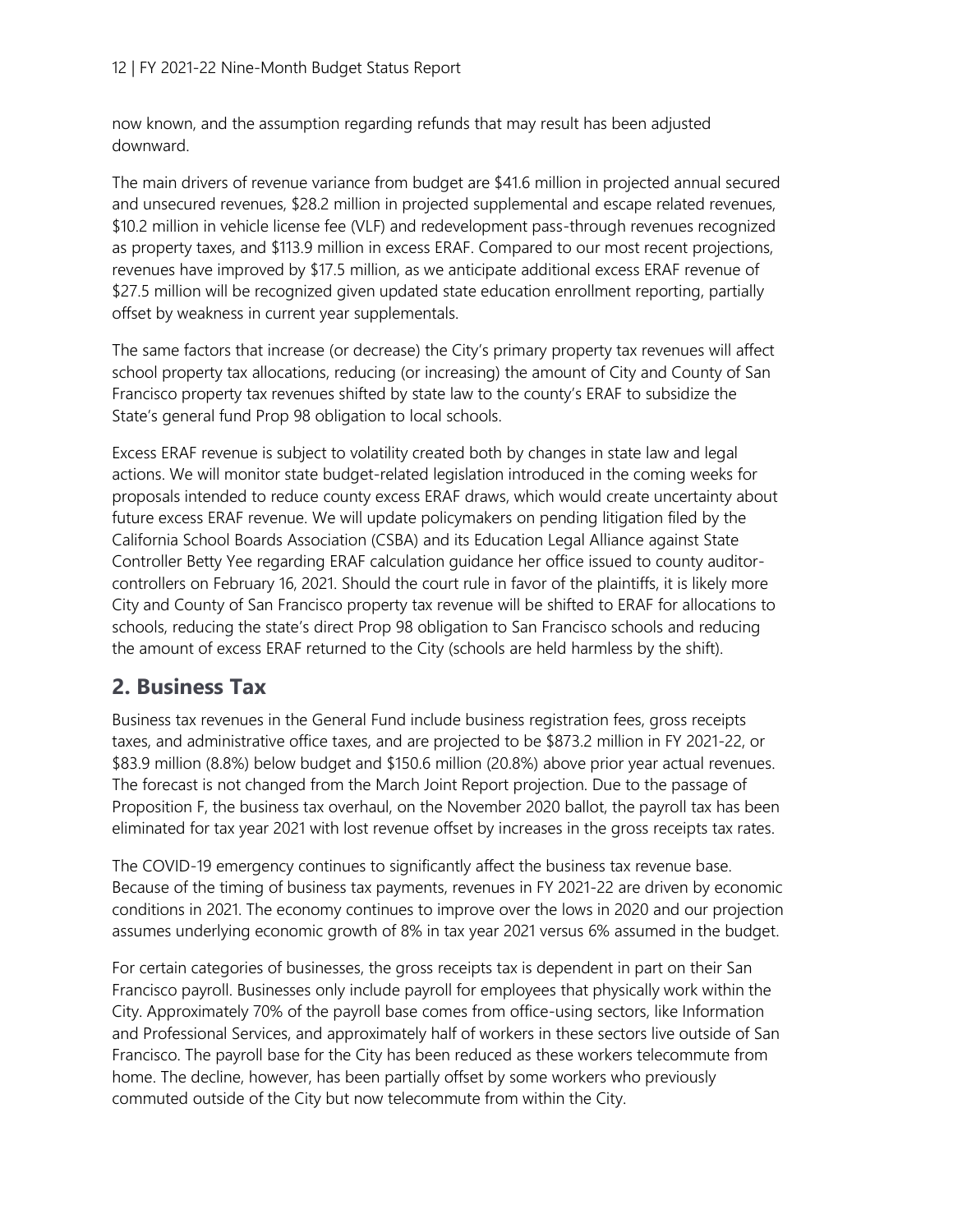The budget assumed that in office-using sectors, workers telecommuted near full-time at the start of the fiscal year and would gradually fall to 25% by the end of FY 2022-23. Tax return data for 2020, however, indicate that businesses did not reduce their San Francisco payroll as much as expected, partly because there was less telecommuting than expected and partly because workers who previously worked outside the City now worked from home within the City. Because the telecommuting decline was lower than expected in tax year 2020, the City has seen a smaller increase in payroll than expected as workers returned to the office.

The budget did not account for the delayed return to office caused by the waves of cases from both the delta variant of the virus in the late summer of 2021 or the omicron variant in the winter of 2021-22.

### **3. Local Sales Tax**

Local sales tax revenues are projected to be \$174.8 million, which is \$29.0 million (20.0%) above original budget and \$27.9 million (19.0%) above prior year. The forecast is not changed from the March Joint Report projection. The projection assumes the City continues to recover from the pandemic, particularly in general consumer goods, restaurants and hospitality sectors, which were significantly affected by the pandemic. With the end of restrictions on indoor dining and the return of visitors for work and travel, large gains from the prior year are expected. Consumer spending in apparel, electronics, jewelry, and home furnishings have grown year over year, sales tax from vehicle purchases is strong due to high demand and inventory constraints, and tax from fuel sales has risen with higher prices and consumption. Despite rapid growth in FY 2021-22, sales tax revenues are not projected to not reach pre-pandemic levels until FY 2025-26.

#### **4. Hotel Room Tax**

Hotel taxes for all funds are projected to be \$142.9 million, \$49.9 million (53.7%) above budget, \$100.7 million (218.9%) above prior year, and \$10.4 million (7.8%) above March Joint Report projections. General Fund hotel tax revenues are projected to be \$123.1 million, \$44.6 million (56.8%) above budget, \$89.9 million (271.0%) above prior year revenue, and \$9.3 million (8.1%) above March Joint Report.

Hotel tax is highly correlated with the hotel industry indicator revenue per available room (RevPAR), which is the combined effect of occupancy and average daily room rates. TRI (Total Room Inventory, which is adjusted for hotel closures) RevPAR for the first nine months of FY 2021-22 averaged \$79.74, an increase of 255.9% from TRI RevPAR of \$22.40 over the same period of the prior year. March 2022 TRI RevPAR averaged \$114.45, which was 33.3% better than the next highest month of October 2021. Recent trends in RevPAR seem to indicate a strong post-Omicron recovery for hotel tax in this fiscal year. Enplanements at San Francisco International Airport (SFO) have improved steadily since the onset of the pandemic, though total passengers are 45% lower this year to date through February than FY 2019-20 prepandemic levels, with international travel growing at a much slower rate than domestic travel. Because conventions drive up hotel room rates through compression pricing, the return of conferences and conventions will be a key factor in recovery of hotel tax revenues to prior levels. As conventions will be slower to recover, hotel tax is not expected to recover to prepandemic levels until calendar year 2026.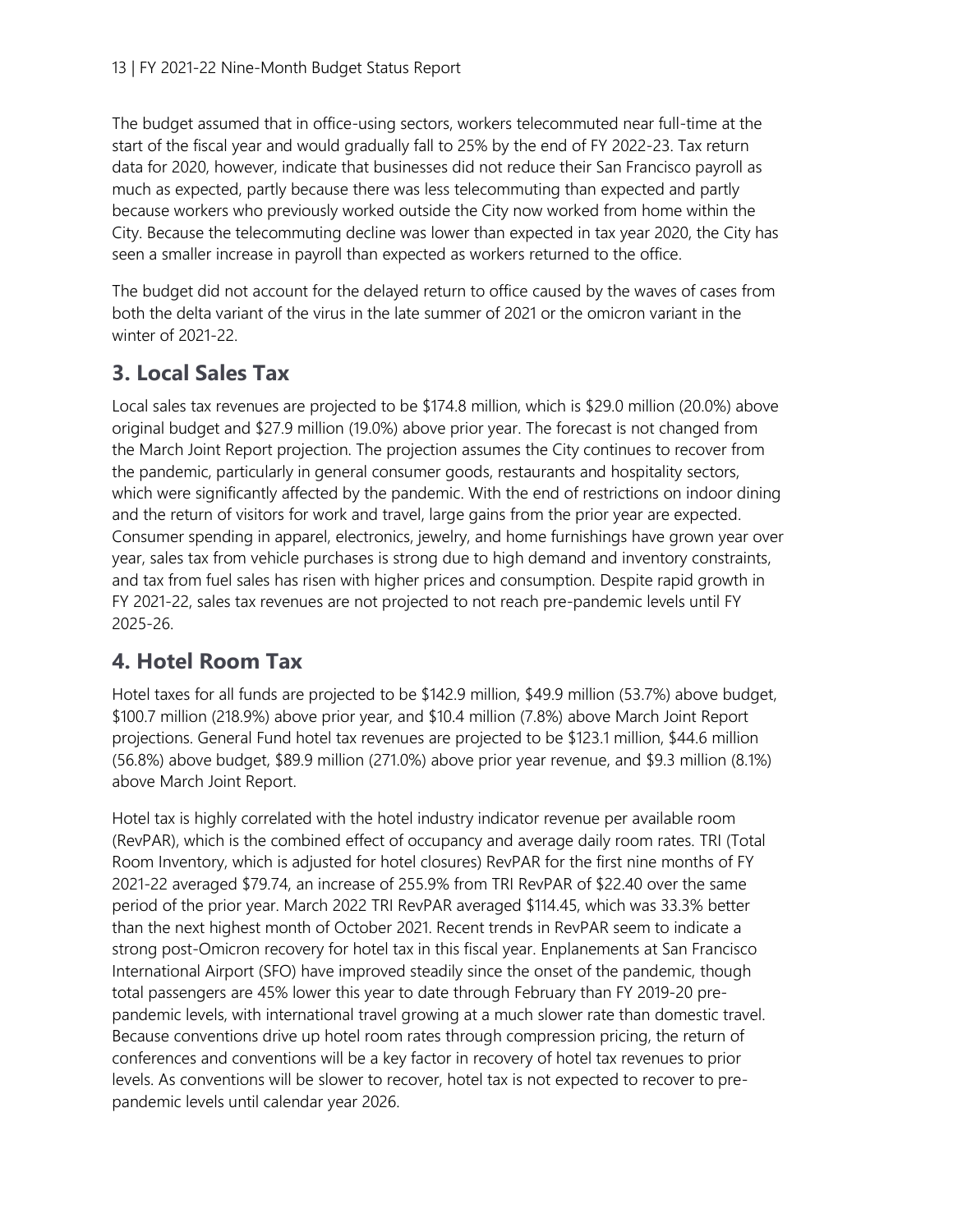November 2018 Proposition E allocates 1.5% of the 14% hotel tax rate (or approximately 10.7% of total hotel tax revenue) to arts programming outside of the General Fund. The allocation to arts programs is projected to be \$15.3 million, or \$5.3 million (53.7%) above budget, \$10.8 million (238.6%) above prior year actual revenues, and \$1.1 million (7.8%) above March Joint Report projections. The original budget assumes a General Fund transfer of \$18.6 million to support spending in this special revenue fund. A contingency reserve of \$2.5 million has been established to mitigate the impact of unexpected future losses in hotel tax revenue.

|                           | <b>Budget</b> |      | 9-Month Variance |
|---------------------------|---------------|------|------------------|
| Grants for the Arts       | -51           | 78   | 27               |
| Arts Impact Endowment     | 08            | 12   | 04               |
| <b>Cultural Centers</b>   | 12            | 1.8  | 0.6              |
| Cultural Equity Endowment | 20            | 31   | 11               |
| <b>Cultural Districts</b> | <u>በ</u> ዓ    | 14   | 0.5              |
| Total                     | 99            | 15.3 | 53               |

Table A1.1 Hotel Tax for the Arts, FY 2021-22 Budget versus Projected Allocations (\$ millions)

#### **5. Utility Users Tax**

Utility user tax revenue in FY 2021-22 is projected to be \$84.4 million, \$6.8 million (8.7%) above budget and \$3.0 million (3.7%) above prior year actuals. The forecast is not changed from the March Joint Report projection. Business activity is expected to increase from the prior year, as the City's economy continues to recover from the pandemic, resulting in higher utility consumption, particularly electricity and gas. In addition, year-to-date collections include a large, one-time audit correction of nearly \$5.0 million to telephone users tax, for underpayment in the prior fiscal year. Residential utility consumers are exempt from the tax on electricity and gas consumption.

#### **6. Parking Tax**

Parking tax revenue in FY 2021-22 is projected at \$66.9 million, which is \$11.0 million (19.7%) above budget and \$19.3 million (40.6%) above prior year actuals. The forecast is not changed from the March Joint Report projection and reflects year to date collections, which have increased compared to the prior year, although still below pre-pandemic levels due to fewer commuters and tourists visiting the City. Revenues are deposited into the General Fund, from which an amount equivalent to 80% is transferred to the MTA for public transit under Charter Section 8A.105.

### **7. Real Property Transfer Tax**

Real property transfer tax revenue in FY 2021-22 is projected to be \$491.7 million, which is \$141.6 million (40.4%) above budget, \$147.0 million (42.7%) above prior year actual revenues, and \$12.6 (2.5%) million above the March Joint Report projection. Despite a decrease in the number of large transactions since FY 2018-19, transfer tax revenue is increasing primarily due to the Proposition I rate change and two large, once-in-a-generation transfers in the first six months of the fiscal year. The effect of Proposition I in FY 2021-22, which took effect in January 2021, is estimated to be \$165.3 million in FY 2021-22, or approximately \$132.2 million after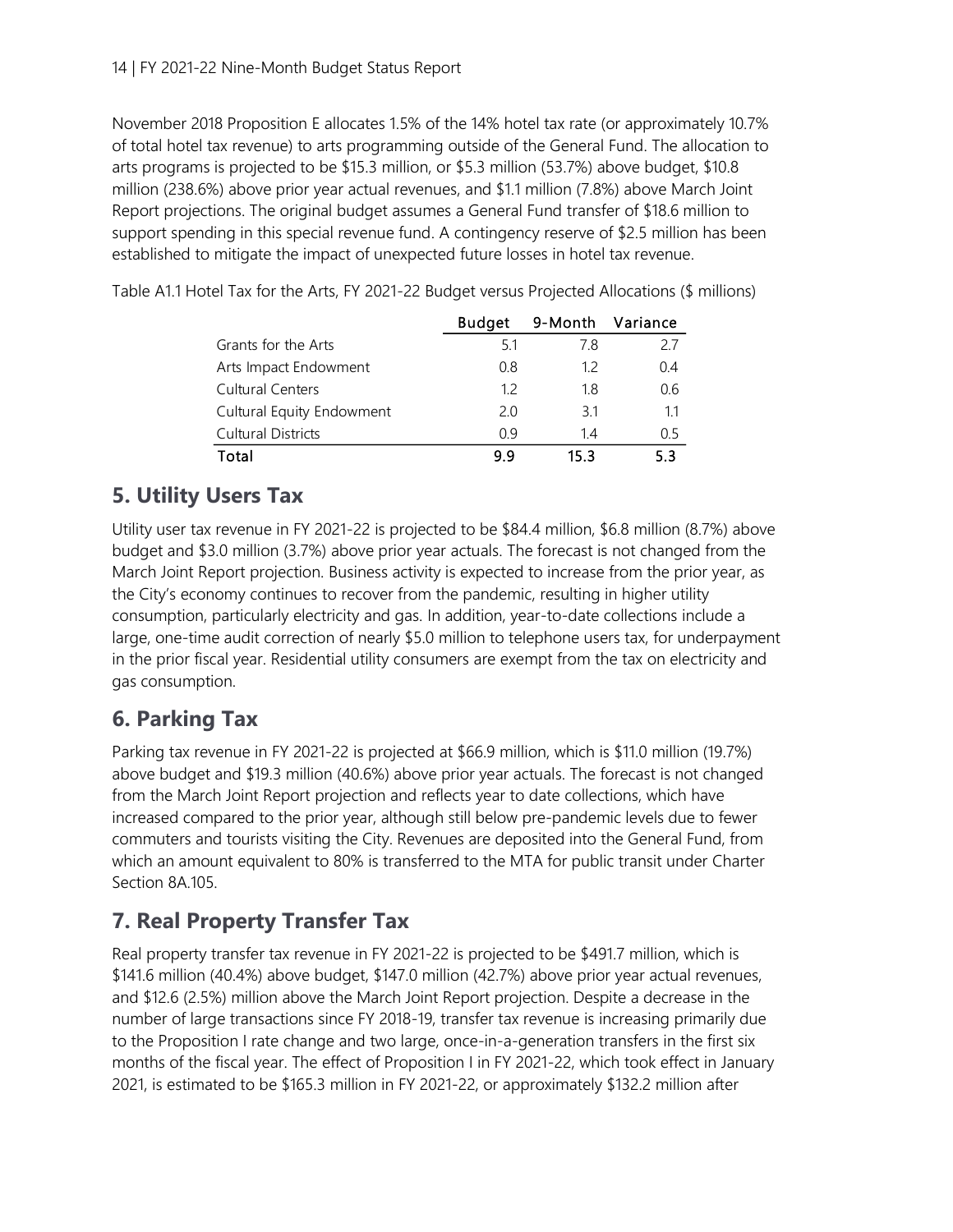baselines. This represents an \$8.4 million improvement in projected Prop I discretionary revenues versus our last projection.



Number of Transfers Over \$10 million, FY 2011-12 through FY 2021-22

Transfer tax revenue is one of the General Fund's most volatile sources and is highly dependent on several factors, including interest rates, credit availability, foreign capital flows, and the relative attractiveness of San Francisco real estate compared to other investment options. While the environment has been favorable for San Francisco commercial and residential real estate in recent years, the effect of increased telecommuting on office values is highly uncertain. As a result, the City has seen fewer number of high-value transfers since FY 2019-20 since the onset of the pandemic, as buyers and sellers wait for more market certainty and agreement on prices.

The tax is highly progressive and volatile, with a handful of high-value transactions generating a majority of the tax. For example, of the 9,890 total transactions that generated \$334.0 million of revenue in FY 2020-21, the 36 largest (or 0.4% of total) generated \$237.3 million (or 71% of total revenue). The graph below shows the volatility of this revenue over the past 15 years.



Real Property Transfer Tax, FY 2003-04 through FY 2021-22 (Projected) (\$millions)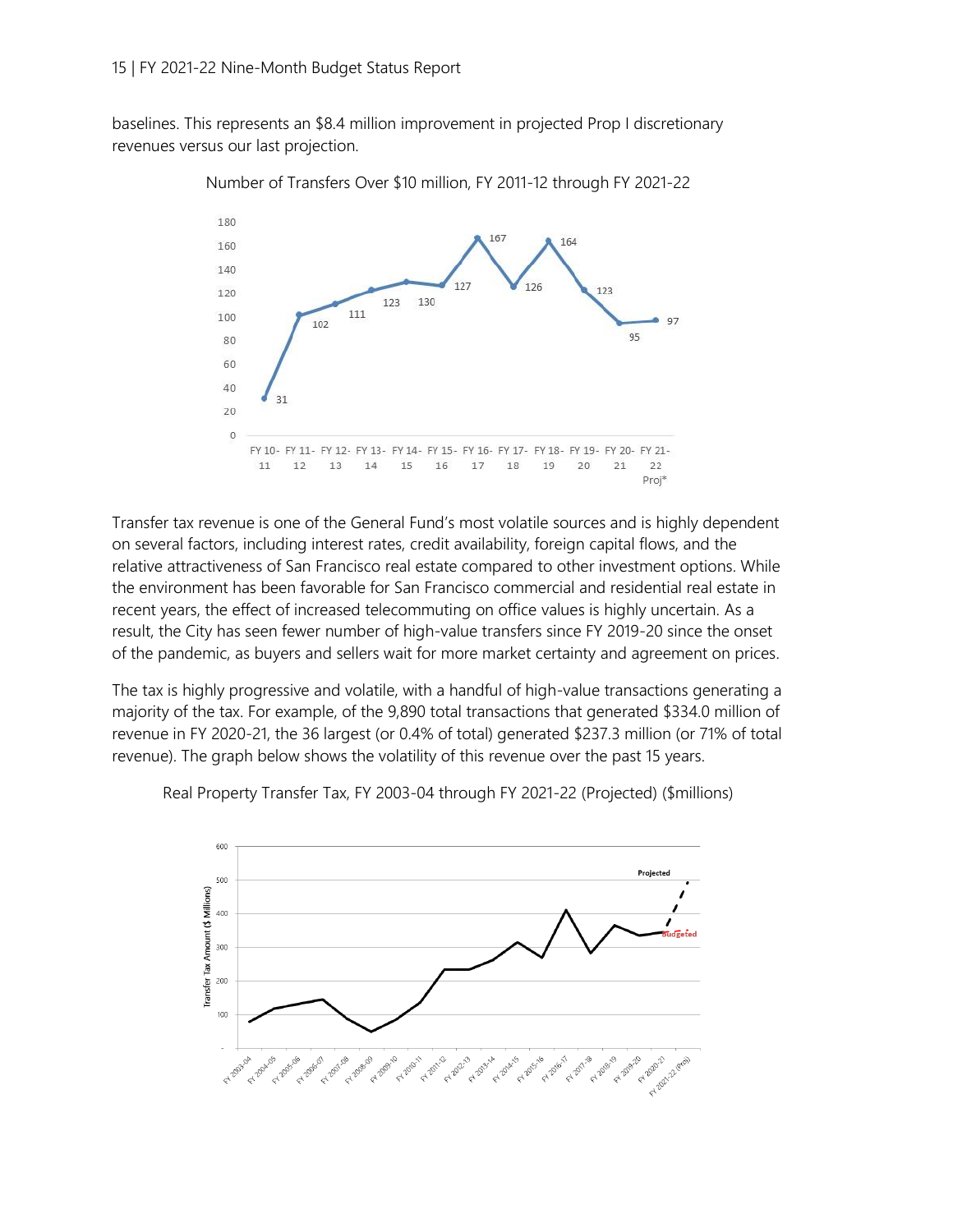#### **8. Cannabis Tax**

In November 2021, the Mayor and Board of Supervisors delayed the imposition of the local cannabis excise tax from January 1, 2022, to January 1, 2023, therefore, the \$4.4 million of revenue budgeted in FY 2021-22 will not be realized. Furthermore, in the first year the tax is imposed, the Treasurer-Tax Collector will not collect prepayments, which means the first collection of cash and recognition of revenue will occur in February 2023 or FY 2023-24.

#### **9. Interest & Investment Income**

Interest and investment revenues in the General Fund are projected to be \$28.8 million, \$7.4 million (20.5%) below budget and \$2.8 million (8.9%) below prior year actual revenues. The forecast is not changed from the March Joint Report projection and is based on year-to-date performance of the Treasurer's investment pool and increased earned income yield expectations related to rising interest rates. Projections reflect forecasted average earned income yield of 0.55% for the fiscal year. The Federal Reserve maintained interest rates in the 0 to 25 basis point range in the first half of the fiscal year, resulting in continued declines in interest income. To tamp down inflation, the Federal Reserve raised interest rates in the second half of the fiscal year by 25 basis point in March 2022 and signaled six more increases during 2022. Resulting increases to earned income yields in the City's pooled funds will likely lag, as lower-yield investments expire and are replaced with higher-yield investments.

#### **10. Federal Subventions**

Federal revenues are projected to be \$510.7 million, or \$2.6 million (0.5%) below budget and \$168.9 million (24.9%) below prior year actuals. The change is driven by Federal Emergency Management Agency (FEMA) reimbursements of pandemic response costs.

The original FY 2021-22 budget assumed \$49.5 million of FEMA reimbursement revenue. Given updated timelines upon which FEMA will obligate and remit funds for the entire declared disaster period, as well as the federal extension of that period through June 30, 2022, projections now assume \$186.5 million of FEMA reimbursements in FY 2021-22, with remaining amounts expected in the upcoming two fiscal years. Using the Mayor's emergency authority, the City has appropriated FEMA revenue to support COVID expenditures during the course of the current year, including a total of \$91.5 million to the Human Services Agency and Department of Homelessness and Supportive Housing for the SIP hotel program, \$42.8 million for public safety overtime, and \$5.4 million to extend the Right to Recovery program.

|                           |          |                                          |          | Revised                     |                    |                          |
|---------------------------|----------|------------------------------------------|----------|-----------------------------|--------------------|--------------------------|
| Original<br><b>Budget</b> | Jan 5-Yr | 6-Mo<br>Projection Projection Projection | Mar 5-Yr | <b>Budget as</b><br>of 9-Mo | 9-Mo<br>Projection | Surplus /<br>(Shortfall) |
| 49.5                      | 249.0    | 249.0                                    | 186.5    | 189.1                       | 186.5              | (2.6)                    |

FY 2021-22 FEMA Revenue Budget Revisions (\$ millions)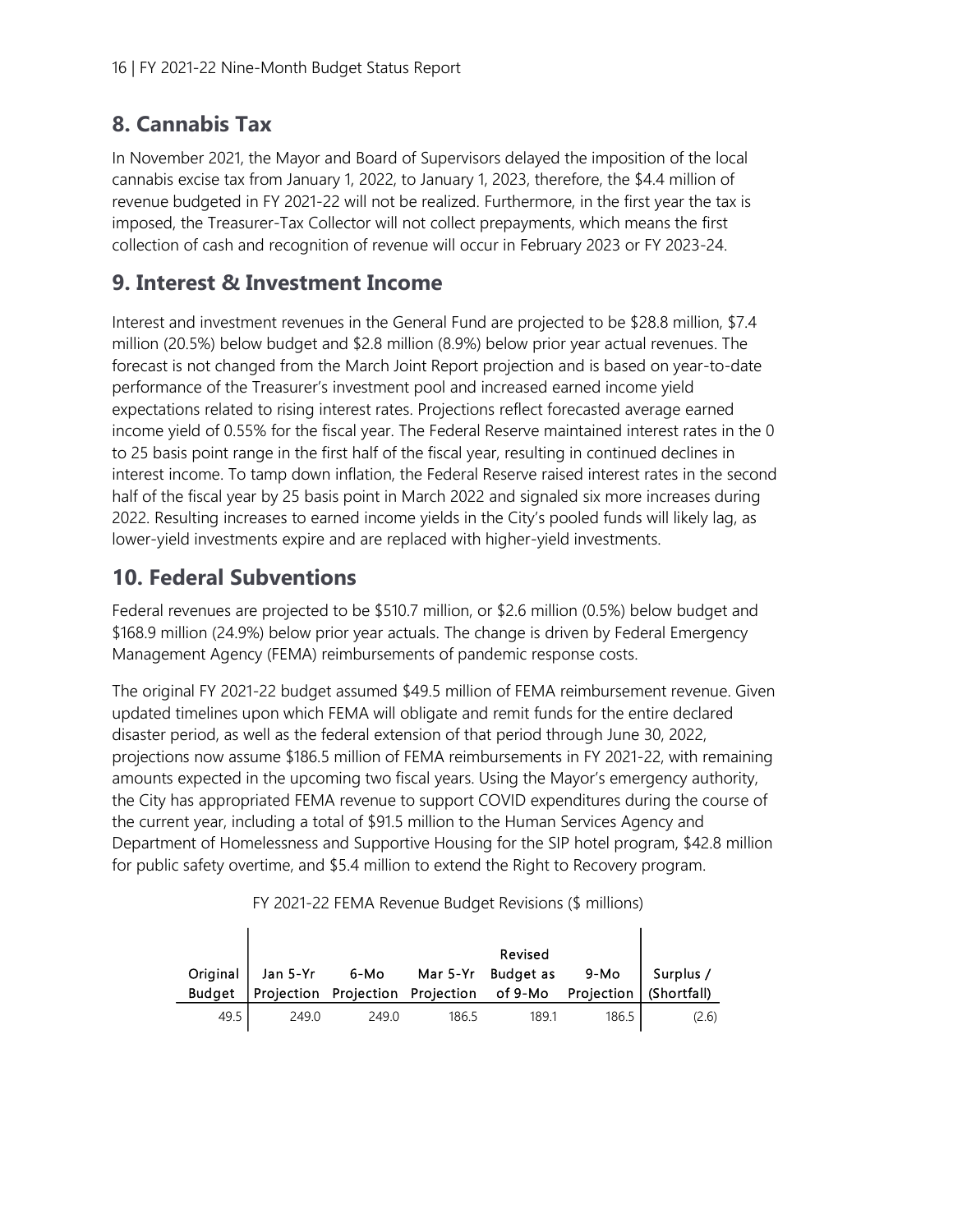#### **11. State Subventions**

State grants and subventions are projected to total \$971.3 million, \$75.5 million (8.4%) above revised budget and \$74.8 million (8.3%) above prior year actual revenues. The sales tax and VLF-based subventions forecast is not changed from the March Joint Report projection. All changes are described in departmental budgets below. Changes from budget are primarily due to strength in sales tax in the rest of California relative to San Francisco in the City's sales taxbased subventions. These subventions include Health & Welfare realignment, Public Safety realignment, and Public Safety sales tax.

### **12. Airport Transfer In**

The Airport's annual service payment to the General Fund is projected to be \$30.7 million, which is \$7.7 million (33.5%) above budget and \$15.7 million (105.3%) above prior year actuals. The forecast is not changed from the March Joint Report projection. The San Francisco International Airport (SFO) transfers 15% of its annual concession revenue to the City's General Fund. This revenue is dependent upon lease agreements with concessionaires and passenger traffic. At the height of the COVID shutdown, in April 2020, enplanements at SFO decreased by 97% from the prior year. Through March 2022, enplanements have improved, growing 182.6% over the same period in the prior fiscal year, though they are still 44.0% below FY 2018-19 levels. Confidence in the safety of resuming travel, the state of the City's entertainment, restaurant, and retail sectors, and the course of the pandemic with new variants of concern drive the airport transfer in and hotel tax. Given the strong connection between these two revenues, the Controller's Office projects changes to the airport transfer-in using factors similar to the hotel tax projection and will work closely with the Airport to monitor passenger activity levels and to revise the forecast.

### **13. Commercial Rent Tax Transfer In**

The Commercial Rent Transfer In to the General Fund is projected to be \$31.0 million, which is \$1.8 million (5.5%) below budget and \$43.1 million (58.2%) below prior year actuals, and \$3.0 million (8.9%) below the March Joint Report projection. In June 2018, voters adopted a commercial rent tax to support early childcare and education spending. However, the City Controller did not release the funds until spring 2021, when the California Superior Court affirmed a lower court's ruling to uphold the tax. Pursuant to the measure, 15% percent of commercial rent tax revenue is transferred to the General Fund. Due to a slight projected decrease in commercial rent tax from budget, the associated transfer-in to the General Fund is decreased. Compared to the prior year, the transfer-in is decreased because in FY 2020-21, several years of commercial rent tax was recognized in one year.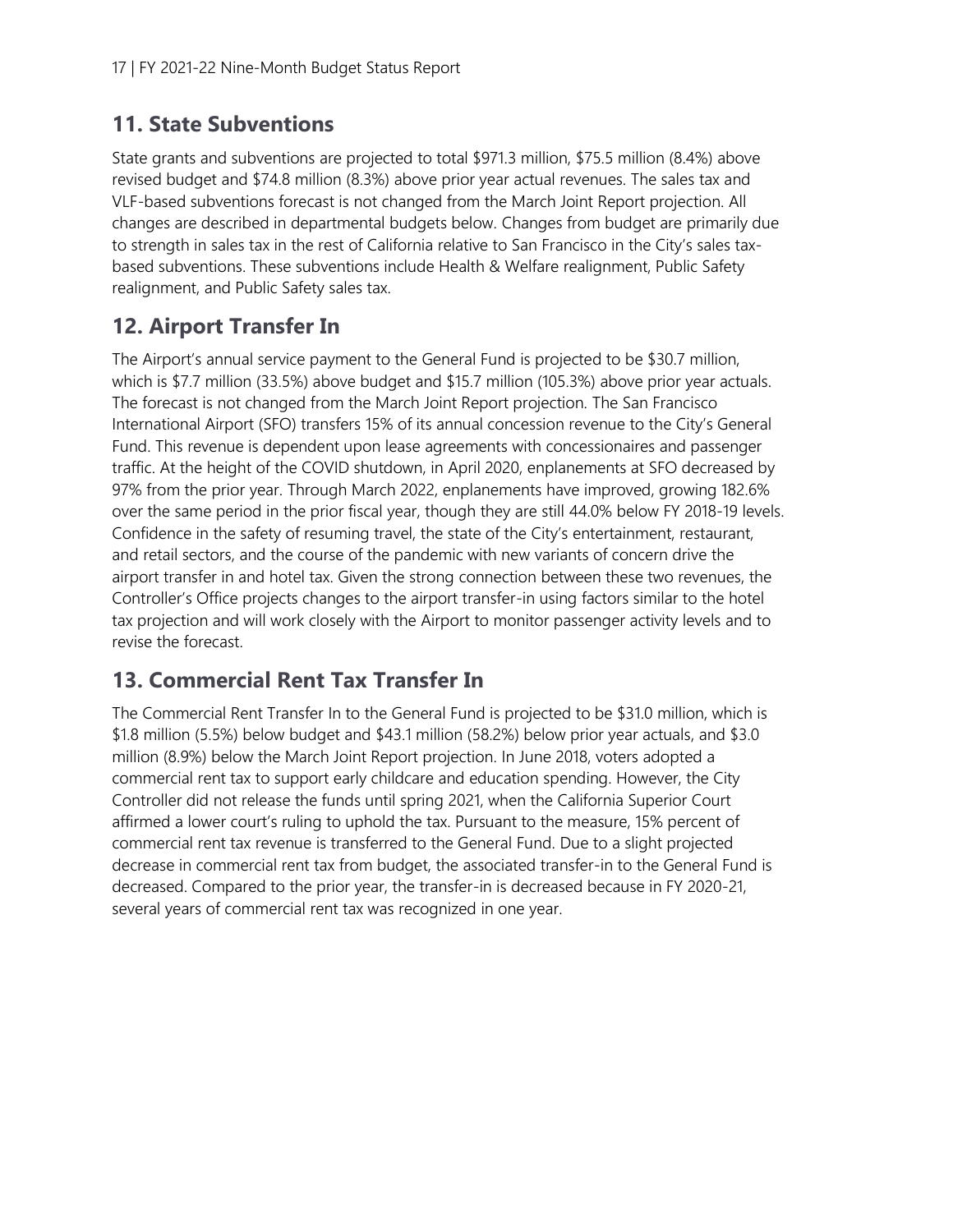# Appendix 2. General Fund Department Projections

**Table A2-1. General Fund Supported Operations (\$ millions)** *May not sum due to rounding.*

|                                             | Expenditures -<br><b>Revised Budget</b> | <b>Expenditures -</b><br>Projected Year<br>End | Revenue<br>Surplus/<br>(Deficit) | Expenditure<br>Savings/<br>(Deficit) | Net Surplus/<br>(Deficit) | <b>Notes</b>       |
|---------------------------------------------|-----------------------------------------|------------------------------------------------|----------------------------------|--------------------------------------|---------------------------|--------------------|
| <b>PUBLIC PROTECTION</b>                    |                                         |                                                |                                  |                                      |                           |                    |
| Adult Probation                             | 49.6                                    | 49.4                                           |                                  | 0.3                                  | 0.3                       | $\overline{\iota}$ |
| Superior Court                              | 33.5                                    | 30.7                                           |                                  | 2.8                                  | 2.8                       | $\overline{c}$     |
| <b>District Attorney</b>                    | 67.3                                    | 66.8                                           |                                  | 0.5                                  | 0.5                       | 3                  |
| <b>Emergency Management</b>                 | 64.3                                    | 63.7                                           |                                  | 0.7                                  | 0.7                       | $\overline{4}$     |
| Fire Department                             | 438.3                                   | 438.3                                          | 0.8                              |                                      | 0.8                       | 5                  |
| Juvenile Probation                          | 33.5                                    | 30.9                                           | 0.2                              | 2.5                                  | 2.7                       | 6                  |
| Public Defender                             | 45.4                                    | 44.6                                           |                                  | 0.8                                  | 0.8                       | $\overline{7}$     |
| Police                                      | 591.0                                   | 591.0                                          |                                  |                                      |                           | 8                  |
| Police Accountability                       | 9.6                                     | 9.7                                            | (0.1)                            | (0.1)                                | (0.2)                     | 9                  |
| Sheriff                                     | 272.4                                   | 274.5                                          | (0.1)                            | (2.1)                                | (2.2)                     | 10                 |
| Sheriff Accountability                      | 2.0                                     | 0.1                                            |                                  | 1.9                                  | 1.9                       | 11                 |
| PUBLIC WORKS, TRANSPORTATION & COMMERCE     |                                         |                                                |                                  |                                      |                           |                    |
| Public Works                                | 87.0                                    | 86.5                                           | (4.1)                            | 0.4                                  | (3.7)                     | 12                 |
| Economic & Workforce Development            | 112.6                                   | 101.6                                          | (11.0)                           | 11.0                                 |                           | 13                 |
| Port                                        | 9.0                                     | 9.0                                            | $\blacksquare$                   | ÷,                                   | $\ddot{\phantom{1}}$      |                    |
| Board of Appeals                            | 1.1                                     | 1.1                                            | (0.1)                            | 0.0                                  | (0.1)                     | 74                 |
| HUMAN WELFARE & NEIGHBORHOOD DEVELOPMENT    |                                         |                                                |                                  |                                      |                           |                    |
| Children, Youth and Their Families          | 33.2                                    | 33.2                                           | $\sim$                           |                                      |                           |                    |
| Human Services Agency                       | 1,020.7                                 | 981.3                                          | 10.5                             | 39.4                                 | 49.9                      | 15                 |
| Human Rights Commission                     | 20.0                                    | 20.0                                           |                                  |                                      |                           |                    |
| Homelessness & Supportive Housing           | 238.8                                   | 232.5                                          | (0.2)                            | 6.3                                  | 6.1                       | 16                 |
| Status of Women                             | 12.5                                    | 12.5                                           |                                  |                                      |                           |                    |
| <b>COMMUNITY HEALTH</b>                     |                                         |                                                |                                  |                                      |                           |                    |
| Public Health                               | 1,348.1                                 | 1,345.1                                        | 128.2                            | 3.0                                  | 131.3                     | 17                 |
| <b>CULTURE &amp; RECREATION</b>             |                                         |                                                |                                  |                                      |                           |                    |
| Asian Art Museum                            | 10.3                                    | 10.4                                           |                                  | (0.1)                                | (0.1)                     | 18                 |
| Arts Commission                             | 12.8                                    | 12.8                                           |                                  | ä,                                   |                           |                    |
| Fine Arts Museum                            | 20.0                                    | 20.0                                           |                                  |                                      |                           |                    |
| Law Library                                 | 2.0                                     | 2.0                                            |                                  | 0.1                                  | 0.1                       | 19                 |
| Recreation and Park Department              | 119.1                                   | 115.8                                          | (3.3)                            | 3.3                                  |                           | 20                 |
| Academy of Sciences                         | 5.6                                     | 5.6                                            |                                  |                                      |                           |                    |
| War Memorial                                | 9.5                                     | 9.5                                            |                                  |                                      |                           |                    |
| <b>GENERAL ADMINISTRATION &amp; FINANCE</b> |                                         |                                                |                                  |                                      |                           |                    |
|                                             |                                         |                                                |                                  |                                      |                           |                    |
| City Administrator<br>Assessor/Recorder     | 150.8<br>28.5                           | 144.7<br>28.5                                  | (1.7)<br>0.3                     | 6.1                                  | 4.4<br>0.3                | 21<br>22           |
|                                             | 20.5                                    | 20.0                                           |                                  | 0.5                                  |                           | 23                 |
| Board of Supervisors                        |                                         |                                                |                                  |                                      | 0.5<br>1.2                |                    |
| City Attorney<br>Controller                 | 99.0<br>100.9                           | 93.0<br>99.9                                   | (4.8)                            | 6.0<br>0.9                           | 0.1                       | 24<br>25           |
| City Planning                               |                                         |                                                | (0.8)                            |                                      | ÷,                        |                    |
|                                             | 50.7                                    | 43.6                                           | (7.1)                            | 7.1                                  |                           | 26                 |
| Civil Service Commission                    | 1.4                                     | 1.4                                            |                                  | 0.1                                  | 0.1                       | 27                 |
| <b>Ethics Commission</b>                    | 6.7                                     | 5.2                                            | 0.0                              | 1.4                                  | 1.5                       | 28                 |
| Human Resources                             | 37.6                                    | 36.6                                           | (1.0)                            | 1.0                                  | (0.0)                     | 29                 |
| Health Service System                       | 12.8                                    | 12.0                                           | (0.2)                            | 0.7                                  | 0.5                       | 30                 |
| Mayor                                       | 141.6                                   | 132.6                                          |                                  | 9.1                                  | 9.1                       | 31                 |
| Elections                                   | 47.8                                    | 47.8                                           | ÷,                               |                                      | ÷,                        |                    |
| Technology                                  | 4.7                                     | 4.4                                            | (0.3)                            | 0.3                                  | ÷,                        | 32                 |
| Treasurer/Tax Collector                     | 40.1                                    | 39.3                                           | ÷,                               | 0.8                                  | 0.8                       | 33                 |
| Retirement System                           | 3.1                                     | 2.2                                            |                                  | 0.9                                  | 0.9                       | 34                 |
| <b>GENERAL CITY RESPONSIBILITY</b>          | 223.7                                   | 223.3                                          | (0.5)                            | 0.5                                  |                           | 35                 |
| TOTAL GENERAL FUND                          | 5,639.0                                 | 5,533.1                                        | 104.8                            | 106.0                                | 210.8                     |                    |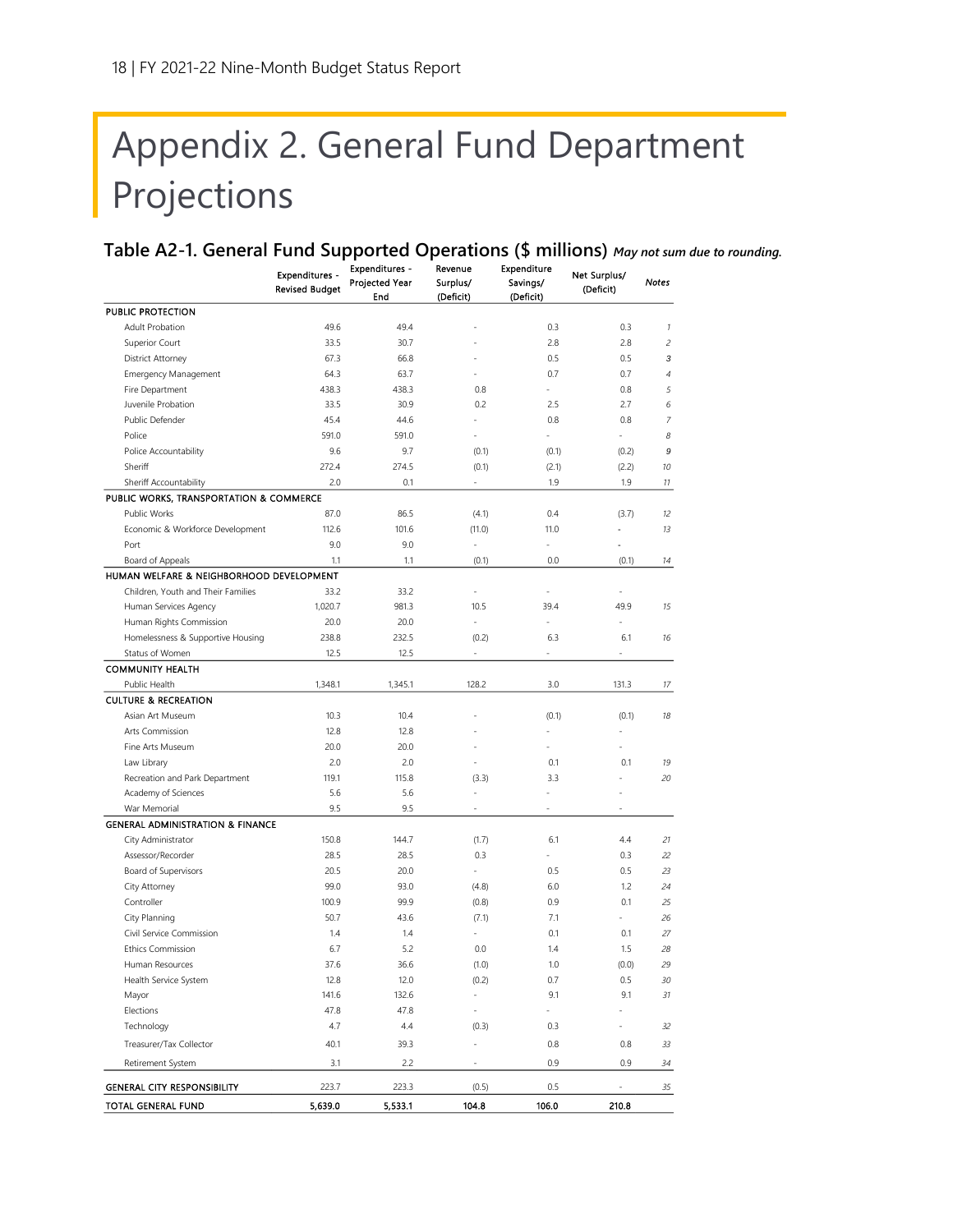## NOTES TO GENERAL FUND DEPARTMENT BUDGET **PROJECTIONS**

The following notes explain projected variances for select departments' revenues and expenditures compared to the revised budget.

#### **1. Adult Probation**

The department projects \$0.3 million expenditure savings in salary and fringe costs.

#### **2. Superior Court**

The Superior Court projects \$2.8 million in expenditure savings in the Indigent Defense program due to the reduced level of jury trials caused by the pandemic.

#### **3. District Attorney**

The District Attorney's Office projects to end the year with \$0.5 million of expenditure savings mostly due to salary and fringe benefits related to attrition and vacancies.

#### **4. Emergency Management**

The Department of Emergency Management projects to end the fiscal year with net expenditure savings of \$0.7 million given salary and fringe benefits savings offset by a \$0.07 million shortfall in UASI grant reimbursement.

#### **5. Fire Department**

The Fire Department projects to end the fiscal year with a \$0.8 million operating surplus from EMS and inspection fee revenue. Expenditures are projected to remain within budget given approved supplemental appropriations and an estimated MOU Reserve allocation of \$15.7 million.

#### **6. Juvenile Probation**

The Juvenile Probation Department projects an operating surplus of \$2.7 million. A revenue surplus of \$0.2 million is from Title IV revenue offset by a deficit in recoveries from Trial Courts for rent. Expenditure savings of \$2.5 million include \$1.4 million of salary and fringe benefit savings, \$0.6 million of unspent budget for non-personnel services, and \$0.5 million in savings in services from other city departments (largely workers' compensation).

#### **7. Public Defender**

The Public Defender's Office projects to end the fiscal year with an operating surplus of \$0.8 million, comprised of \$0.7 million of salary and benefits savings and \$0.1 million of nonpersonnel costs.

#### **8. Police**

The Police Department projects to end the year on budget given recent trends in COVIDrelated leaves and overtime incurred to address sworn staffing shortages in public safety programs including patrol.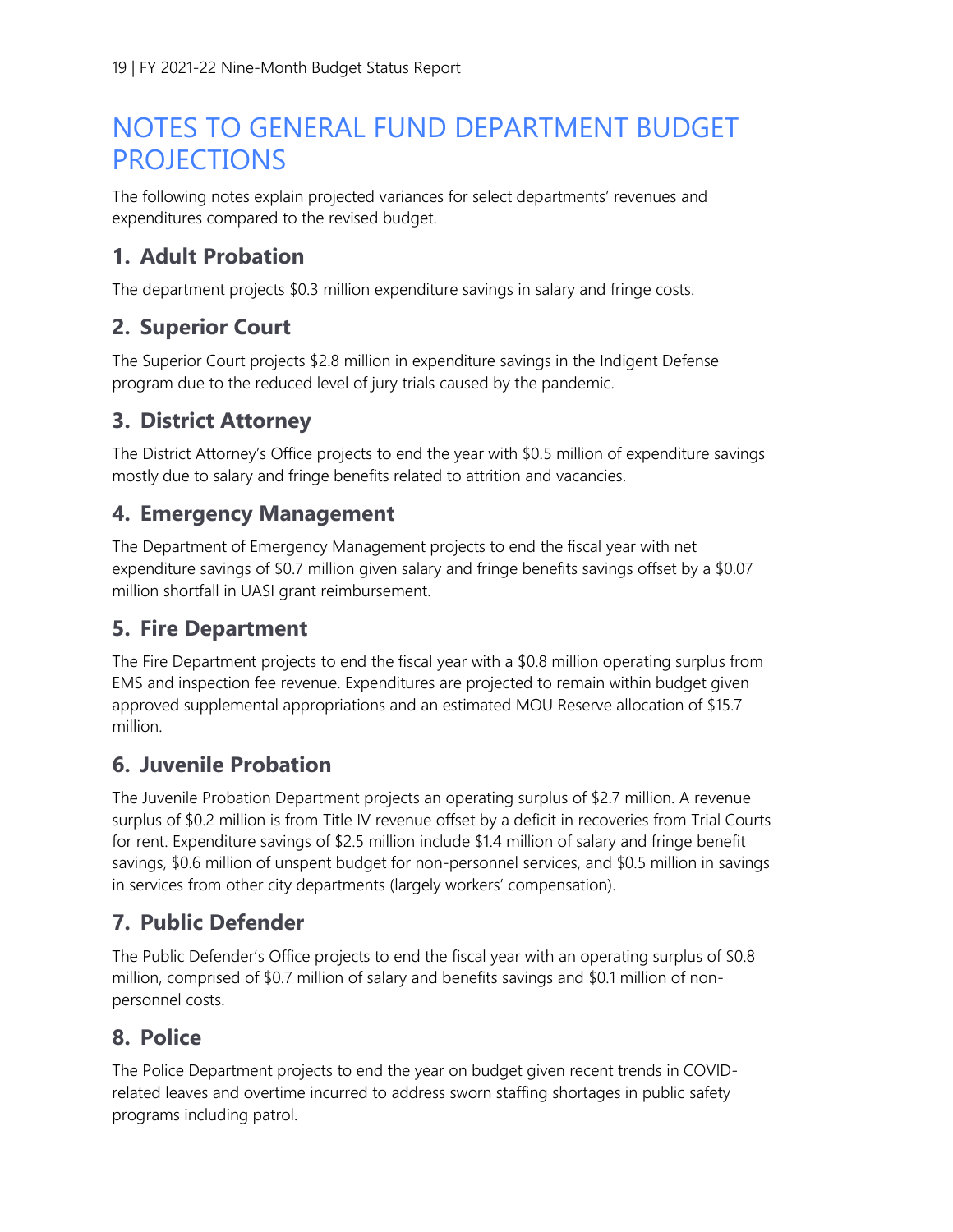#### **9. Department of Police Accountability**

The Department of Police Accountability projects to end the fiscal year with a \$0.2 million shortfall given a \$0.1 million shortfall in recoveries from other departments and \$0.1 million in salary overspending, which the department will work with the Mayor and Controller's Offices to address.

#### **10. Sheriff**

The Sheriff's Department projects to end the fiscal year with an operating deficit of \$2.2 million, comprised of \$0.1 million revenue shortfall mainly due to a revenue deficit for boarding of prisoners as a result of falling inmate population and a \$2.1 million expenditure deficit primarily due to COVID-related leave costs. Mayor's Office emergency appropriations for these expenses is pending.

#### **11. Sheriff's Department of Accountability**

The Sheriff's Department of Accountability projects an operating surplus of \$1.9 million due to expenditure savings from on-going delays in hiring and in commencing department operations.

#### **12. Department of Public Works**

The Department of Public Works projects to end the year with a net \$3.7 million shortfall. Revenues are projected to be \$4.1 million below budget mainly due continued weakness in Bureau of Street Use and Mapping (BSM) permit revenue as a result of the pandemic. The department projects expenditure savings of \$0.4 million in capital outlay and community-based programs.

#### **13. Economic and Workforce Development**

The Office of Economic and Workforce Development projects to end the year on budget. A projected \$11.0 million shortfall in developer exaction revenue will be offset by \$11.0 million in expenditure savings.

#### **14. Board of Appeals**

The Board of Appeals projects to have a net operating shortfall of \$0.1 million due to weakness in surcharge revenues as a result of hearing fewer appeals.

#### **15. Human Services Agency**

The Human Services Agency projects to end the year with a net surplus of \$49.9 million, comprised of a \$10.5 million revenue surplus and a \$39.4 million expenditure savings, as shown in Table A2-2.

#### **Table A2-2. Human Services Agency (\$ millions)**

|                             | Revenue           | Expenditure       | <b>Net</b>        |
|-----------------------------|-------------------|-------------------|-------------------|
|                             | Surplus/(Deficit) | Surplus/(Deficit) | Surplus/(Deficit) |
| Aid Payments                | (12.9)            | 16.9              | 4.0               |
| Operations & Administration | 23.3              | 22.5              | 45.9              |
| <b>Grand Total</b>          | 10.5              | 39.4              | 49.9              |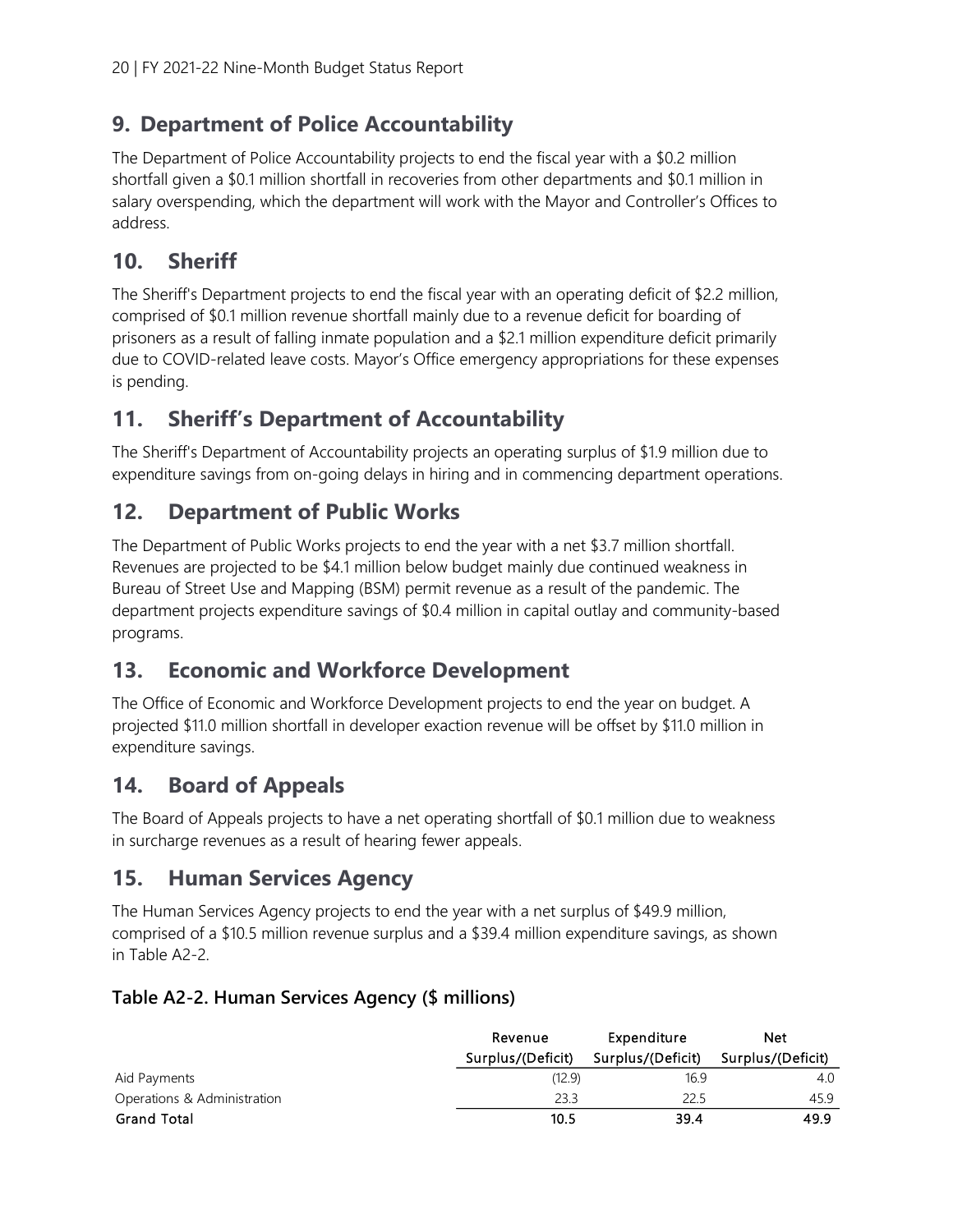In aid payments, the department projects a net \$4.0 million surplus, comprised of \$16.9 million in expenditure savings and \$12.9 million revenue deficit. Expenditure savings are primarily due to lower health and dental benefit enrollment in the In-Home Supportive Services (IHSS) Program, and lower than anticipated caseloads in County Adult Assistance Programs (CAAP), Foster Care, and Foster Care Child Care. These savings are partially offset by higher caseloads costs per case, and the pass-through of Federal Pandemic Emergency Assistance payments in CalWORKs. Revenues in the IHSS, CAAP, CalWORKs, Foster Care, and Foster Care Child Care Assistance programs are tied to expenditures; the revenue shortfall is due to lower claimable expenditures in these programs than assumed in the budget.

For the department's operations and administration, a net \$45.9 million surplus is projected, comprised of a \$23.3 million revenue surplus and \$22.5 million in expenditure savings. The revenue surplus is primarily due to higher than anticipated state sales tax growth in General Operations and Special Projects (\$11.9 million) and Child Welfare (\$12.3 million), with the remaining surplus mainly due to increases in state and federal funding to support the implementation of new mandates in Aging and Adult Services (\$2.0 million) and manage a steadily increasing caseload in CalFresh Eligibility, Employment & Training (\$0.6 million). This is offset by projected revenue decreases in CalWORKs and Workforce Development (\$1.9 million), CAAP (\$0.8 million), Medi-Cal (\$0.5 million), and other programs (\$0.2 million), due to lower claimable expenditures than assumed in the budget. The projected expenditure savings is largely due to redetermination waivers granted during the pandemic to ensure continued access to services in Medi-Cal (\$11.2 million), a reduced shift to the Human Services Care Fund in CAAP (\$2.7 million), and other personnel and non-personnel savings largely resulting from the pandemic's continued impact on \Agency operations. These expenditure savings are offset by additional spending in CalFresh Eligibility, Employment & Training (\$4.5 million) and additional state-funded spending in General Operations & Special Projects (\$0.4 million).

#### **16. Homelessness and Supportive Housing**

Homelessness and Supportive Housing projects to end the fiscal year with a net operating surplus of \$6.1 million given expenditure savings of \$1.3 million in salaries and benefits, \$2.1 million in CBO contract savings resulting from shelter closures required by the public health emergency, and \$2.8 million in non-personnel costs savings given historical spending patterns.

#### **17. Public Health**

The Department of Public Health projects to end the fiscal year with a net operating surplus of \$131.3 million, as shown in Table A2-3. Overall department revenues are projected to be \$128.2 million above budget, driven primarily by one-time federal and state revenue. Net expenditure savings of \$3.0 million result from an operating savings of \$12.8 million offset by the need for \$9.8 million for the department wide response to COVID related needs, such as increased testing and staffing costs.

Approximately \$85 million of the projected \$128.2 million surplus is one-time or temporary in nature, the result of temporary state and federal funding changes during the fiscal year:

• \$26.4 million due to the extension of the Public Health Emergency which continues the temporary increase in federal financial participation through an increase in the Federal Medical Assistance Percentage 6.2%. This increase is now set to expire September 2022.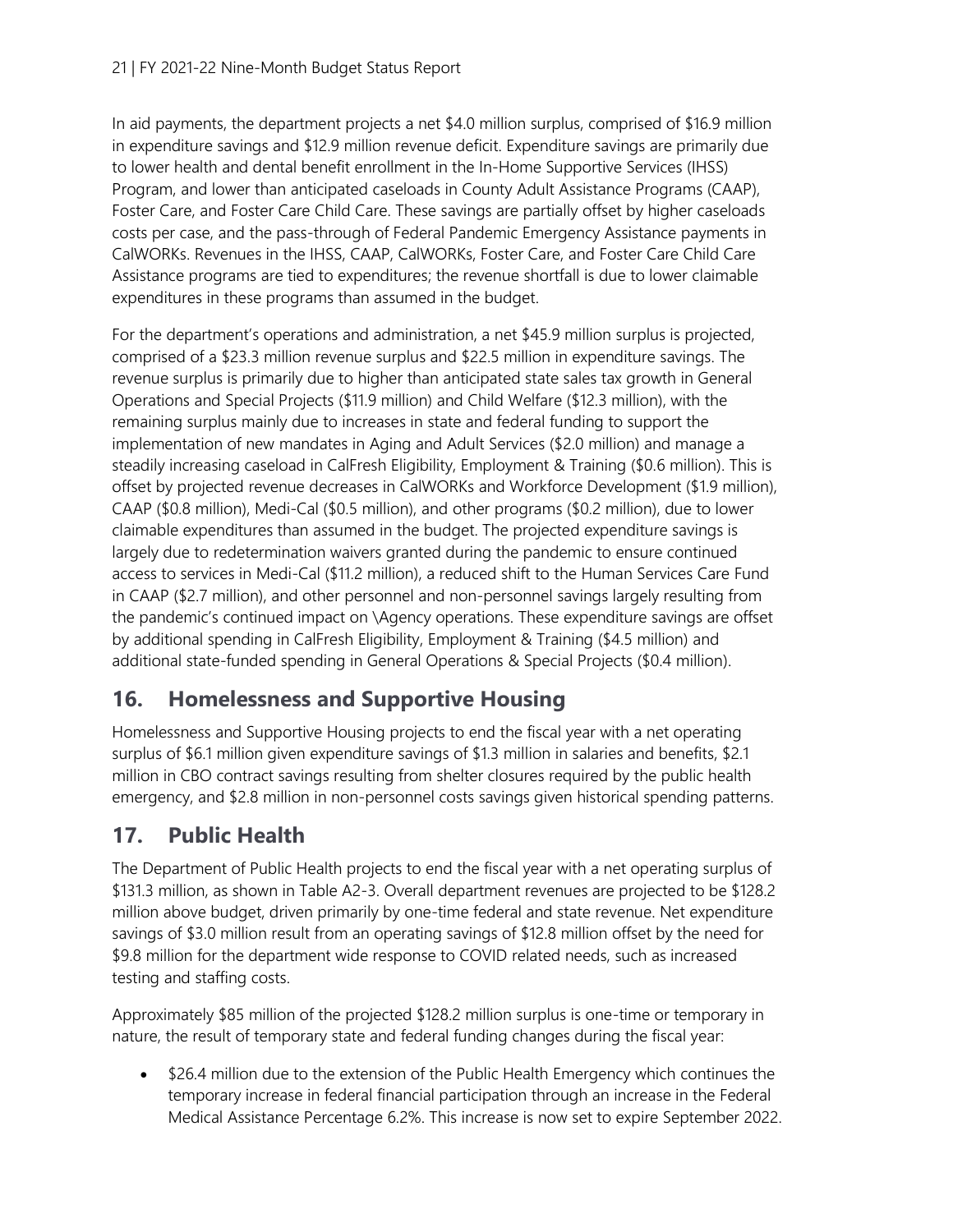This extension change was not assumed in the budget and results in one-time revenue increases of approximately \$8.0 million in Behavioral Health, \$3.4 million at Laguna Honda Hospital, and \$15.0 million at Zuckerberg San Francisco General (ZSFG).

- In addition, the Center for Medicare and Medicaid Studies (CMS) approved one-time threshold change for the Global Payment Program for all participating health systems for the current fiscal year, resulting in a \$40.7 million increase at ZSFG.
- \$8.4 million one-time State General Fund Grant under AB 128 to continue to support hospital systems during the pandemic.
- \$9.4 million in a favorable one-time prior year settlement recognized in Behavioral Health Services.

#### **Table A2-3. Department of Public Health by Fund (\$ millions)**

|                                           | Sources           | Uses              | Net               |  |
|-------------------------------------------|-------------------|-------------------|-------------------|--|
| Fund                                      | Surplus/(Deficit) | Surplus/(Deficit) | Surplus/(Deficit) |  |
| Public Health General Fund                | 28.4              | 19.0              | 47.5              |  |
| Laguna Honda Hospital                     | 11.3              | 7.1               | 18.4              |  |
| Zuckerberg San Francisco General Hospital | 88.5              | (13.3)            | 75.2              |  |
| <b>COVID Expenditures</b>                 |                   | (9.8)             | (9.8)             |  |
| Total                                     | 128.2             | 3.0               | 131.3             |  |

#### **Public Health General Fund**

Department of Public Health General Fund programs, including Primary Care, Behavioral Health, Jail Health, Home Health, SF Health Network, Population Health Division, and Public Health Administration, have a combined net surplus of \$47.5 million. A revenue surplus of \$28.4 million is driven by a surplus of \$17.2 million in 1991 Realignment revenues and \$17.0 million in 2011 Realignment revenues due to stronger than projected sales tax revenues at the state level. Patient service revenues are projected to be \$21.8 million above budget primarily due to Medi-Cal revenues. These are offset by a \$16.0 million shortfall in San Francisco Health Plan City Option fees due to ongoing migration to Affordable Care Act marketplace plans and a \$7.1 million shortfall in primarily driven by a \$6.0 million shortfall in deactivated funds from the San Francisco Health Plan. Fees are projected to be under budget by \$2.4 million primarily due to environmental health fees and lower billing for Medi-Cal Administrative Activities will result in a shortfall of \$1.7 million in Medi-Cal. An expenditure surplus of \$19.0 million is due primarily to a projected savings of \$11.6 million in personnel costs, \$5.3 million in Health Network Services contracted services, and \$2.0 million in debt service.

#### **Laguna Honda Hospital**

The projected net surplus of \$18.4 million at Laguna Honda Hospital includes a revenue surplus of \$11.3 million due to an increase in Medi-Cal Skilled Nursing Facility (SNF) per diem rates and a \$7.1 million expenditure surplus driven by \$4.6 million savings in salary and fringe benefits and \$2.5 million in material and supplies.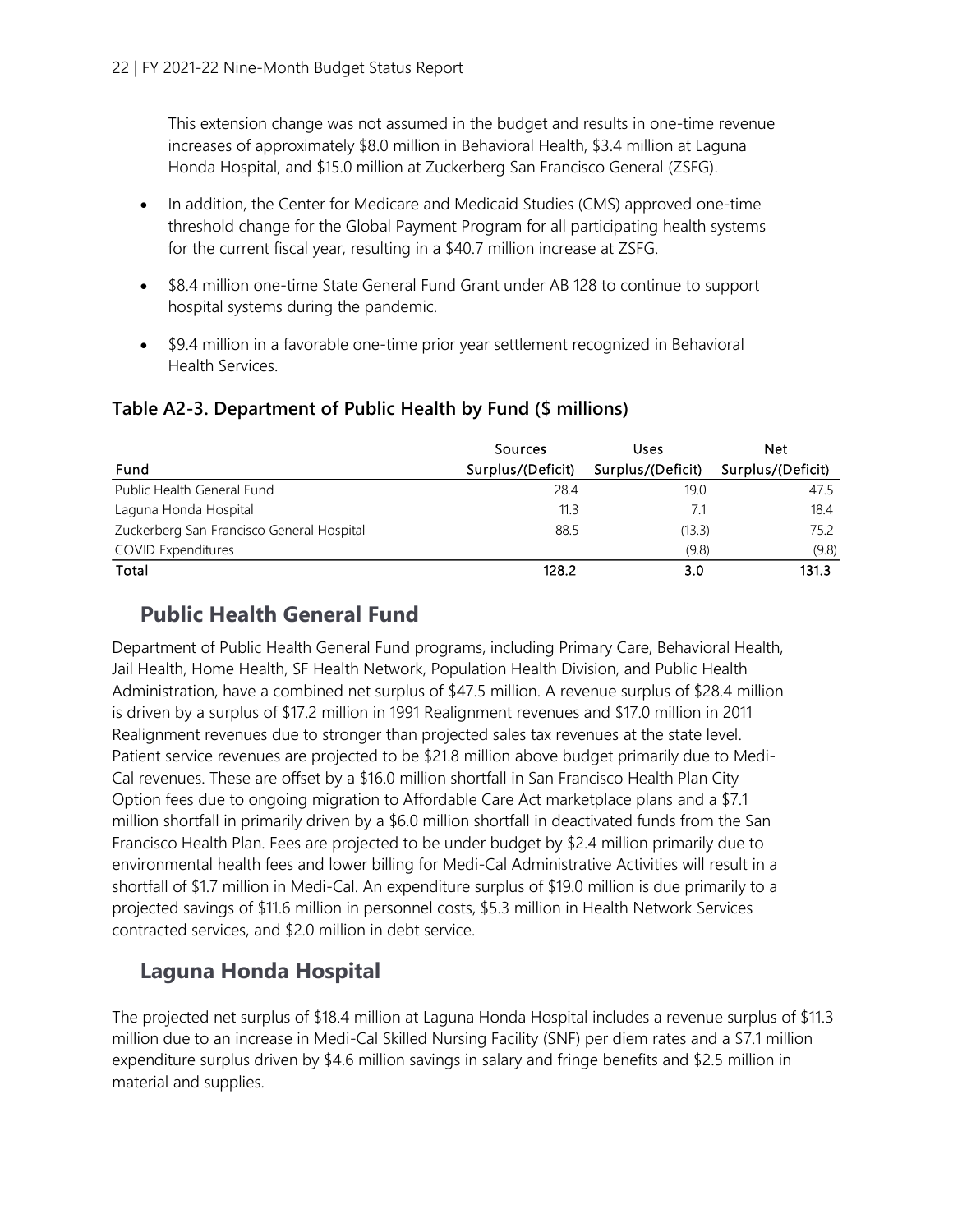#### **Zuckerberg San Francisco General Hospital**

DPH projects a \$75.2 million net operating surplus at Zuckerberg San Francisco General Hospital (ZSFG), driven primarily by higher-than-expected one-time federal and state revenue. The \$88.5 million revenue surplus includes \$14.8 million in 1991 Realignment revenues due to stronger than projected sales tax revenues at the state level. In addition, ZSFG projects a \$27.5 million surplus in patient revenues comprised of a \$33.1 million surplus in Medicare, a \$9.2 million surplus in Medi-Cal, offset by \$11.8 million in other patient revenue and \$2.9 million in prior year settlements. In addition, Medi-Cal waiver programs are projected to be \$62.0 million higher than budget due to increased revenues under the Global Payment Program (\$34.7 million), Medi-Cal Graduate Medical Education program (\$8.9 million), one-time state grant to public hospital systems and improvement in the Hospital Quality Assurance Program (\$11.4 million), and the Quality Incentive Program (\$6.9 million). These increases are offset by a \$6.4 million shortfall in capitation revenue due to an increase in out of network costs. The department expects to deposit \$9.2 million of surplus revenues into its management reserve to buffer against future fluctuations. Expenditures are projected to be \$13.3 million over budget due to a \$5.9 million overage in personnel costs due to increased staffing and backfill needs caused by COVID-19, \$6.3 million in materials and supplies, and a \$1.1 million shortfall in interdepartmental workorders.

#### **18. Asian Art Museum**

The Asian Art Museum currently projects an operating shortfall of \$0.1 million due to unplanned overtime and temporary salary costs caused by COVID-related sick leaves and utility cost increases and will work with the Mayor's and Controller's Offices to address the issue.

#### **19. Law Library**

The Law Library projects \$0.1 million in salary and benefits savings due to staff vacancies.

#### **20. Recreation and Park Department**

Recreation and Park Department projects to end the year on budget in the General Fund. The department projects a \$3.3 million revenue shortfall, including a \$7.9 million shortfall in fee revenue from cancellation of special events, partially offset by a \$4.6 million surplus in rents and concessions from Camp Mather, Outside Lands, and other facility reopenings. The revenue shortfall will be offset by projected labor savings.

#### **21. City Administrator**

The City Administrator projects to end the year with a net General Fund operating surplus of \$4.4 million. A projected shortfall of \$1.7 million in recoveries from services provided to other departments is a result of lower billable labor costs due to staff vacancies, primarily from the Office of the Chief Medical Examiner, the Office of Contract Administration, and the Office of Labor Standards Enforcement. The department projects revenues to be on budget as a surplus in OLSE penalties from large settlements is available to offset shortfalls in charges for services, such as marriage licenses and Office of Cannabis licenses and permits. The department projects \$6.1 million salary and fringe benefit cost savings due to position vacancies, higher than projected separations and retirements, and slowed hiring.

#### **22. Assessor Recorder**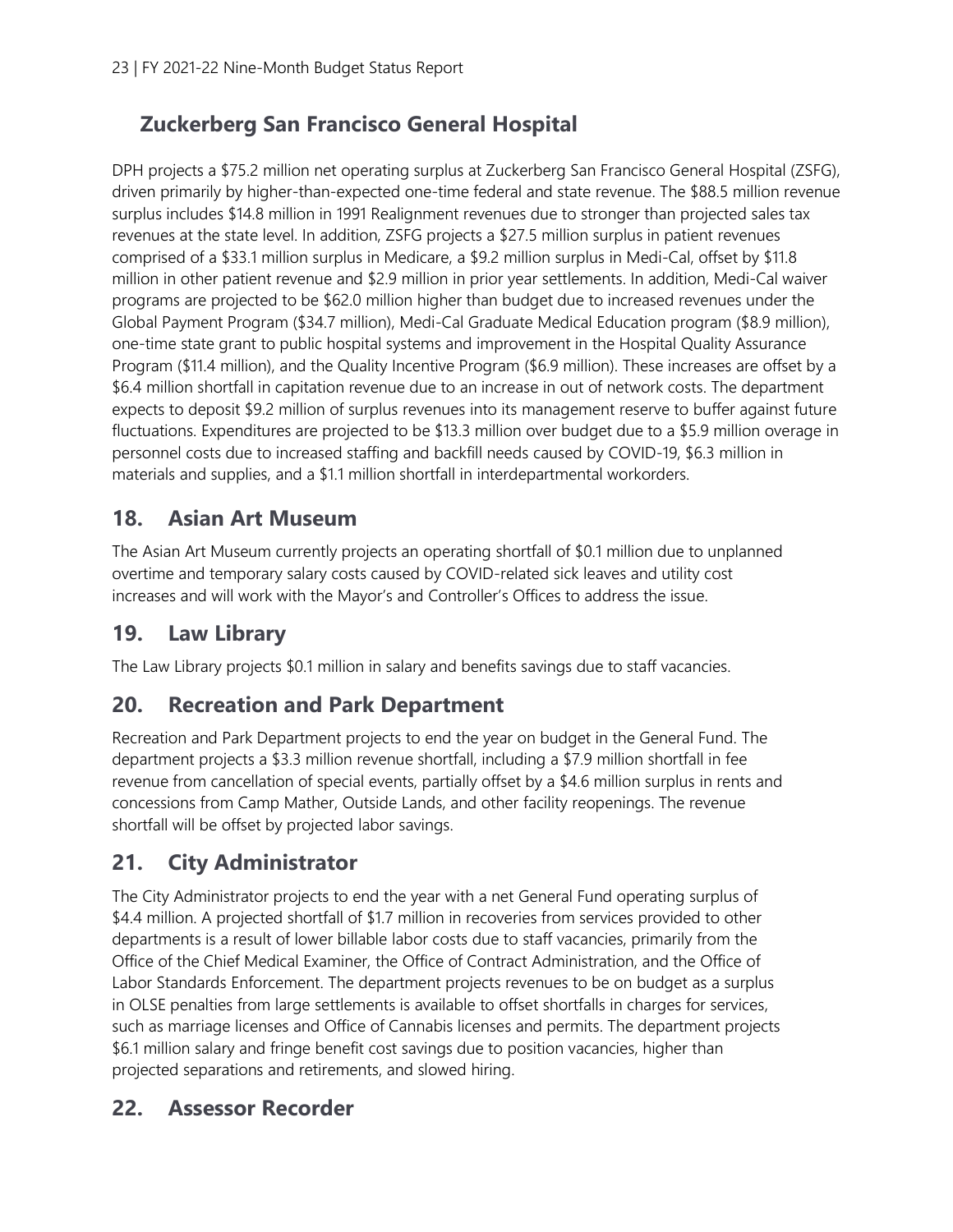The Assessor Recorder projects a \$0.3 million revenue surplus due to an increase in recording fees related to a stronger than expected refinancing market.

#### **23. Board of Supervisors**

The Board of Supervisors projects a \$0.5 million surplus due to salary and fringe benefit savings.

#### **24. City Attorney**

The City Attorney's Office projects to end the year with a net operating surplus of \$1.2 million. A revenue shortfall of \$4.8 million is due to projected recoveries below budget for legal services required by other departments offset by expenditure savings of \$4.0 million in non-personnel services and \$2.0 million in salary and fringe benefits.

#### **25. Controller**

The Controller's Office projects to end the year with a net surplus of \$0.1 million in salary and benefit costs. A \$0.8 million recovery shortfall will be offset by corresponding savings on services to other departments.

#### **26. City Planning**

City Planning projects to end the year on budget. A revenue shortfall of \$7.1 million is due to a \$0.9 million shortfall in recoveries from other departments and \$6.3 shortfall in building permit revenue. Although permit volume is strong, volatility is high and there are fewer large development projects compared to prior years. Expenditure savings of \$7.1 million are projected due to \$2.6 million in salaries and fringe savings from vacant staff positions, \$0.5 million less than budgeted expenditures for services from other departments, and \$3.9 million savings in non-personnel, materials and supplies, and other expenditures. Revenue projections have declined from the Six-Month Report, reflecting additional weakness in year to date receipts.

### **27. Civil Service Commission**

The Civil Service Commission expects \$0.1 million salary and fringe benefits savings from delayed hiring.

#### **28. Ethics Commission**

The Ethics Commission projects a \$1.5 million surplus due to salary and fringe benefits cost savings resulting from delays in filling vacancies.

#### **29. Human Resources**

The Department of Human Resources projects to end the year on budget. A shortfall of \$1.0 million in recoveries for interdepartmental services is offset by expenditure savings of \$1.0 million, which include \$0.9 million of savings in salaries and fringe benefits and \$0.1 million of savings related to services of other departments.

#### **30. Health Service System**

The Health Service System projects to end the year with a \$0.5 million operating surplus. A revenue shortfall of \$0.2 million due to lower than anticipated forfeitures and charges for EAP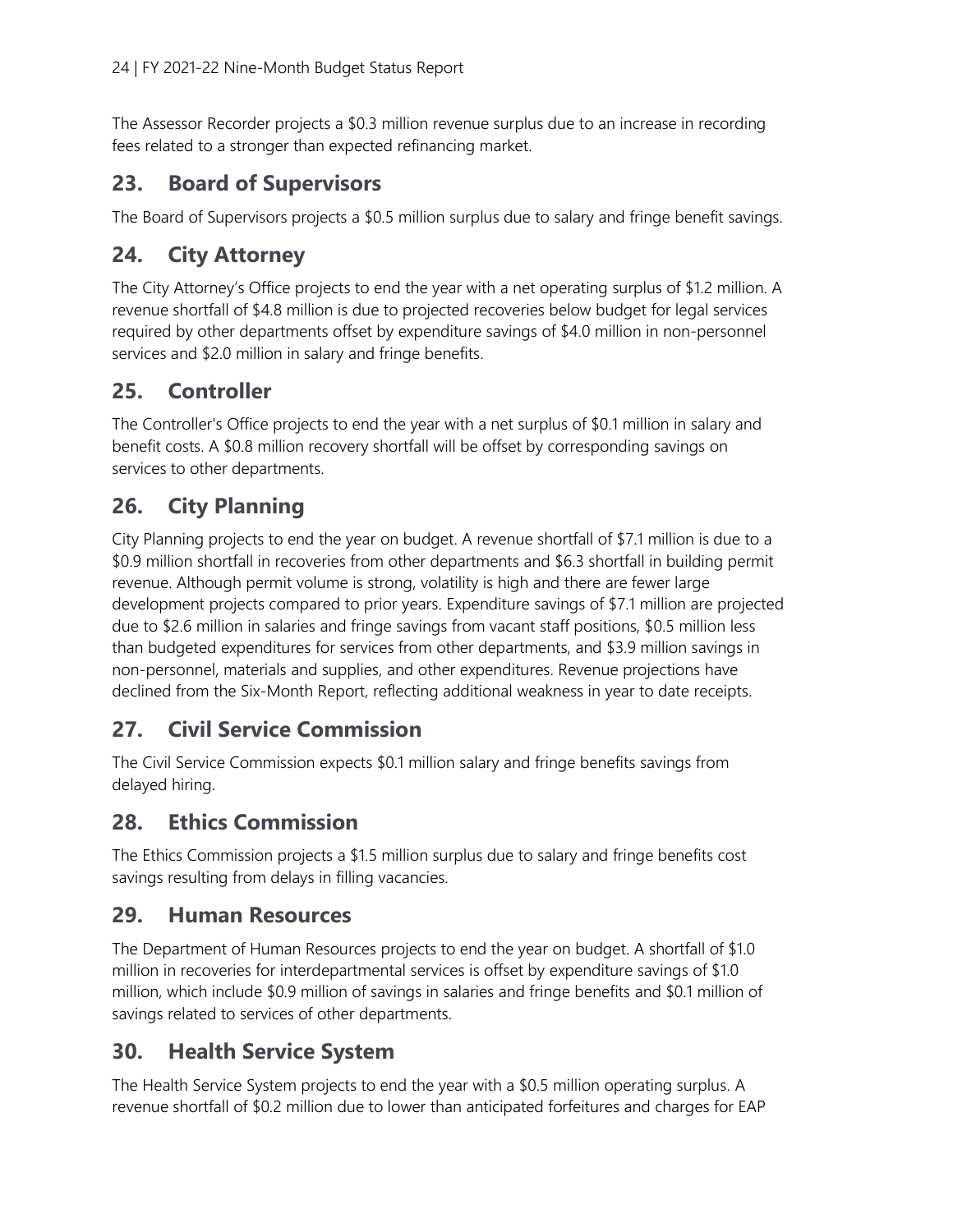class training materials and forfeitures is offset by savings of \$0.4 million in salaries and fringe benefits due to vacancies and \$0.3 million in non-personnel services.

#### **31. Mayor**

The Mayor's Office of Housing and Community Development projects a \$9.1 million surplus, including \$2.3 million in salary and fringe savings due to staff vacancies in various programs such as the Low Income Capacity Building Project and HOPE SF, \$2.8 million of unspent CBO Grant Pool funds, and \$4.0 million savings of Local Operating Subsidy Program funds from three affordable housing projects whose opening dates have been delayed to FY 2022-23 due to supply chain and electrification issues.

#### **32. Department of Technology**

The Department of Technology projects to end the year on budget given a \$0.3 million shortfall in work order recoveries offset by \$0.3 million in expenditure savings, largely in salaries and fringe benefits and unspent project budgets from prior years.

#### **33. Treasurer/Tax Collector**

The Treasurer/Tax Collector projects a net surplus of \$0.8 million from expenditure savings created by allocation of costs related to homelessness gross receipts tax administration. Year to date expenditure on the First Year Free program are significantly below budget. The program expects to with a balance of approximately \$11.7 million available at the end of the fiscal year, assumed in this report to be retained to support program costs in the coming fiscal year.

#### **34. Retirement System**

The Retirement System projects \$0.9 million of expenditure savings from close out of unneeded prior year budget in the Deferred Compensation Program.

### **35. General City Responsibility**

General City Responsibility contains funds that are allocated for use across various City departments. The department is projected remain on budget. A net revenue shortfall of \$0.5 million is projected, largely from \$0.9 million in unbudgeted SB 90 state mandate reimbursements and \$1.2 million AB 1869 revenue backfill for criminal fees and fines eliminated by the state legislature, offset by shortfalls of \$0.4 million in traffic fines, \$1.1 million in payments in lieu of taxes received via the redevelopment successor agency (OCII), and \$1.0 million in OLSE escheatment revenue. Net expenditure savings of \$0.5 million includes a \$5.4 million estimated required increase to litigation reserves offset by \$5.0 million of retiree health subsidy savings and \$0.8 million savings in services from other departments. A balance of \$16.1 million for CBO cost increases is assumed to be spent in the upcoming budget year.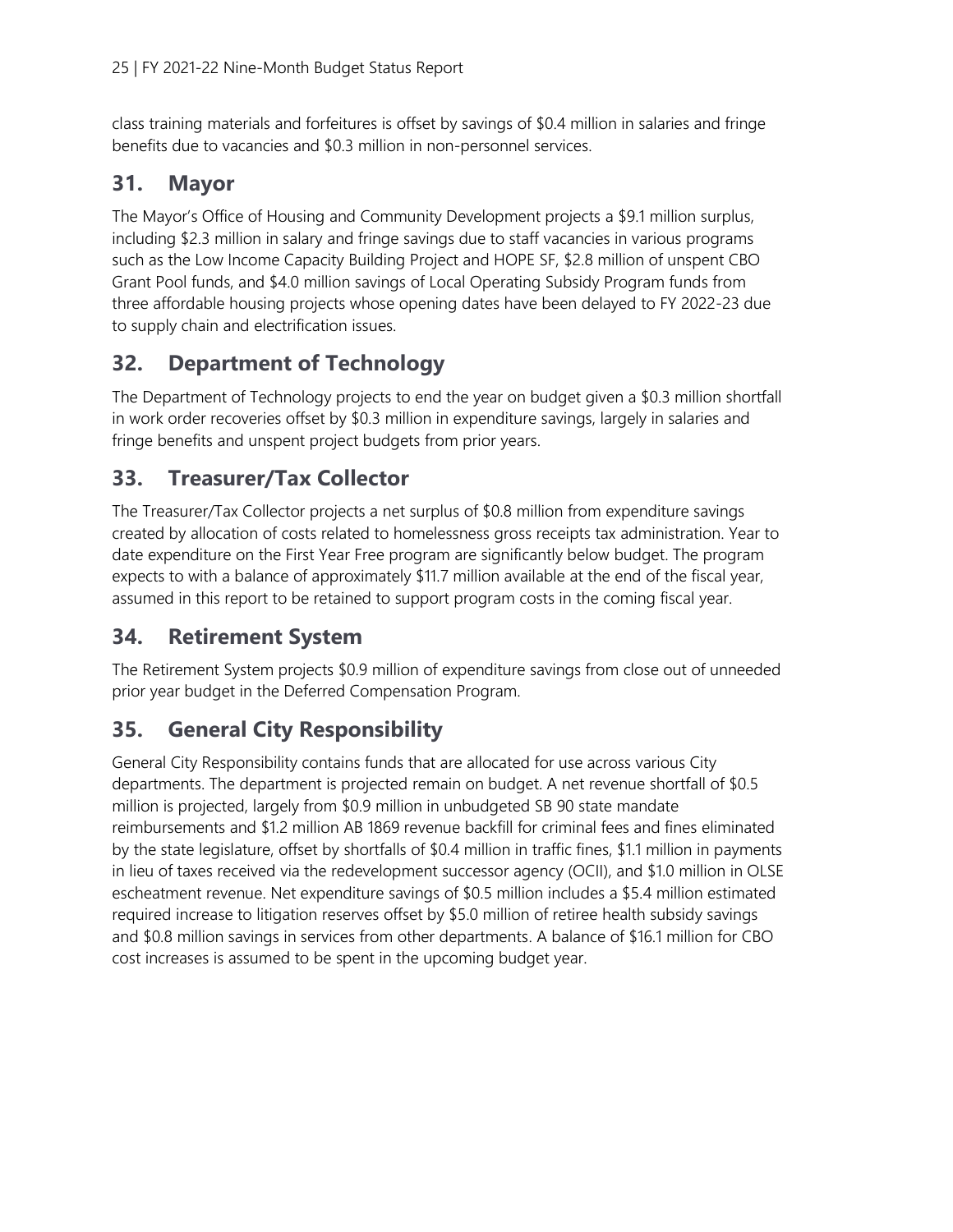# Appendix 3. Reserve Status

Various code and Charter provisions govern the establishment and use of reserves. Reserve uses, deposits, and projected year-end balances are displayed in Table A3-1 and discussed in detail below. Table A3-1 also includes anticipated deposits and withdrawals.

#### **Table A3-1. Reserve Balances (\$ millions)**

#### Reserves - Nine Month

|                                                        | FY 2020-21 |                          | FY 2021-22  |                          |         | FY 2022-23 |                          |                |
|--------------------------------------------------------|------------|--------------------------|-------------|--------------------------|---------|------------|--------------------------|----------------|
|                                                        | Ending     |                          |             | Projected                |         |            | Projected                |                |
|                                                        | Balance    | Deposit                  | Use         | Balance                  | Deposit | Use        | Balance                  | Note           |
| General Reserve \$                                     | 78.3       | 3.1                      | $(37.6)$ \$ | 43.8                     | 48.0    |            | \$.<br>91.8              | $\mathbf{1}$   |
| Rainy Day Economic Stabilization City Reserve          | 114.5      |                          | (0.0)       | 114.5                    |         | (0.0)      | 114.5                    | 2              |
| <b>Budget Stabilization Reserve</b>                    | 265.8      | $\overline{a}$           | $\sim$      | 265.8                    |         |            | 265.8                    | 3              |
| <b>Economic Stabilization Reserves</b>                 | 380.3      | $\blacksquare$           | (0,0)       | 380.3                    |         | (0.0)      | 380.3                    |                |
| <b>Percent of General Fund Revenues</b>                | 6.7%       |                          |             | 6.3%                     |         |            | 6.2%                     |                |
|                                                        |            |                          |             |                          |         |            |                          |                |
| Rainy Day Economic Stabilization SFUSD Reserve         | 1.0        |                          |             | 1.0                      |         |            | 1.0                      | 2              |
| Budget Stabilization Reserve - One Time Reserve        | 54.8       |                          |             | 54.8                     |         |            | 54.8                     | 3              |
| COVID Response and Economic Loss Reserve               | 113.5      |                          | (99.5)      | 14.0                     |         | (14.0)     |                          | $\overline{4}$ |
| Federal and State Emergency Grant Disallowance Reserve | 100.0      |                          | (18.7)      | 81.3                     |         |            | 81.3                     | 5              |
| <b>Fiscal Cliff Reserve</b>                            | 293.9      |                          | (64.2)      | 229.8                    |         |            | 229.8                    | 6              |
| <b>Business Tax Stabilization Reserve</b>              | 149.0      | $\overline{\phantom{a}}$ | (149.0)     | ÷,                       |         |            |                          | $\overline{7}$ |
| Gross Receipts Tax Prepayment Reserve                  | 26.0       |                          | (26.0)      | $\overline{\phantom{a}}$ |         |            | $\overline{\phantom{a}}$ |                |
| Public Health Management Reserve                       | 104.1      | 9.2                      |             | 113.3                    |         |            | 113.3                    | 8              |
| Free City College Reserve                              | 6.3        |                          | (1.0)       | 5.3                      |         |            | 5.3                      |                |
| Mission Bay Transportation Improvement Fund            | 1.0        | $\overline{\phantom{a}}$ |             | 1.0                      |         |            | 1.0                      |                |
| <b>Urgent Needs Reserve</b>                            | 6.5        |                          | (6.5)       | 0.0                      |         |            | 0.0                      |                |
| Hotel Tax Loss Contingency Reserve                     | 6.0        | 2.5                      | (5.0)       | 3.5                      |         |            | 3.5                      |                |
| <b>Other Reserves</b>                                  | 862.2      | 11.7                     | (369.9)     | 504.0                    |         | (14.0)     | 490.0                    |                |
| Litigation Reserve                                     |            | 10.8                     | (10.8)      | ÷.                       | 11.0    | (11.0)     | $\overline{\phantom{a}}$ |                |
| Salary and Benefits Reserve                            | 5.1        | 42.3                     | (47.4)      | ٠                        | 43.7    | (43.7)     | $\overline{\phantom{a}}$ | 9              |
| <b>Annual Operating Reserves</b>                       | 5.1        | 53.1                     | (58.2)      | -                        | 54.7    | (54.7)     | $\blacksquare$           |                |
| <b>TOTAL, General Fund Reserves</b>                    | 1.325.9    | 67.9                     | (465.6)     | 928.2                    | 102.6   | (68.7)     | 962.1                    |                |

#### **1. General Reserve**

Pursuant to a financial policy approved by the Board of Supervisors in 2011 and codified in Administrative Code Section 10.60(b), year-end balances in the General Reserve are carried forward into subsequent years and thereby reduce the amount of future appropriations required to support reserve requirements established by the policy, which was no less than 1.5% of budgeted regular General Fund revenues in FY 2021-22.

The FY 2020-21 ending balance of the General Reserve was \$78.3 million, and the FY 2021-22 approved budget includes a \$3.1 million deposit. Any uses of the reserve during the current year will increase the required FY 2022-23 deposit by a like amount. There are currently \$37.6 million approved uses of the General Reserve, supporting five mid-year appropriations: \$2.5 million for paramedic staffing at the Fire Department, \$6.9 million for unforeseen special elections, \$14.6 million for overtime costs at the Fire Department, \$0.6 million for free parking at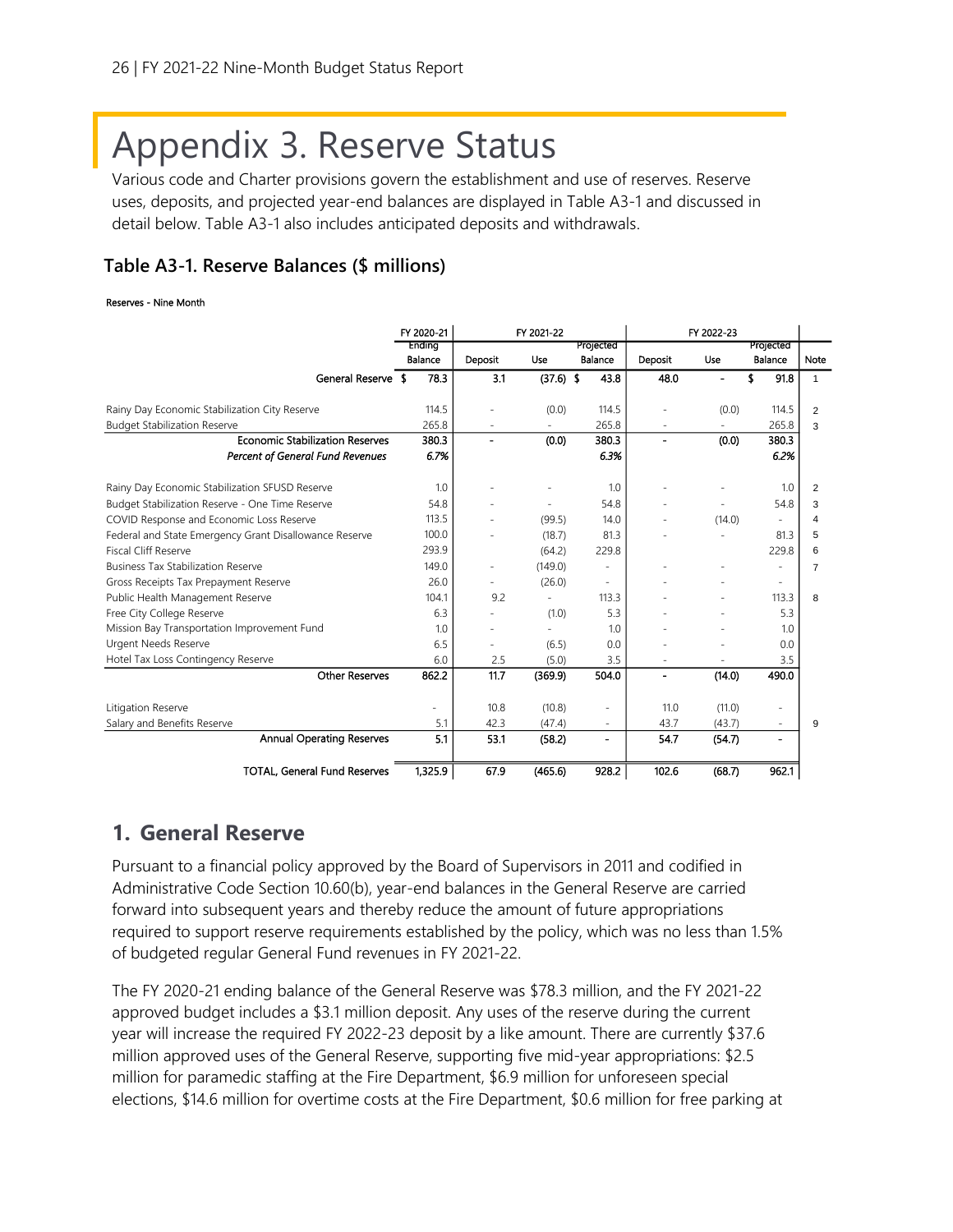Portsmouth Square Garage, and \$13.1 million for workers' compensation costs across multiple departments.

#### **2. Rainy Day Economic Stabilization Reserve**

Charter Section 9.113.5 establishes a Rainy Day Economic Stabilization Reserve funded by 50% of excess revenue growth in good years, which can be used to support the City General Fund and San Francisco Unified School District (SFUSD) operating budgets in years when revenues decline.

Charter Section 9.113.5 was amended in November 2014 with the passage of Proposition C, which replaced the Rainy Day Economic Stabilization Reserve with two separate reserves: the School Reserve and the City Reserve. Of the excess revenue growth formerly deposited to the Rainy Day Economic Stabilization Reserve, 75% will be deposited to the City Reserve and 25% to the School Reserve.

The FY 2020-21 ending balance of the City Reserve was \$114.5 million and that of the School Reserve was \$1.0 million. In FY 2021-22 and FY 2022-23, there is a minimal withdrawal of the City Rainy Day Reserve.

#### **3. Budget Stabilization Reserve**

Established in 2010 by Administrative Code Section 10.60(c), the Budget Stabilization reserve augments the Rainy Day Economic Stabilization Reserve. The Budget Stabilization Reserve is funded by the deposit each year of 75% of real property transfer taxes above the prior five-year average (adjusted for policy changes) and ending unassigned fund balance above the fund balance appropriated as a source in the subsequent year's budget.

The FY 2020-21 ending balance of the Budget Stabilization Reserve was \$265.8 million and the Budget Stabilization One Time Reserve was \$54.8 million. When the combined value of the City Rainy Day Reserve and the Budget Stabilization Reserve reaches 10% of General Fund revenues, amounts above this cap are deposited into a Budget Stabilization One-Time Reserve for nonrecurring expenses.

No withdrawals are anticipated from the Budget Stabilization Reserve or the Budget Stabilization One Time Reserve.

#### **4. COVID Response and Economic Loss Reserve**

Section 32 of the administrative provisions of the FY 2020-21 and FY 2021-22 Annual Appropriations Ordinance established a COVID Response and Economic Loss Reserve by consolidating the balances of seven existing reserves into a single \$507.4 million reserve. The FY 2021-22 and FY 2022-23 budget appropriated withdrawals of \$99.5 million and \$14.0 million in each of the respective budget years and reassigned \$100.0 million of the remaining balance to the Federal and State Emergency Grant Disallowance Reserve and \$293.9 million to the Fiscal Cliff Reserve as detailed below.

### **5. Federal and State Emergency Grant Disallowance Reserve**

Section 32 of the administrative provisions of the FY 2021-22 and FY 2022-23 Annual Appropriations Ordinance established a Federal and State Emergency Grant Disallowance Reserve of \$100.0 million for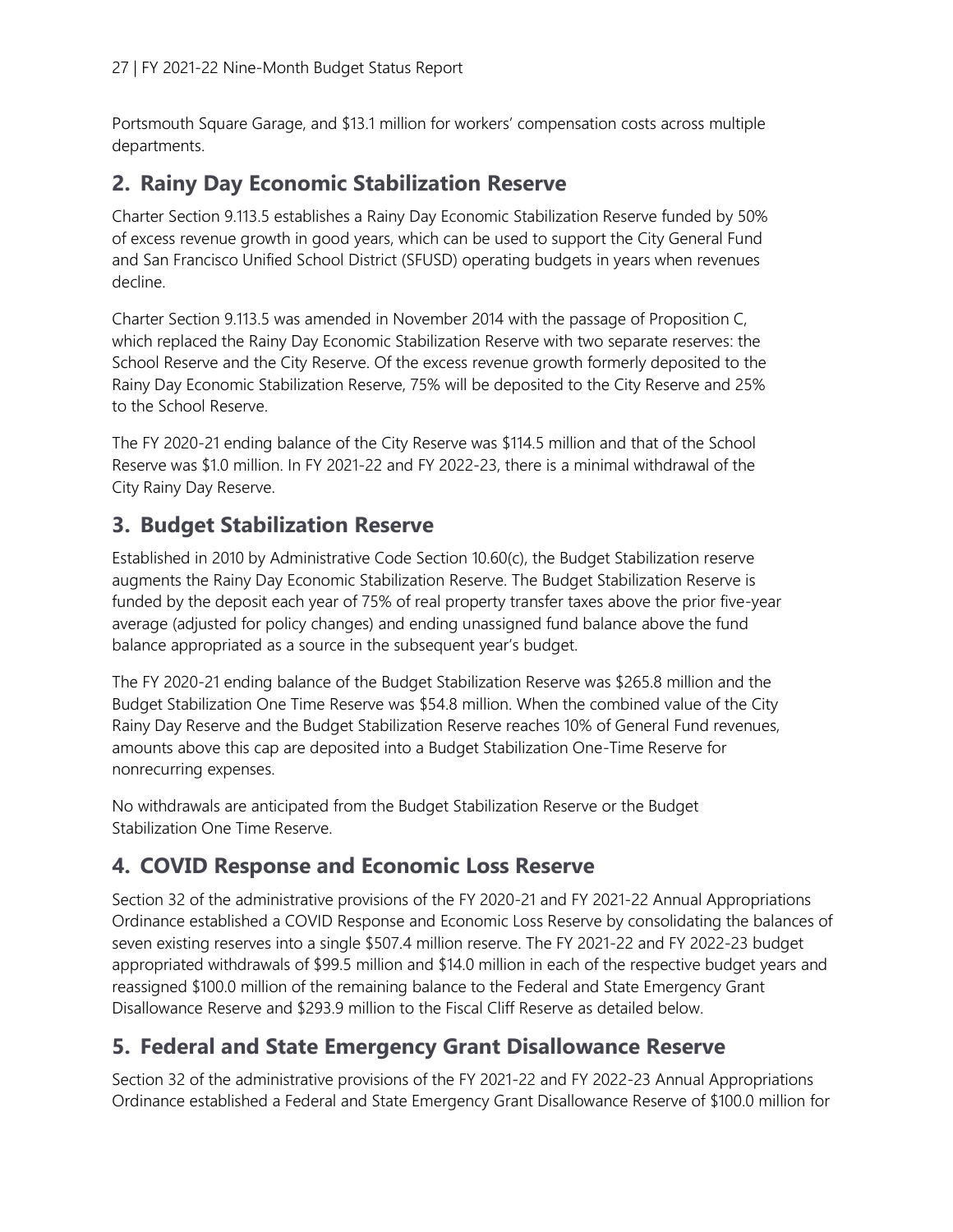the purpose of managing revenue shortfalls related to reimbursement disallowances from the Federal Emergency Management Agency (FEMA) and other state and federal agencies. This reserve is comprised of a portion of the remaining balance of the COVID-19 Response and Economic Loss Contingency Reserve, and \$18.7 million of it was used to support the FY 2021-22 budget, resulting in a current balance of \$81.3 million.

#### **6. Fiscal Cliff Reserve**

Section 32.1 of the administrative provisions of the FY 2021-22 and FY 2022-23 Annual Appropriations Ordinance established a Fiscal Cliff Reserve of \$293.9 million for the purpose of managing projected budget shortfalls following the spend down of federal and state stimulus funds and other one-time sources used to balance the FY 2021-22 and FY 2022-23 budget. This reserve is comprised of the balance of the COVID-19 Response and Economic Loss Contingency Reserve (COVID Reserve) remaining after funding the Federal and State Emergency Grant Disallowance Reserve in Section 32 and accounting for the use of the COVID Reserve in the FY 2021-22 and FY 2022-23 budget.

### **7. Business Tax Stabilization Reserve**

The FY 2020-21 and FY 2021-22 budget established and used a Business Tax Stabilization Reserve of \$149.0 million to equalize the benefit of one-time sources enabled by the passage of November 2020 Proposition F (Business Tax Overhaul). The entire reserve balance was appropriated as a source in the current year budget.

#### **8. Public Health Revenue Management Reserve**

Section 12.6 of the administrative provisions of the Annual Appropriation Ordinance authorizes the Controller to defer surplus transfer payments, indigent health revenues, and Realignment funding to offset future reductions or audit adjustments associated with funding allocations for indigent health services in order to manage revenue volatility. At its December 7, 2021, meeting, the San Francisco Health Commission affirmed the department's methodology for calculating the maximum reserve level at 5% of total Medi-Cal, Medicare, and net patient revenue in the most recent adopted two-year budget. The revenue surplus reported for DPH in Table A2-1 above assumes a \$9.2 million deposit to the reserve in FY 2021-22, based on current revenue projections, and would result in an ending balance of \$113.3 million.

#### **9. Salary and Benefits Reserve**

Section 10.4 of the administrative provisions of the AAO authorizes the Controller to transfer funds from the Salary and Benefits Reserve to adjust appropriations for employee salaries and benefits stipulated in Board-adopted collective bargaining agreements. The reserve had a fiscal year starting balance of \$47.4 million, including \$5.1 million remaining from FY 2020-21 and \$42.3 million appropriated in the FY 2021-22 budget. The Controller's Office has transferred \$6.0 million to departments and anticipates transferring an additional \$25.0 million by year end, as detailed in Table A3-2.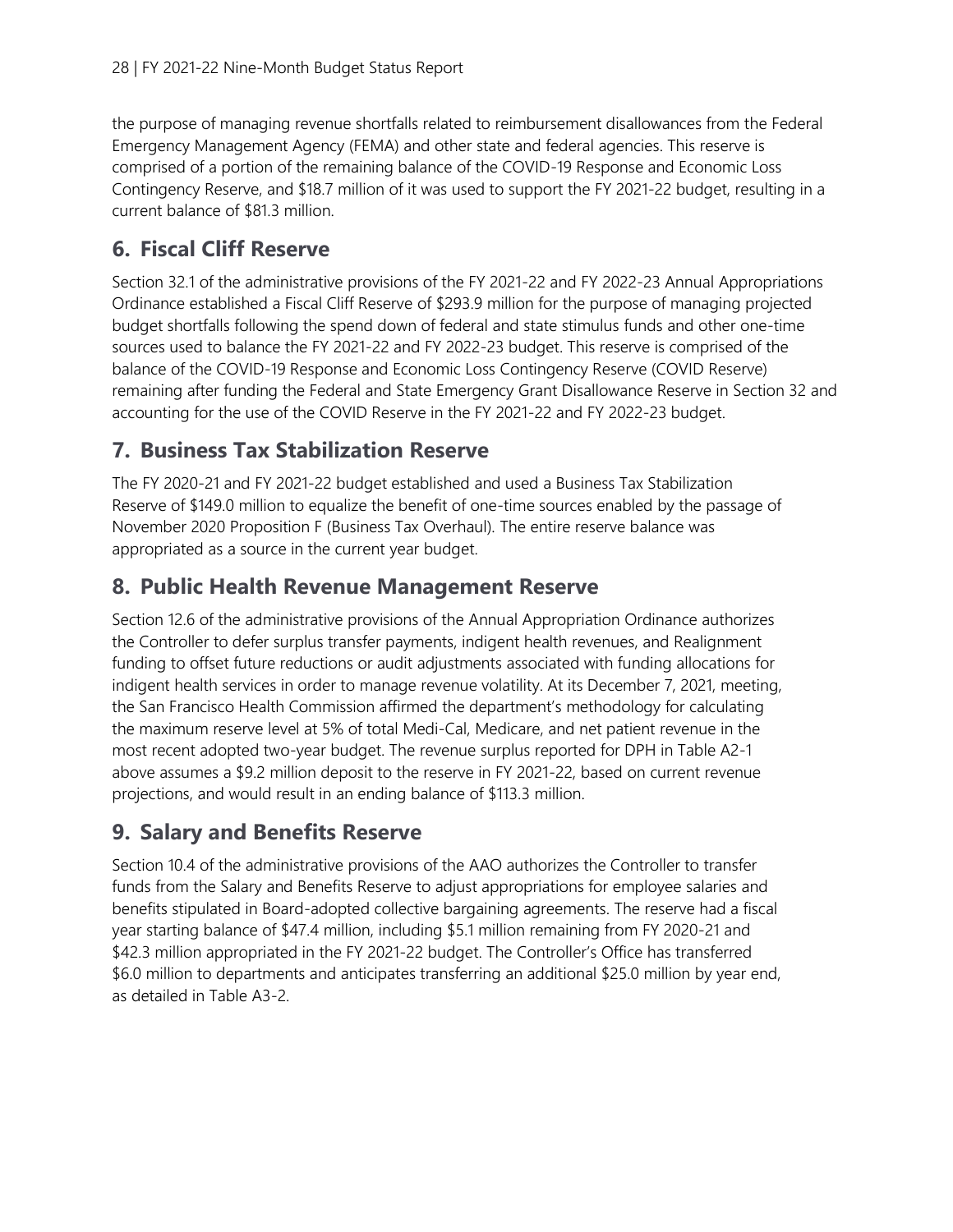### **Table A3-2. Salary and Benefits Reserve (\$ millions)**

| Sources                                           |      |
|---------------------------------------------------|------|
| FY 2021-22 Adopted Budget                         | 42.3 |
| Carryforward balance from FY 2020-21              | 5.1  |
| <b>Total Sources</b>                              | 47.4 |
| Uses                                              |      |
| <b>Transfers to Departments</b>                   |      |
| Police Training, Recruitment, and Payouts         | 5.0  |
| Healthy Workers, VDT + Other                      | 1.0  |
| <b>Total Transfers to Departments</b>             | 6.0  |
|                                                   |      |
| <b>Anticipated Allocations</b>                    |      |
| Fire Excess Retirement, Payouts, Premiums         | 15.7 |
| Police Excess Retirement, Payouts                 | 41   |
| CalPERS contribution shortfall                    | 0.2  |
| All Other (Healthy Workers, tuition, retirements) | 5.0  |
| <b>Total Anticipated Allocations</b>              | 25.0 |
|                                                   |      |
| Total Anticipated Uses in the Current Year        | 31.0 |
| Total Anticipated Uses in the Budget Year         | 16.4 |
|                                                   |      |
| Net Surplus / (Shortfall)                         |      |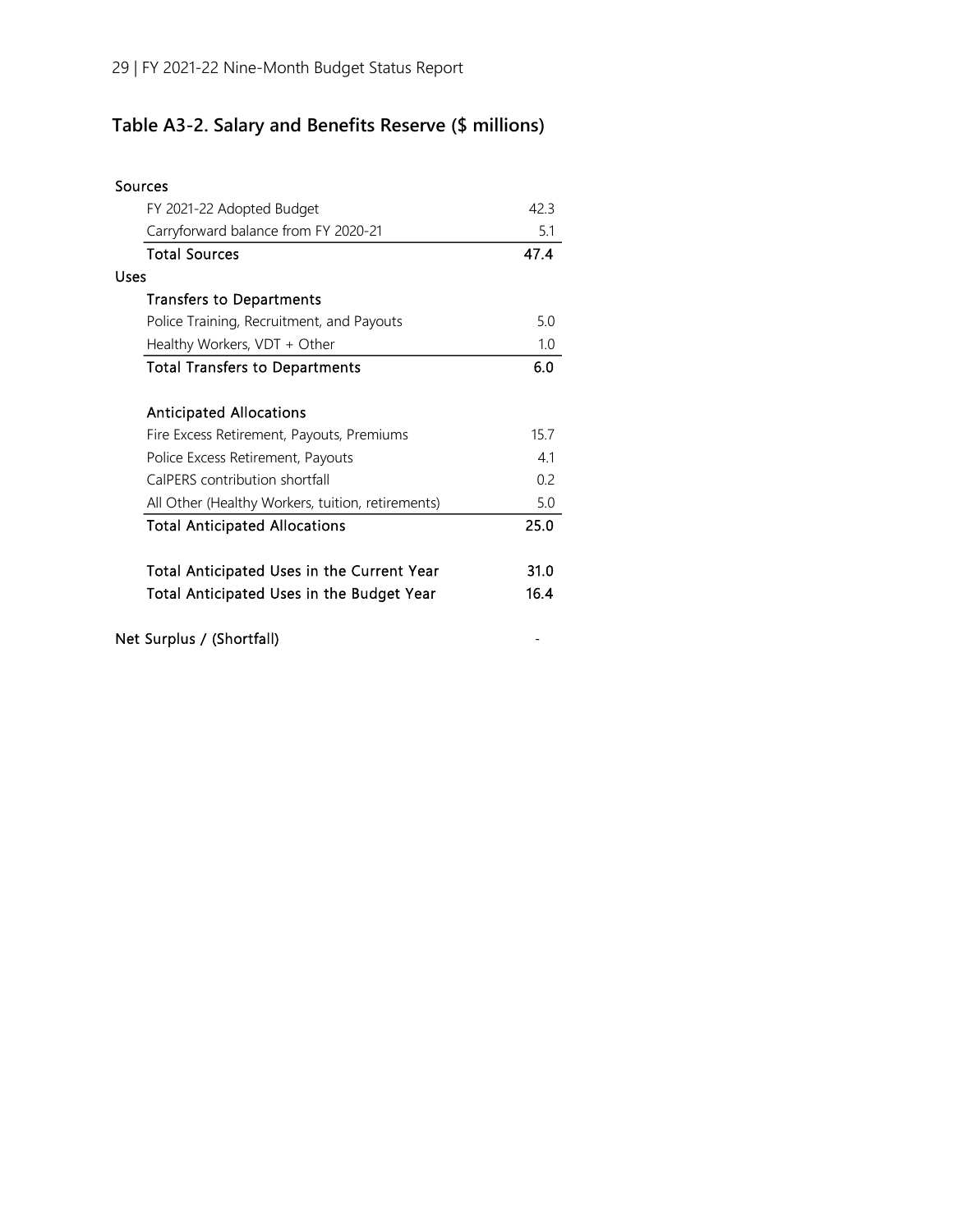# Appendix 4. Other Funds Highlights

#### **Table A4-1. Other Fund Highlights (\$ millions)**

|                                                                                                 | <b>Prior Year</b>                                |                                                           | FY 2021-22                          |                                  |                                              |                                               |                                                   | FY 2022-23                                                |                          |
|-------------------------------------------------------------------------------------------------|--------------------------------------------------|-----------------------------------------------------------|-------------------------------------|----------------------------------|----------------------------------------------|-----------------------------------------------|---------------------------------------------------|-----------------------------------------------------------|--------------------------|
|                                                                                                 | FY 2020-21<br>Year End<br>Fund<br><b>Balance</b> | Fund<br><b>Balance</b><br>Used in<br>FY 2021-22<br>Budget | Beginning<br>Fund<br><b>Balance</b> | Revenue<br>Surplus/<br>(Deficit) | <b>Expenditures</b><br>Savings/<br>(Deficit) | <b>Net Operating</b><br>Surplus/<br>(Deficit) | Estimated<br><b>Ending Fund</b><br><b>Balance</b> | Fund<br><b>Balance</b><br>Used in<br>FY 2022-23<br>Budget | <b>Notes</b>             |
| SELECT SPECIAL REVENUE AND INTERNAL SERVICES FUNDS                                              |                                                  |                                                           |                                     |                                  |                                              |                                               |                                                   |                                                           |                          |
| Building Inspection Operating Fund                                                              | 2.3                                              | 10.9                                                      | (8.5)                               | 7.8                              | 2.8                                          | 10.5                                          | 2.0                                               | 12.2                                                      | $\bar{1}$                |
| <b>Building Inspection Continuous Fund</b>                                                      |                                                  |                                                           |                                     |                                  |                                              | 17.6                                          |                                                   | 17.6                                                      |                          |
| Children and Youth Fund                                                                         | 12.1                                             | 4.0                                                       | 8.0                                 | 5.5                              | 1.6                                          | 7.1                                           | 15.1                                              | 5.8                                                       | $\overline{c}$           |
| Public Education Early Care Fund (OECE)                                                         | 1.5                                              | ÷,                                                        | 1.5                                 | 3.2                              | 0.3                                          | 3.5                                           | 5.0                                               | $\bar{\phantom{a}}$                                       | $\overline{3}$           |
| Public Education Special Fund (SFUSD)                                                           | 19.3                                             | 14.7                                                      | 4.6                                 | 7.3                              | ÷,                                           | 7.3                                           | 12.0                                              | J.                                                        | $\overline{\mathcal{L}}$ |
| Convention Facilities Fund                                                                      | 8.1                                              | $\overline{\phantom{a}}$                                  | 8.1                                 | (6.0)                            | 7.8                                          | 1.8                                           | 9.9                                               | $\sim$                                                    | 5                        |
| Golf Fund                                                                                       | 8.4                                              | 3.6                                                       | 4.8                                 | (0.8)                            | 0.8                                          | 0.0                                           | 4.8                                               | 2.5                                                       | 6                        |
| Marina Fund                                                                                     | (4.2)                                            | ÷,                                                        | (4.2)                               | 0.4                              | 0.0                                          | 0.4                                           | (3.8)                                             | ÷,                                                        | $\overline{7}$           |
|                                                                                                 | 37.7                                             | 5.5                                                       | 32.2                                | 9.9                              | 3.9                                          | 13.9                                          | 46.1                                              | ä,                                                        | 8                        |
| Library Preservation Fund                                                                       | 35.0                                             | 9.3                                                       | 25.7                                |                                  | $\bar{a}$                                    |                                               |                                                   | 1.9                                                       | 9                        |
| Open Space Fund                                                                                 |                                                  |                                                           |                                     | 3.1                              |                                              | 3.1                                           | 28.7                                              |                                                           |                          |
| Telecomm. & Information Systems Fund                                                            | 8.7                                              | 3.4                                                       | 5.3                                 | (5.3)                            | 12.7                                         | 7.4                                           | 12.6                                              | 2.0                                                       | 10                       |
| General Services Agency-Central Shops Fund                                                      | 1.8                                              | ÷,                                                        | 1.8                                 | 0.9                              | (0.8)                                        | 0.0                                           | 1.8                                               | ÷,                                                        | 11                       |
| General Services Agency-Reprographics Fund                                                      | 1.5                                              |                                                           | 1.5                                 | (0.8)                            | 0.3                                          | (0.5)                                         | 0.9                                               | $\overline{\phantom{a}}$                                  | 12                       |
| War Memorial Fund                                                                               | 3.7                                              | 0.8                                                       | 3.0                                 | 0.6                              | 1.1                                          | 1.7                                           | 4.6                                               | $\bar{a}$                                                 | 13                       |
| Election Campaign Fund                                                                          | 4.2                                              | ÷,                                                        | 4.2                                 | ٠                                | $\sim$                                       |                                               | 4.2                                               | 0.4                                                       | 14                       |
| Gas Tax Fund                                                                                    | 5.7                                              | 3.0                                                       | 2.7                                 | (1.6)                            | 1.6                                          |                                               | 2.7                                               | 2.4                                                       | 15                       |
| Neighborhood Beautification Fund<br>Traffic Congestion Mitigation Fund                          | (0.2)                                            | ÷,                                                        | (0.2)                               | (0.0)                            | 0.0                                          | L,                                            | (0.2)                                             | ÷,                                                        | 16                       |
| (TNC Tax)                                                                                       | (0.0)                                            |                                                           | (0.0)                               | 3.8                              | (3.8)                                        | ä,                                            | (0.0)                                             | ÷,                                                        | 17                       |
| Culture and Recreation Hotel Tax Fund                                                           | 0.05                                             | ä,                                                        | L.                                  | 5.4                              |                                              | 5.4                                           | 5.4                                               | ä,                                                        | 18                       |
| Children and Families Commission                                                                | 13.4                                             | 2.3                                                       | 11.1                                | (3.3)                            | 1.3                                          | (2.0)                                         | 9.1                                               | 2.3                                                       | 19                       |
| Street Tree Maintenance Fund                                                                    | 2.1                                              | ä,                                                        | 2.1                                 | 1.6                              | 0.5                                          | 2.1                                           | 4.2                                               | 2.3                                                       | 20                       |
| Public Works Overhead Fund                                                                      | 17.3                                             | 6.1                                                       | 11.2                                | (5.2)                            | 5.2                                          |                                               | 11.2                                              | 4.0                                                       | 21                       |
| Public Works Paid Time Off Fund<br>Our City, Our Home Fund (Homelessness Gross<br>Receipts Tax) | 2.2<br>107.4                                     | 0.7<br>103.5                                              | 1.6<br>3.9                          | (0.7)<br>(41.3)                  | 2.9<br>41.3                                  | 2.2<br>÷,                                     | 3.8<br>3.9                                        | 0.7<br>i,                                                 | 22<br>23                 |
| Babies and Families First Fund (Commercial                                                      |                                                  |                                                           |                                     |                                  |                                              |                                               |                                                   |                                                           |                          |
| Rents Tax)                                                                                      | 110.2                                            | $\sim$                                                    | 110.2                               | (11.8)                           | ÷                                            | (11.8)                                        | 98.4                                              | L,                                                        | 24                       |
| Real Estate Fund                                                                                | 7.6                                              | 0.9                                                       | 6.7                                 | (4.7)                            | 12.3                                         | 7.6                                           | 14.3                                              |                                                           | 25                       |
| Museum Admissions Fund                                                                          | (0.5)                                            | 0.0                                                       | (0.5)                               | (0.1)                            | 0.1                                          |                                               | (0.5)                                             | L.                                                        | 26                       |
| <b>SELECT ENTERPRISE FUNDS</b>                                                                  |                                                  |                                                           |                                     |                                  |                                              |                                               |                                                   |                                                           |                          |
| Airport Operating Funds                                                                         | 298.0                                            | ÷,                                                        | 298.0                               | (11.3)                           | 68.5                                         | 57.2                                          | 355.2                                             | 62.0                                                      | 27                       |
| MTA Operating Funds                                                                             | 219.4                                            | 68.7                                                      | 150.7                               | (56.3)                           | 102.0                                        | 45.7                                          | 196.4                                             | 14.4                                                      | 28                       |
| Port Operating Funds                                                                            | 50.6                                             | ÷,                                                        | 50.6                                | 21.7                             | 3.9                                          | 25.6                                          | 76.1                                              | 9.9                                                       | 29                       |
| PUC Hetch Hetchy Operating Funds                                                                | 88.8                                             | 7.1                                                       | 81.8                                | 9.5                              | 7.3                                          | 16.9                                          | 98.6                                              | 7.7                                                       | 30                       |
| PUC Wastewater Operating Funds                                                                  | 174.1                                            | 9.6                                                       | 164.5                               | (30.7)                           | 8.9                                          | (21.8)                                        | 142.7                                             | 13.0                                                      | 31                       |
| PUC Water Operating Funds                                                                       | 186.1                                            | 22.0                                                      | 164.1                               | (37.9)                           | 9.0                                          | (28.9)                                        | 135.3                                             | 27.1                                                      | 32                       |
| PUC Clean Power Funds                                                                           | 41.5                                             | $\sim$                                                    | 41.5                                | (0.4)                            | 4.9                                          | 4.6                                           | 46.1                                              | 2.5                                                       | 33                       |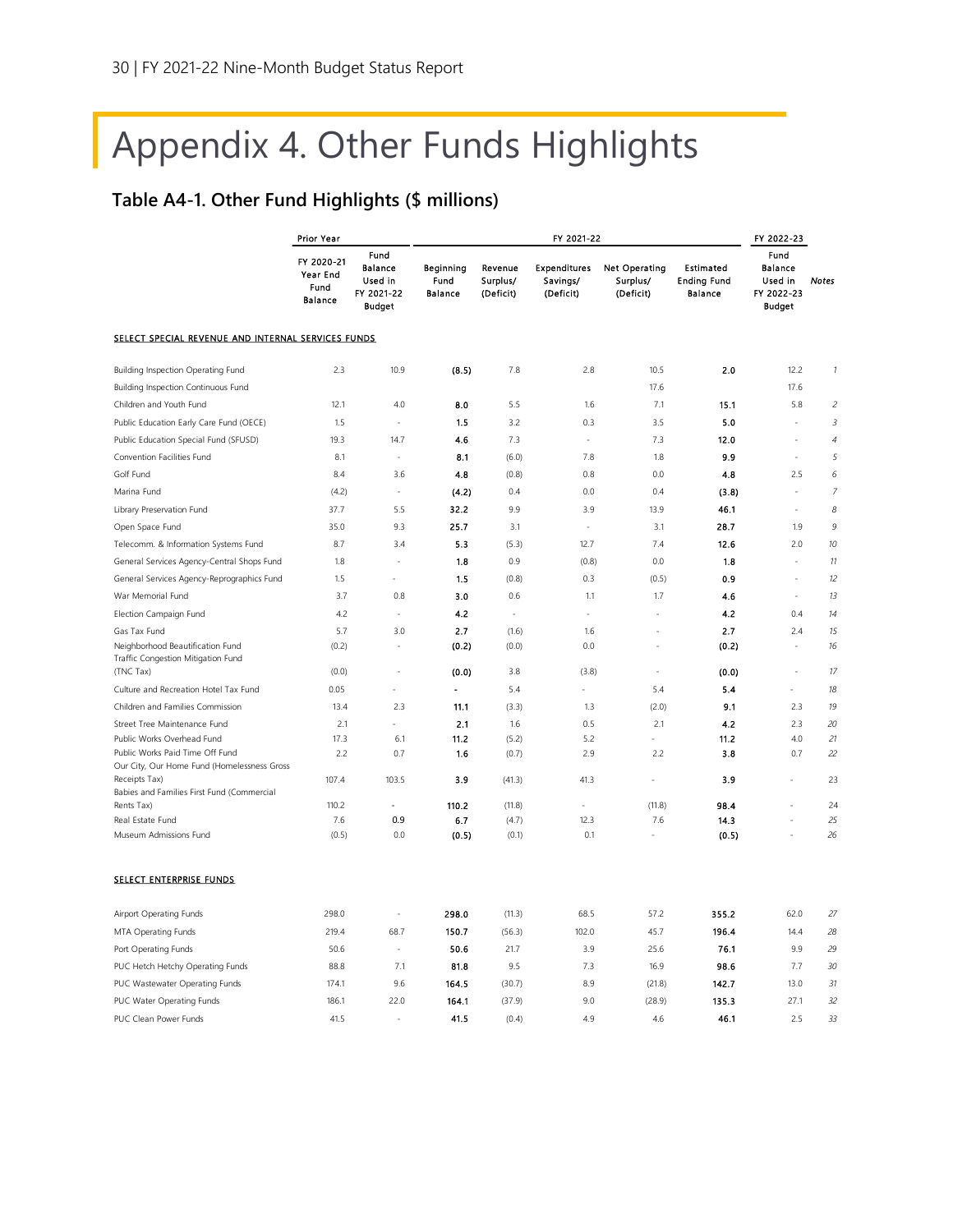## SELECT SPECIAL REVENUE & INTERNAL SERVICE **FUNDS**

#### **1. Building Inspection Fund**

The Building Inspection Fund began FY 2021-22 with an abnormal balance of \$8.5 million. In its operating fund, the Department projects a net operating surplus of \$10.5 million and an ending balance of \$2.0 million. A \$7.8 million revenue surplus is projected due to growth in plan checking, building and electrical permit revenues. Expenditures are projected to be \$2.8 million under budget primarily due to \$1.2 million in non-personnel services, \$0.7 million in the citywide cost allocation and \$0.4 million in community based-organization service costs.

The Controller's Office has been working with the department and Mayor's Office in the current year to close the \$8.5 million shortfall this fund began the year with, and address the known FY 2022-23 shortfall, since the previously approved budget for FY 2022-23 was balanced using \$12.2 million of fund balance. In addition to increasing the net operating surplus in the operating fund, \$17.6 million of savings have been generated in the department's continuing fund through project closeouts. The continuing fund balance includes reserves.

In addition to a \$10.9 million use of fund balance, the FY 2021-22 budget was balanced by the use of \$27.2 million of reserves. Current reserve balances total \$45.9 million, of which the previously approved FY 2022-23 budget spent \$27.2 million.

#### **2. Children and Youth Fund**

The Children's Fund had a beginning fund balance of \$8.0 million. A projected revenue surplus of \$5.5 million is primarily due to increases in property tax set-aside and expenditure savings of \$1.6 million in labor costs, materials and supplies, and programmatic projects. The resulting net operating surplus of \$7.1 million will lead to a projected ending balance of \$15.1 million, of which \$5.8 million was spent to balance the previously approved FY 2022-23 budget.

### **3. Public Education Early Care Fund (OECE)**

The Public Education Early Care Fund began the year with a fund balance of \$1.5 million. An operating surplus of \$3.2 million is projected due to the increase in General Fund Aggregate Discretionary Revenue (ADR), which increases the General Fund transfer to this fund and \$0.3 million expenditure savings. As a result, the Fund is estimated to have an ending balance of \$5.0 million.

#### **4. Public Education Special Fund (SFUSD)**

The Public Education Special Fund began with a balance of \$4.6 million. Revenues are expected to be \$7.3 million above budget, reflecting increases in General Fund Aggregate Discretionary Revenue (ADR), which increases the General Fund transfer to this fund, resulting in an \$12.0 million projected ending balance.

### **5. Convention Facilities Fund**

The Convention Facilities Fund began with a balance of \$8.1 million. A net operating surplus of \$1.8 million is projected due to expenditure savings as a result of cancellations and delays of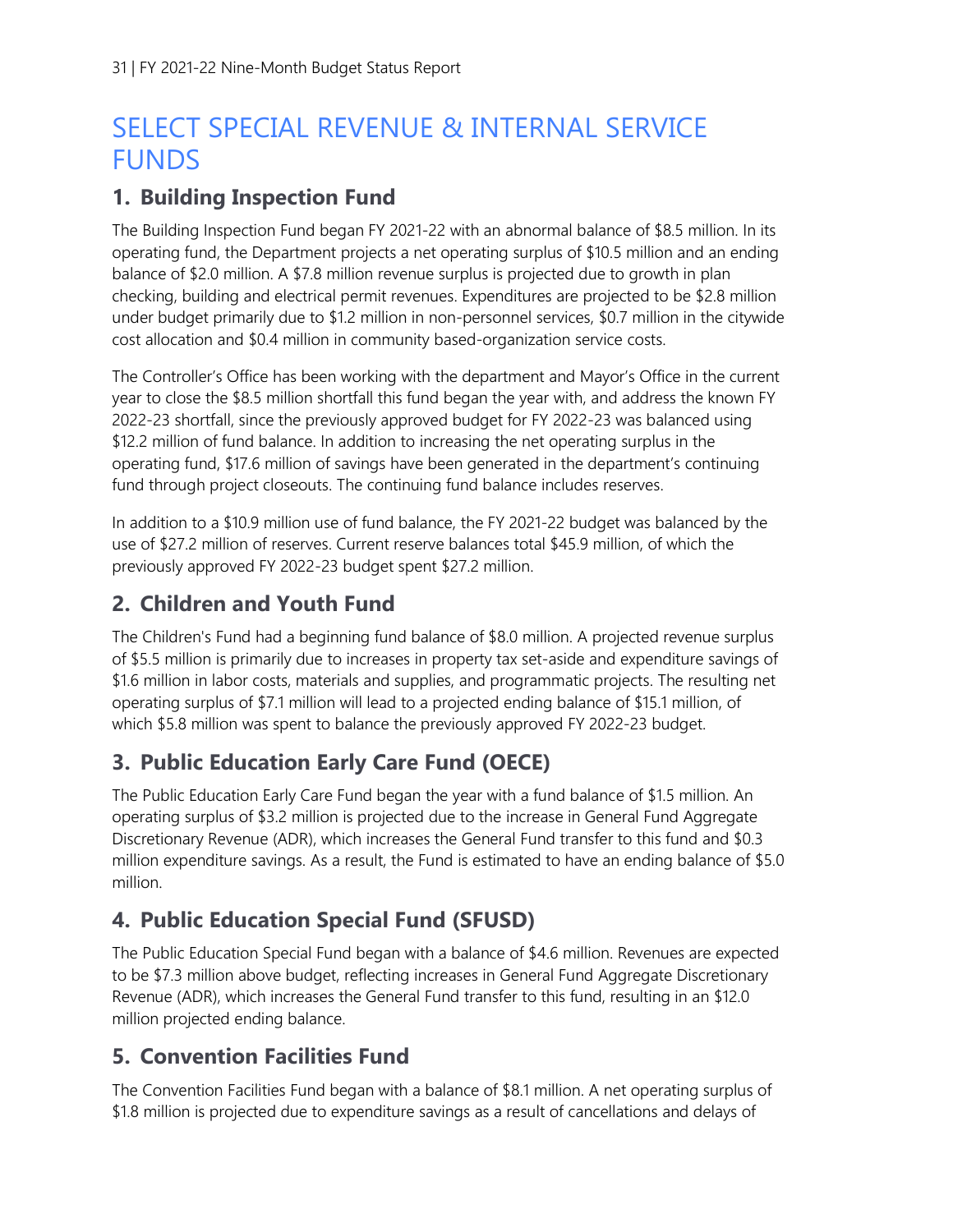conventions and shows due to COVID-19. Events that have taken place are smaller in scale, with fewer attendees and vendors leading to less need for event staffing and utilities such as electricity and water. Because revenues from hotels are projected to be greater than anticipated in the budget, the Moscone Expansion District fund is projected to have a revenue surplus of \$2.3 million, all of which must be used to replenish the fund's required reserves, resulting in no net operating surplus or deficit. As a result, ending fund balance is projected to be \$9.9 million.

#### **6. Golf Fund**

The Gold fund began the year with a balance of \$4.8 million. A projected revenue shortfall \$0.8 million due to event cancellations is offset by a like amount of savings in event-related costs, and there is no projected change to fund balance. The previously approved FY 2022-23 budget spent \$2.5 million of this balance.

#### **7. Marina Fund**

The Marina Fund began the year with an abnormal balance of \$4.2 million. A projected revenue surplus of \$0.4 million in fees and net expenditure savings of \$0.4 million and minor labor savings will result in a \$0.4 million net operating surplus and a \$3.8 million projected abnormal balance. The Controller's Office will work with the department to review expenditures to address the shortfall in the current year, and to balance the fund in the upcoming year budget submission.

#### **8. Library Preservation Fund**

The Library Preservation Fund began with a balance of \$32.2 million. The Library projects a revenue surplus of \$9.9 million, due to a \$3.1 million increase in property tax set-aside, \$7.2 million increase in General Fund support resulting from higher aggregate discretionary revenue (ADR), offsetting \$0.4 million of revenue shortfalls largely due to lower than budgeted performance in charges for services, fines and penalties. The Department projects \$3.9 million savings in salaries and fringe benefits costs and services from other departments and no General Fund baseline return. The resulting net operating surplus of \$13.9 million will lead to a projected ending balance of \$46.1 million.

### **9. Open Space Fund**

The Open Space Fund began the fiscal year with a balance of \$25.7 million. The Recreation and Parks Department projects a revenue surplus of \$3.1 million in property tax allocations and an ending balance of \$28.7 million after. The previously approved FY 2022-23 budget appropriated \$1.9 million of fund balance.

#### **10. Telecommunications & Information Services Fund**

The Telecommunication & Information Services Fund began the year with a balance of \$5.3 million. A net operating surplus of \$7.4 million is projected in the current year, comprised of a net revenue shortfall of \$5.3 million, offset by \$12.7 million in expenditure savings. Expenditure savings are in large part due to high staff vacancy rates, which reduces the amount of work performed for client departments and related cost recoveries from those departments. The fund is projected to end the year with a balance of \$12.6 million. The previously approved FY 2022- 23 budget used \$2.0 million of this fund balance.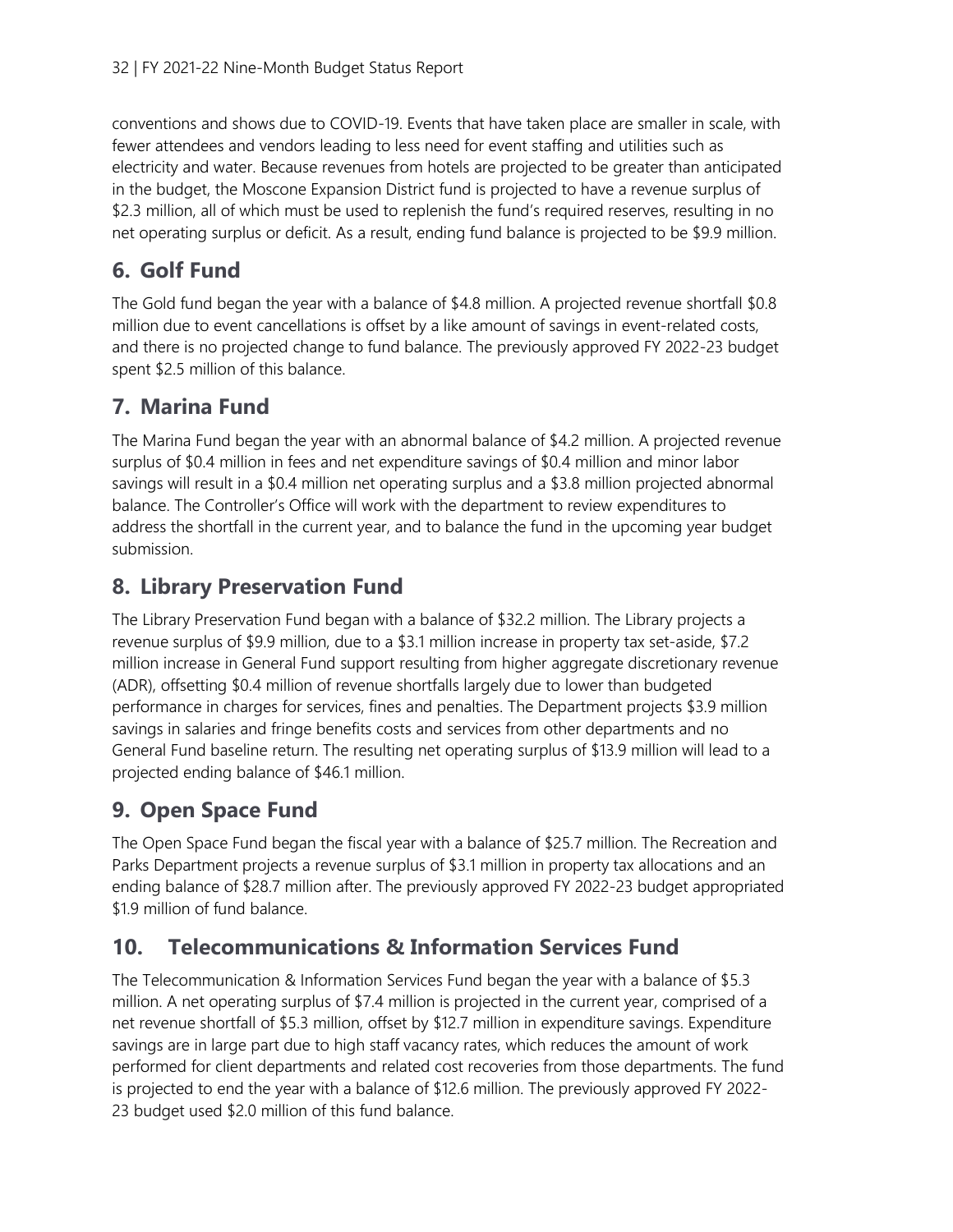#### **11. General Services Agency - Central Shops Fund**

The Central Shops Fund began the fiscal year with \$1.8 million in fund balance. The fund is projected to have a revenue surplus of \$0.9 million from recoveries paid by other departments for higher than budgeted fuel prices. Expenditures are projected to be over budget by \$0.8 million also as a result of higher fuel prices, resulting in a net zero change in fund balance at year end.

#### **12. General Services Agency - Reprographics Fund**

The Reprographics Fund began the fiscal year with a fund balance of \$1.5 million. Revenues are projected to be under budget by \$0.8 million due to lower print volumes and higher postage prices. Expenditure savings of \$0.3 million due to fewer than budgeted printing jobs. The net operating deficit of \$0.5 million will result in an ending balance of \$0.9 million.

#### **13. War Memorial Fund**

The War Memorial Fund began the fiscal year with \$3.0 million in fund balance. The Department projects a \$0.6 million revenue surplus and \$1.1 million of expenditure savings largely related to salaries and fringe benefit costs, resulting in an ending balance of \$4.6 million.

#### **14. Election Campaign Fund**

There are no projected changes to the Election Campaign Fund's beginning balance of \$4.2 million. The previously approved FY 2022-23 budget appropriated \$0.4 million of fund balance.

#### **15. Gas Tax Fund**

The Gas Tax Fund began the fiscal year with \$2.7 million in fund balance. The Public Works Department projects no change in the balance given \$1.6 million in expenditure savings mainly in salary, fringe benefit, and overhead, which are offset by a \$1.6 million shortfall in state subvention revenue due to pandemic-induced reductions in gasoline tax revenue. The previously approved FY 2022-23 budget appropriated \$2.4 million of this balance.

#### **16. Neighborhood Beautification Fund**

The Neighborhood Beautification Fund began the fiscal year with an abnormal balance of \$0.2 million, which is not projected to change.

#### **17. Traffic Congestion Mitigation Fund (Transportation Network Companies Tax)**

The Traffic Congestion Mitigation Fund began the fiscal year with a minor negative fund balance. All prior year collections have been allocated to the San Francisco Municipal Transportation Agency (MTA) and the San Francisco County Transportation Authority (CTA). Transportation Network Company (TNC) tax revenues in the current year are projected to be \$3.8 million above budget of due to relaxation of COVID pandemic protocols and increased mobility and activity. The additional \$3.8 million will be distributed equally to the MTA and the CTA and the fund is projected to end the fiscal year with a zero balance.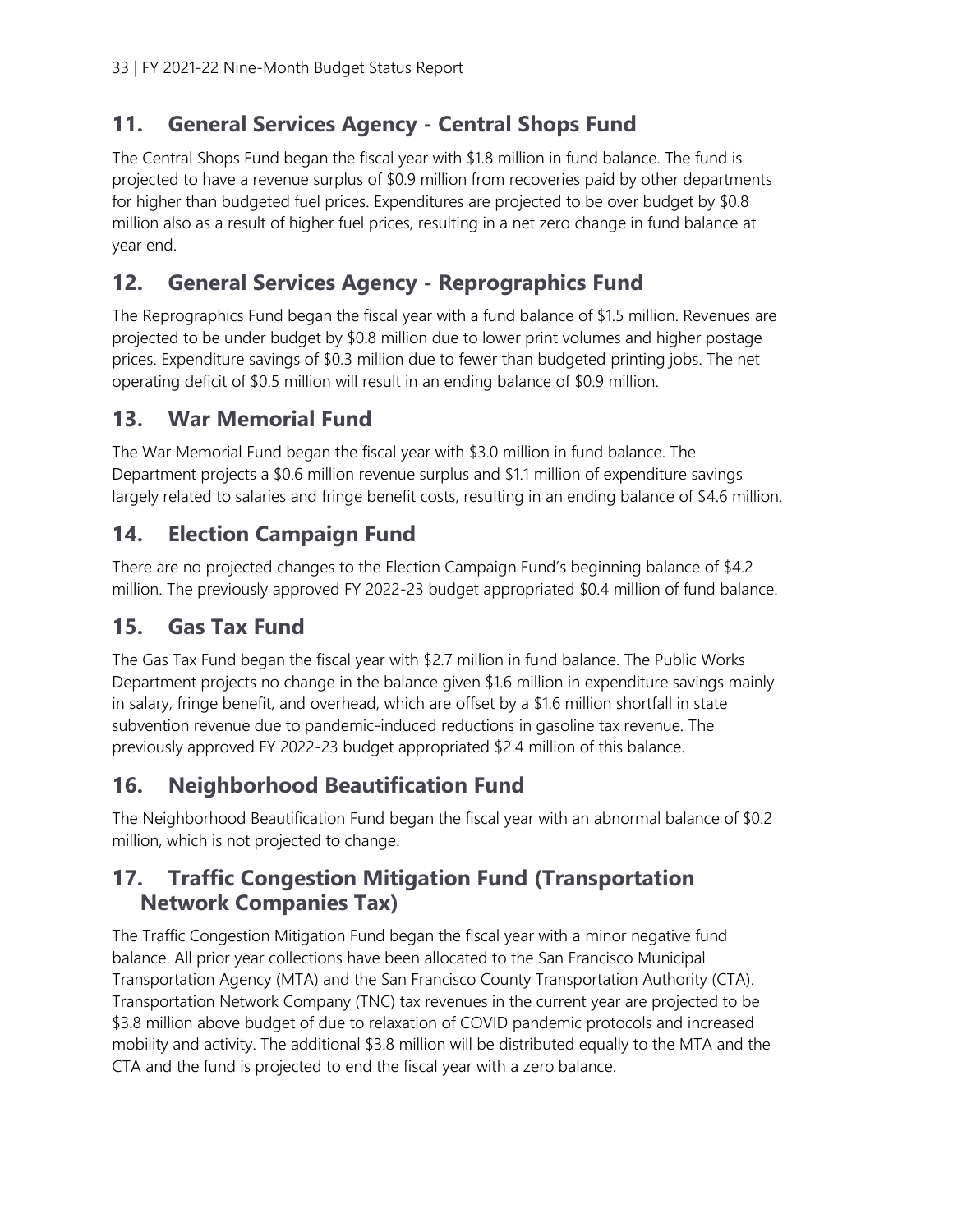San Francisco Business and Tax Regulations Code Article 32, section 3208(d) requires the Controller to report on revenues and expenditures in the Traffic Congestion Mitigation Fund. Revenues collected totaled \$5.3 million in FY 2019-20 and \$6.2 million in FY 2020-21. The CTA has allocated TNC funds on Vision Zero Quick-Build Programs, implementing pedestrian and bicycle safety projects along Vision Zero High Injury locations. These projects include traffic control modifications such as paint, signs, and parking/loading changes. The MTA has allocated TNC funds towards transit operating expenses.

#### **18. Culture and Recreation Hotel Tax Fund**

Due to better performance than budgeted in hotel tax revenue as described in Appendix 1 of this report, the Culture and Recreation Hotel Tax Fund is expected to have a revenue surplus of \$5.4 million, resulting in a fund balance of \$5.4 million.

San Francisco Business and Tax Regulations Code section 515.01 (d) requires the Controller to report on revenues and expenditures in the Hotel Room Tax Fund. In FY 2020-21, \$23.0 million was transferred to the Culture and Recreation Hotel Tax Fund to support programs in Grants for the Arts, Arts Impact Endowment, Cultural Centers, Cultural Equity Endowment, and Cultural Districts as shown in the table below. Of the \$23.0 million, \$4.5 million was transferred from Hotel Tax revenue collections and \$18.5 million was transferred as backfill from the General Fund to offset the revenue shortfall due to COVID-19.

| Hotel Room Tax for Arts (FY2020-21) | Revenue | Expenditures |
|-------------------------------------|---------|--------------|
| Grants for the Arts                 | 13.5    | $155 *$      |
| Arts Impact Endowment               | 1.3     | 3.0          |
| <b>Cultural Centers</b>             | 13      | 34           |
| Cultural Equity Endowment           | 5.2     | 5.2          |
| <b>Cultural Districts</b>           | 17      | 1.8          |
| Total                               | 23 O    | 28 9         |

\* Programs are funded by multiple funding sources, including hotel room tax from Prop E. Expenditures on this table reflect FY 2020-21 spending regardless of funding source.

| <b>Revenue Summary</b>    |       | Hotel Room Tax | <b>Backfill</b> |
|---------------------------|-------|----------------|-----------------|
| Grants for the Arts       |       | 20             | 11.6            |
| Arts Impact Endowment     |       | 0.5            | 0.8             |
| Cultural Centers          |       | 07             | 06              |
| Cultural Equity Endowment |       | 0.8            | 44              |
| Cultural Districts        |       | 06             | 1.1             |
|                           | Total | 4 5            | 18 5            |

Grant for the Arts (GFTA) spent \$15.5 million on grant-making operations, including 249 general operating support for Grants for the Arts related public programs, including parades and festivals. The Arts Impact Endowment awarded \$1.9 million for programs such as Re-Opening Safely, Arts Hub, Guaranteed Income, and the SanKofa Initiative. An additional \$1.0 million was distributed to the City Administrator to support grants with various arts organizations. In Cultural Centers, the Art Commission disbursed \$2.4 million for operating grants, \$0.7 million for construction work on the Mission Cultural Center for Latino Arts, and \$0.1 million for facilities Hotel Room Tax for Arts (FY2020-21) Revenue Expenditures<br>
Grants for the Arts<br>
Arts Impact Endowment<br>
13.3 3.0<br>
Cultural Centers<br>
13.3 3.4<br>
Cultural Centers<br>
13.3 3.4<br>
Cultural Districts<br>
17.1.8<br>
17.1.1.8<br>
17.1.1.8<br>
17.1.1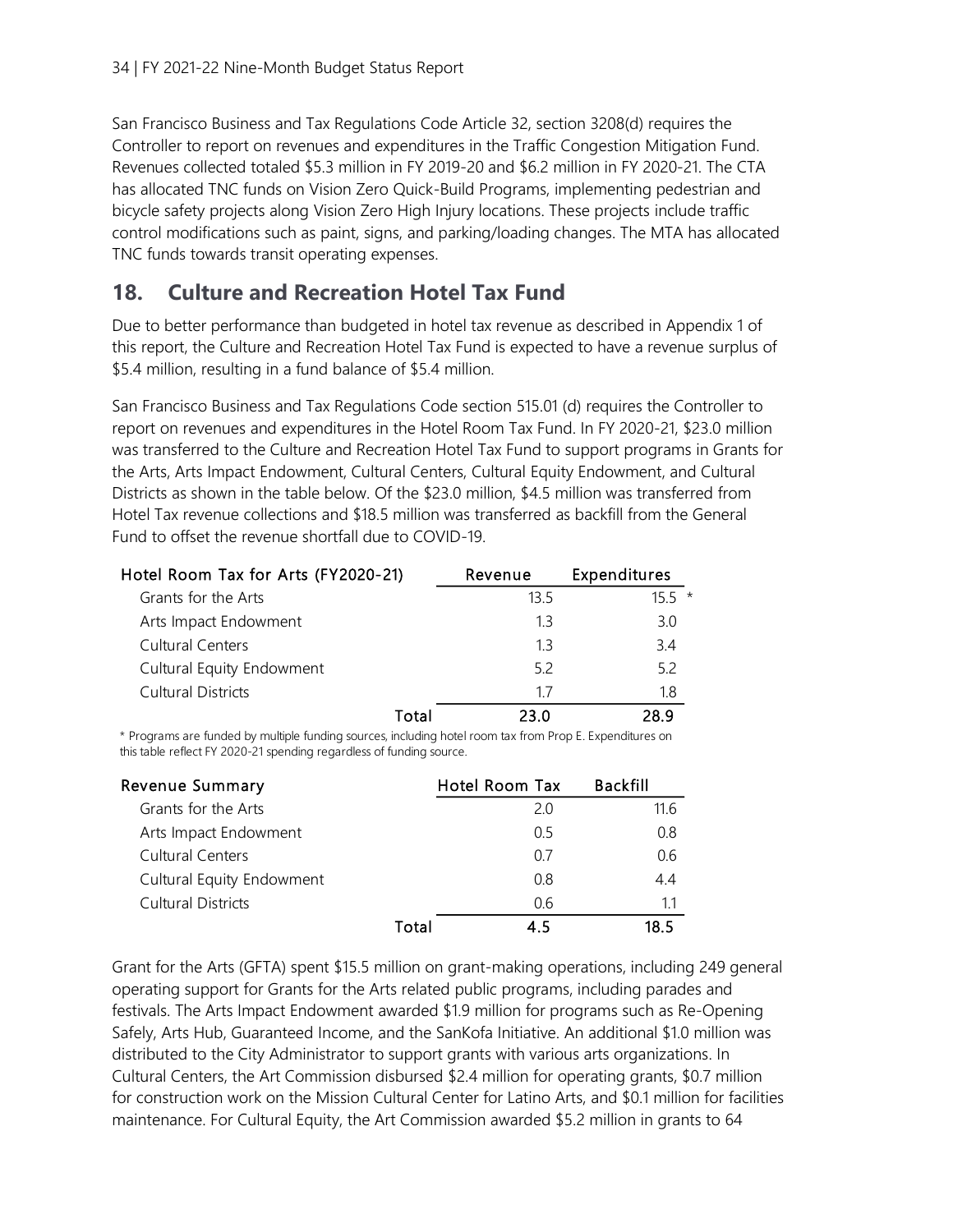individual artists and 34 arts organizations based in San Francisco as part of the FY 2020-21 grant cycle.

Eight of the established Cultural Districts receive \$0.2 million per year for operations and activities. A ninth Cultural District was approved by the Board of Supervisors and is expected to receive funding in the Spring of 2022. In response to emerging needs compounded by the pandemic, each Cultural District applied for and was awarded \$265,000 additional one-time "Community Building and Impact" funding to support COVID-related response, resilience, and stabilization activities aligned with the City's Economic Recovery Task Force policy strategies. In FY 2020-21, Cultural District expenditures were \$1.8 million. The funds were used to hire staff, begin coordinating neighborhood-based activities, establish and maintain their community based advisory boards, support local businesses, engage artists, and begin writing their strategic planning reports entitled the Cultural Heritage, Housing and Economic Stabilization Strategy (CHHESS) Reports.

#### **19. Children and Families Commission**

The Children and Families Commission fund began with a balance of \$11.1 million. The department projects a \$3.3 million shortfall in recoveries from services provided to other departments. Revenue shortfalls are partially offset by \$1.3 million in expenditure savings, comprised of \$0.5 million savings in labor cost, \$0.3 million savings in grants to community based organizations, \$0.2 million savings in non-personnel cost savings, \$0.2 million in savings from services from other departments, and \$0.1 million savings in other cost, resulting in an overall net operating shortfall of \$2.0 million and a \$9.1 million ending balance. The previously approved FY 2022-23 budget appropriated \$2.3 million of this balance.

#### **20. Public Works – Street Tree Maintenance Fund**

The Street Tree Maintenance Fund began the fiscal year with a fund balance of \$2.1 million. The Department projects a net operating surplus of \$2.1 million due to a \$1.6 million surplus of baseline revenue from the General Fund and expenditure savings of \$0.5 million mainly from capital outlay and personnel costs. The baseline revenue surplus reflects projected increases in General Fund Aggregate Discretionary Revenue (ADR), which increases the General Fund transfer to this fund. The department projects an ending balance of \$4.2 million. The previously approved FY 2022-23 budget used \$2.3 million of fund balance.

### **21. Public Works – Overhead Fund**

The Overhead Fund began the fiscal year with a fund balance of \$11.2 million. The Department projects no change in the balance given an expenditure surplus of \$5.2 million, from personnel and operating cost expenditures for administration, which is offset by an overhead recovery deficit of \$5.2 million. The approved FY 2022-23 budget spent \$4.0 million of fund balance.

### **22. Public Works – Paid Time-Off Fund**

The Paid Time-Off Fund began the fiscal year with a fund balance of \$1.6 million. The Department projects an operating surplus of \$2.2 million, from overhead recoveries below budget by \$0.7 million offset by an expenditure surplus of \$2.9 million in salary and fringe benefits from time off taken by employees, resulting in an ending balance of \$3.8 million. The approved FY 2022-23 budget spent \$0.7 million of fund balance.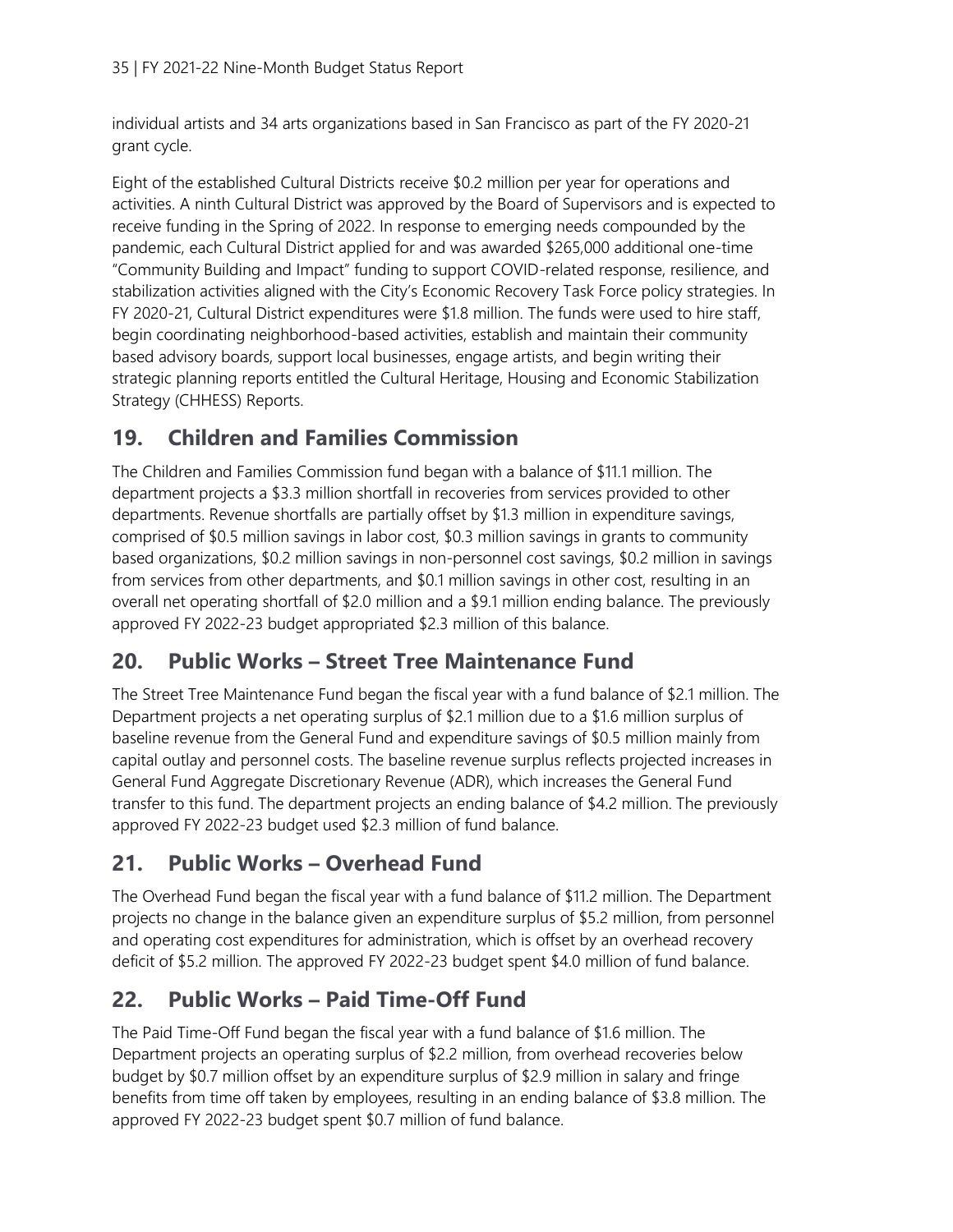#### **23. Our City, Our Home Fund (Homelessness Gross Receipts Tax)**

The Our City, Our Home Fund began the fiscal year with a fund balance of \$3.9 million. A shortfall in homelessness gross receipts tax revenue of \$41.3 million is anticipated. The Department of Public Health and the Department of Homelessness and Supportive Housing have identified current year expenditure savings to offset this projected revenue shortfall.

#### **24. Babies and Families First Fund (Early Care and Education Commercial Rent Tax)**

The Babies and Families First Fund began the fiscal year with a fund balance of \$110.2 million. Commercial rent tax is projected to be \$11.8 million below budget, resulting in an ending balance of \$98.4 million.

San Francisco Business and Tax Regulations Code Article 21, section 2112(i) requires the Controller to report on revenues and expenditures in the Babies and Families First Fund.

During FY 2019-20, commercial tax revenue was not available due to on-going litigation, and the General Fund advanced the funding to support the Early Learning Scholarships program. Following the decision of the Court of Appeal validating the tax, the original FY 2020-21 budget appropriated commercial rent tax revenue collected during FY 2019-20 and projected to be collected during FY 2020-21.

Revenues realized in FY 2020-21 totaled \$490.3 million in commercial rent tax and \$3.9 million in interest. FY 2019-20 spending of General Fund advances and FY 2020-21 spending of tax proceeds are detailed in the tables below.

|                                              | FY 2019-2020                                                                                             |                          |            |                       |
|----------------------------------------------|----------------------------------------------------------------------------------------------------------|--------------------------|------------|-----------------------|
|                                              |                                                                                                          |                          |            |                       |
| Project or Program                           | Description of Project or Program                                                                        | <b>Programmed Budget</b> |            | <b>FY Expenditure</b> |
| <b>CBO Services</b>                          |                                                                                                          |                          |            |                       |
| Early Learning Scholarships (Wu Yee          |                                                                                                          | \$<br>$3,000,000$ \$     |            | 3,000,000             |
| and Children's Council)                      | Early Learning Scholarship (ELS) vouchers are provided to high quality                                   |                          |            |                       |
|                                              | preschool programs securing spots for children of low income families.                                   |                          |            |                       |
|                                              | ELS funds qualified programs at (1) the fully funded QRIS Tier 3 cost or (2)                             |                          |            |                       |
|                                              | as an enhancement to a state or federally funded subsidized child, to                                    |                          |            |                       |
|                                              | reimburse at ORIS Tier 3, \$3 Million allocated for FY20 ELS Vouchers and                                |                          |            |                       |
|                                              | distributed equally by Wu Yee and Children's Council.                                                    |                          |            |                       |
| CARES 2.0 (Children's Council)               | Compensation and Retention Early Educators Stipend (CARES) is a three                                    | \$<br>7,500,000          | $\sqrt{2}$ | 5,516,000             |
|                                              | year, \$30 Million workforce compensation initiative providing direct                                    |                          |            |                       |
|                                              | stipends to teachers and preschool staff employed at licensed family                                     |                          |            |                       |
|                                              | childcare or center-based programs in San Francisco that are funded by                                   |                          |            |                       |
|                                              | the Early Learning Scholarship (ELS) or Preschool for All (PFA) initiatives.                             |                          |            |                       |
|                                              |                                                                                                          |                          |            |                       |
| Subtotal - CBO Services                      |                                                                                                          | \$<br>10,500,000         | \$         | 8,516,000             |
| Low Income Investment Fund (LIIF)            |                                                                                                          |                          |            |                       |
| Low Income Investment Fund (LIIF)            | The purpose of the grant is to provide both technical assistance and                                     | \$                       | \$         |                       |
|                                              | affordable capital to child care providers in order to retain and increase                               |                          |            |                       |
|                                              | the quantity and enhance the quality of licensed child care available to                                 |                          |            |                       |
|                                              | families and children. This is accomplished through the administration of                                |                          |            |                       |
|                                              | the Child Care Facilities Fund.                                                                          |                          |            |                       |
|                                              | First 5 Workorder - Family Resource Administration of two Family Resource Center (FRC) grant programs on | \$<br>$250,000$ \$       |            | 175,435               |
| Center (FRC) Renovation & Repair             | behalf of First 5: the FRC Renovation and Repair Grant Program, for the                                  |                          |            |                       |
| Grant and FRC Health & Safety                | renovation or repair of existing FRC facilities, and the FRC Health and                                  |                          |            |                       |
| Grant                                        | Safety Grant Program, for the health and safety of existing FRC facilities,                              |                          |            |                       |
|                                              | in order to help city contractors meet applicable health and safety                                      |                          |            |                       |
|                                              | standards.                                                                                               |                          |            |                       |
| Subtotal - Low Income Investment Fund (LIIF) |                                                                                                          | \$<br>250,000            | \$         | 175,435               |
|                                              |                                                                                                          | 10,750,000               |            |                       |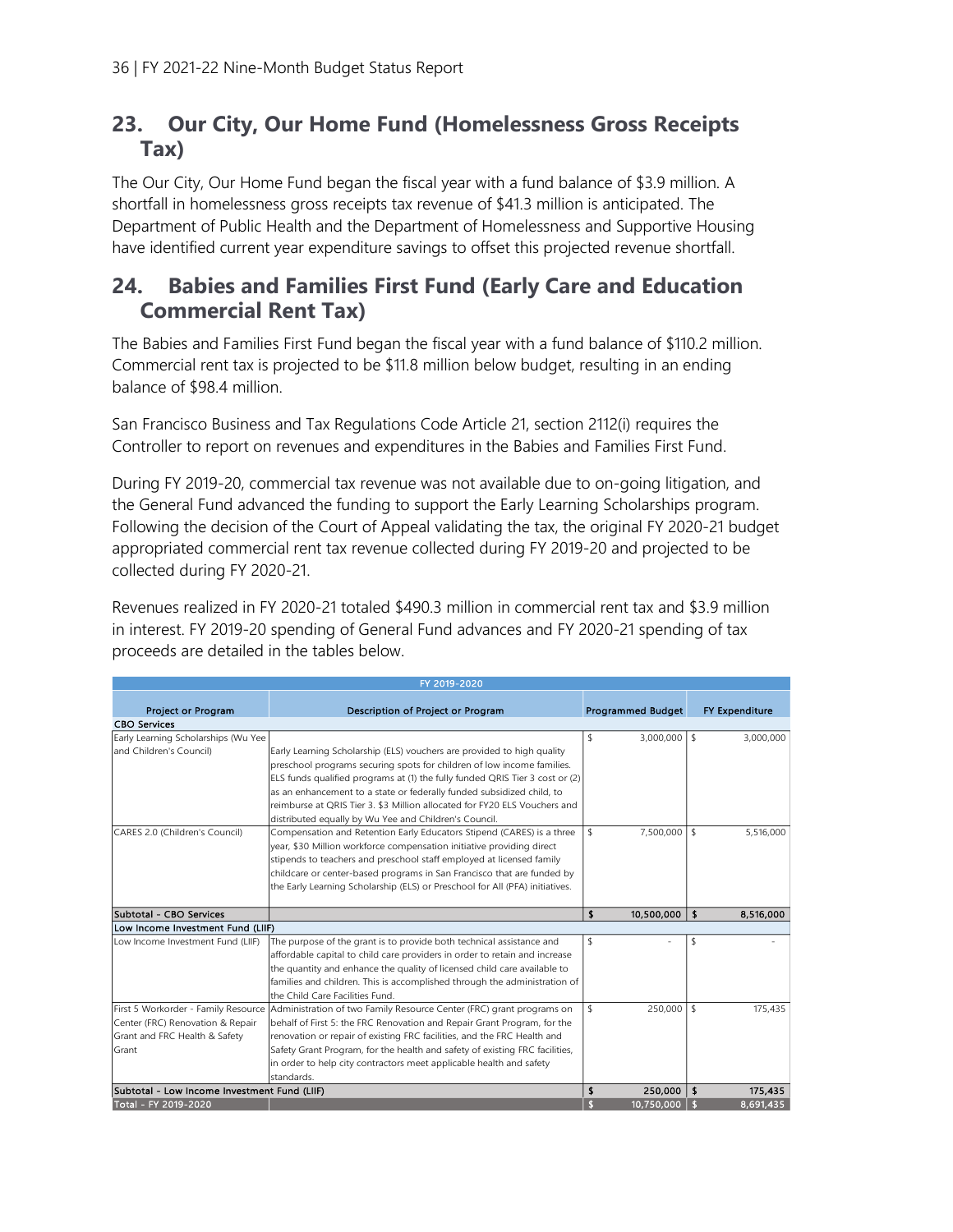#### 37 | FY 2021-22 Nine-Month Budget Status Report

|                                              | FY 2020-2021                                                                                               |                        |            |              |            |
|----------------------------------------------|------------------------------------------------------------------------------------------------------------|------------------------|------------|--------------|------------|
| <b>CBO Services</b>                          |                                                                                                            |                        |            |              |            |
|                                              | Early Learning Scholarships (Wu Yee Early Learning Scholarship (ELS) vouchers are provided to high quality | \$                     | 3,000,000  | \$           | 3,000,000  |
| and Children's Council)                      | preschool programs securing spots for children of low income families.                                     |                        |            |              |            |
|                                              | ELS funds qualified programs at (1) the fully funded QRIS Tier 3 cost or (2)                               |                        |            |              |            |
|                                              | as an enhancement to a state or federally funded subsidized child, to                                      |                        |            |              |            |
|                                              | reimburse at QRIS Tier 3. \$3 Million allocated for FY21 ELS Vouchers and                                  |                        |            |              |            |
|                                              | distributed equally by Wu Yee and Children's Council.                                                      |                        |            |              |            |
| CARES 2.0 (Children's Council)               | Compensation and Retention Early Educators Stipend (CARES) is a three                                      | \$                     | 15,384,000 | \$           | 15,000,000 |
|                                              | year, \$30 Million workforce compensation initiative providing direct                                      |                        |            |              |            |
|                                              | stipends to teachers and preschool staff employed at licensed family                                       |                        |            |              |            |
|                                              | childcare or center-based programs in San Francisco that are funded by                                     |                        |            |              |            |
|                                              | the Early Learning Scholarship (ELS) or Preschool for All (PFA) initiatives.                               |                        |            |              |            |
|                                              |                                                                                                            |                        |            |              |            |
| <b>Economic Recovery Grants</b>              | Funding to support ELS programs impacted by the pandemic.                                                  | \$                     | 2,891,937  | \$           | 2,891,937  |
| (Children's Council)                         |                                                                                                            |                        |            |              |            |
| Subtotal - CBO Services                      |                                                                                                            | \$                     | 21,275,937 | \$           | 20,891,937 |
| Low Income Investment Fund (LIIF)            |                                                                                                            |                        |            |              |            |
| Early Education Economic Recovery            | Financial support program providing access to no-risk, zero-interest                                       | \$                     | 10,000,000 | \$           | 4,090,000  |
| Loans                                        | loans up to \$50,000 to ECE centers and FCC educators in San Francisco                                     |                        |            |              |            |
|                                              | (both ELS/PFA participants and non-City funded programs); specifically                                     |                        |            |              |            |
|                                              | for those negatively impacted by COVID-19.                                                                 |                        |            |              |            |
| Low Income Investment Fund (LIIF)            | The purpose of the grant is to provide both technical assistance and                                       | \$                     | 6,000,000  | \$           | 3,607,964  |
|                                              | affordable capital to child care providers in order to retain and increase                                 |                        |            |              |            |
|                                              | the quantity and enhance the quality of licensed child care available to                                   |                        |            |              |            |
|                                              | families and children. This is accomplished through the administration of                                  |                        |            |              |            |
|                                              | the Child Care Facilities Fund.                                                                            |                        |            |              |            |
| Family Resource Center (FRC)                 | Administration of two Family Resource Center (FRC) grant programs on                                       | \$                     | 750,000    | \$           | 724,565    |
|                                              | Renovation & Repair Grant and FRC behalf of First 5: the FRC Renovation and Repair Grant Program, for the  |                        |            |              |            |
| Health & Safety Grant                        | renovation or repair of existing FRC facilities, and the FRC Health and                                    |                        |            |              |            |
|                                              | Safety Grant Program, for the health and safety of existing FRC facilities,                                |                        |            |              |            |
|                                              | in order to help city contractors meet applicable health and safety                                        |                        |            |              |            |
|                                              | standards.                                                                                                 |                        |            |              |            |
| Subtotal - Low Income Investment Fund (LIIF) |                                                                                                            | \$                     | 16,750,000 | \$           | 8,422,529  |
| <b>Administration &amp; Other</b>            |                                                                                                            |                        |            |              |            |
| First 5 Workorder                            | First 5 San Francisco will work with CBO(s) to build child and provider                                    | \$                     | 150,000    | \$           | 150,000    |
|                                              | libraries for young children. There is an emphasis on procuring                                            |                        |            |              |            |
|                                              | multicultural and linguistically appropriate books especially for FCCs.                                    |                        |            |              |            |
| OECE Staff                                   | Funding to expand OECE department FTEs in support of overseeing                                            | \$                     | 539,600    | \$           |            |
|                                              | Prop C funds.                                                                                              |                        |            |              |            |
| Other CBO Services                           | Program supports                                                                                           | \$                     | 660,173    | \$           | 660,173    |
| Subtotal - Administration & Other            |                                                                                                            | $\boldsymbol{\hat{s}}$ | 1,349,773  | \$           | 810,173    |
| Total - FY 2020-2021                         |                                                                                                            | <b>S</b>               | 39,375,710 | $\mathbf{s}$ | 30,124,639 |

#### **25. Real Estate Fund**

The Real Estate Fund began the fiscal year with \$6.7 million in fund balance. A shortfall of \$4.7 million in recoveries of leases, facilities maintenance, services, and other property rental revenues will be offset by \$12.3 million in expenditure savings due to COVID impacts on service demands and operating costs such as utilities and occupancy reductions. This results in ending balance of \$14.3 million.

#### **26. Museum Admissions Fund**

The Museum Admissions fund began the year with a negative balance of \$0.5 million. Both the Asian Art Museum and the Fine Arts Museums have budgeted revenue and expenditures in this fund. At the Asian Art Museum, a projected revenue shortfall of \$0.4 million from is offset by expenditure savings of \$0.4 million, resulting in no net change. At the Fine Arts Museums, a projected revenue surplus of \$0.2 million due to stronger than expected ticket sales is offset by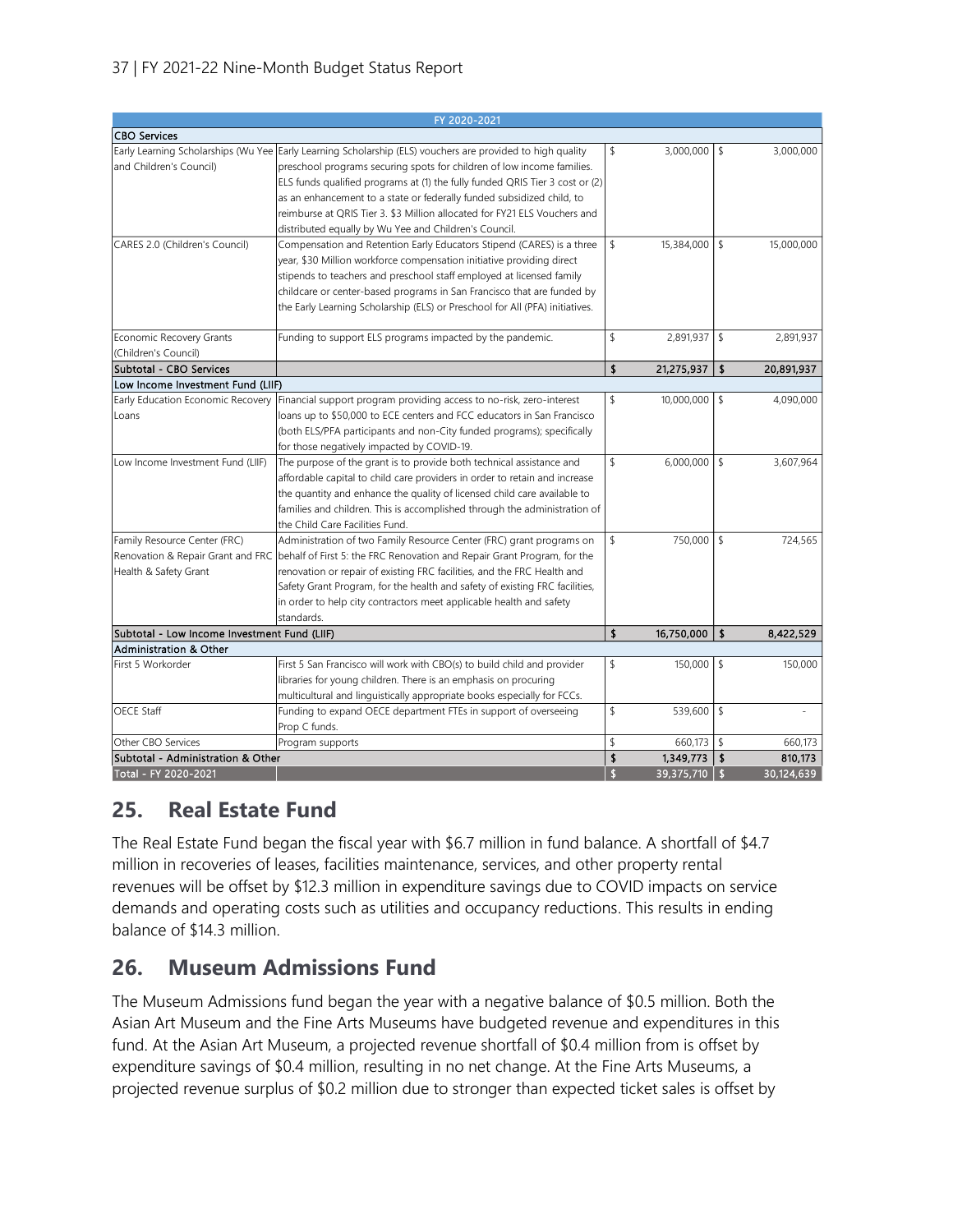a projected expenditure shortfall of \$0.2 million. As a result, there is no net operating surplus or shortfall, and the fund is projected to continue to have a negative \$0.5 million balance.

## SELECT ENTERPRISE FUNDS

#### **27. Airport Operating Fund**

The Airport began the fiscal year with \$298.0 million in available fund balance. The department projects a net operating surplus of \$57.2 million comprised of a projected revenue deficit of \$11.3 million and expenditure savings of \$68.5 million.

The department's revenue shortfall is due to a net \$117.76 million lower than budgeted need for transfers-in to the Airport's operating fund from deferred aviation revenues, Passenger Facility Charge (PFC) revenues, and fund balance. Mostly offsetting these shortfalls, the department projects revenue surpluses in rents and concessions of \$68.3 million due to stronger parking, groundside, food and beverage, retail, automobile rentals, and other concession sales as a result of increased passengers, visitor spending, taxi and TNC trips, and parking activity. The department projects to have a surplus of \$43.4 million in aviation revenues due to higher landing fees offset by lower terminal rental revenues as a result of improving levels of passengers and cargo. The department projects an additional \$41.6 million in other revenues from greater Airtrain activity, sales of electricity and water, fees, licenses, and permits. Earned interest revenue is estimated to be \$2.6 million above budget due to better than projected market conditions. Recoveries from services provided to other departments are projected to be \$0.8 million greater than budget.

The department's net expenditure savings are driven by a projected \$37.3 million in labor savings due to higher vacancies and a hiring freeze. The department also projects savings of \$10.6 million in non-personnel costs as a result of delays in invoice processing and initialization of contracts. Materials and supplies are projected to have savings of \$6.7 million due to delays in setting up purchase orders, primarily in Airport Facilities. Capital outlay is estimated to have a savings of \$4.3 million due to delivery and manufacturing delays. Transfers-out of the operating fund are projected to be \$7.7 million over budget due to higher Annual Service Payments to the General Fund, a positive result of stronger concession revenues.

The department is projected to end the fiscal year with a balance of \$355.2 million, of which \$62.0 million has been appropriated in the previously approved FY 2022-23 budget.

#### **28. Municipal Transportation Agency (MTA) Operating Funds**

The MTA began the fiscal year with \$150.7 million in available fund balance. The department projects a net operating surplus of \$45.7 million comprised of a projected revenue deficit of \$56.3 million offset by expenditure savings of \$102.0 million.

The projected \$56.3 million revenue deficit is driven by lower than expected revenues from transit fares and parking and transit fees and fines. These deficits are due to various effects of the COVID-19 pandemic, including reduced transit ridership and reduced parking meter revenue. Partially offsetting these losses are \$194 million of federal relief, as well as \$30 million of growth in General Fund transfers due to projected increases in aggregate discretionary revenue (ADR).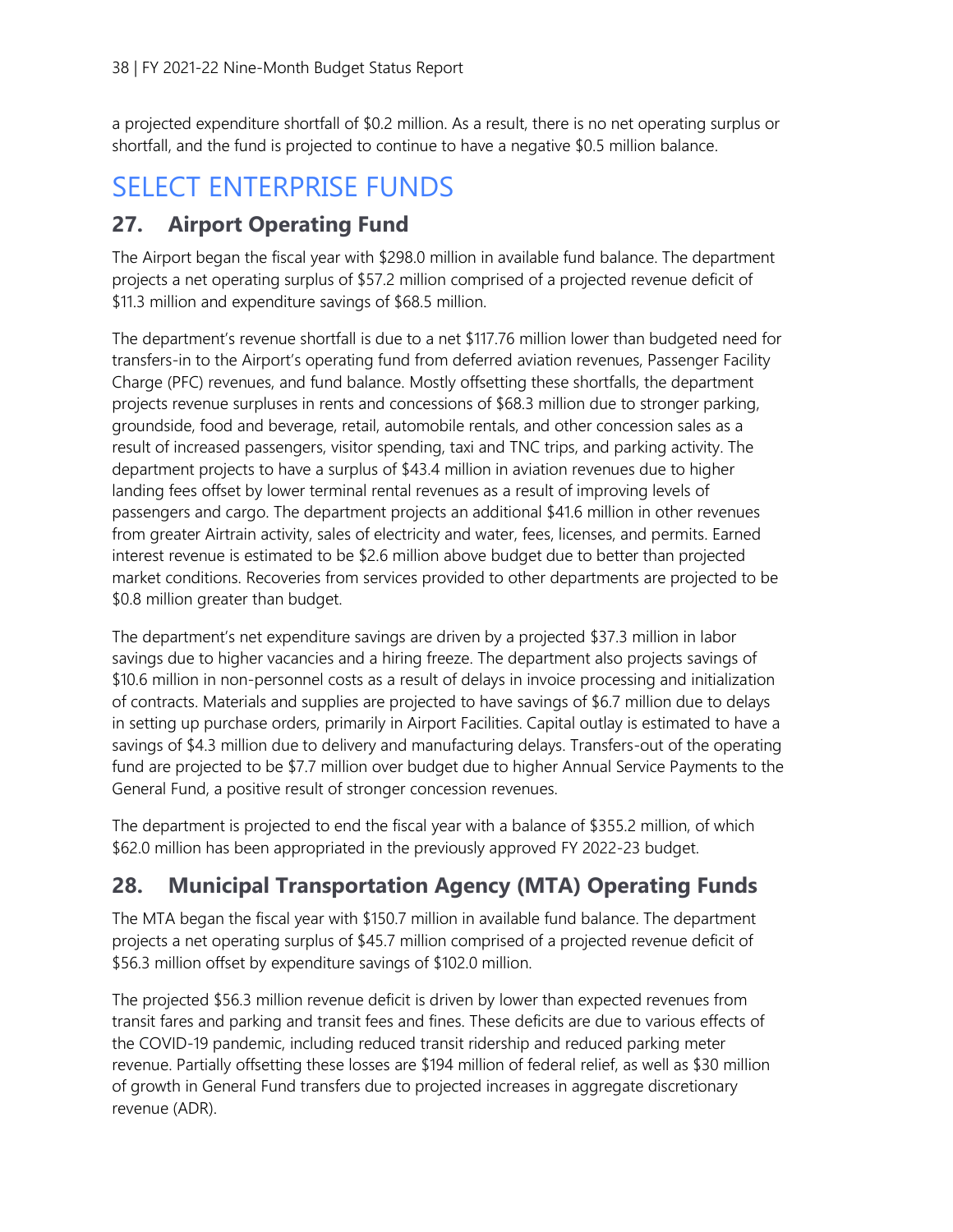The agency also projects \$102.0 million in expenditure savings comprised of \$86.7 million in personnel costs from reduced overtime, unfilled new positions, and slower hiring; \$3.4 million in materials and supplies; \$12.3 million in non-personnel costs; and \$0.4 million in equipment and maintenance due to reduced inventory usage.

SFMTA operating funds are projected to end the fiscal year with a balance of \$196.4 million, of which \$14.4 million has been appropriated in the previously approved FY 2022-23 budget.

#### **29. Port Operating Funds**

The Port began the fiscal year with \$50.6 million in available operating fund balance. The department projects a current year net operating surplus of \$25.6 million, comprised of a revenue surplus of \$21.7 million and net expenditure savings of \$3.9 million.

The \$21.7 million revenue surplus is due to better than budgeted revenues from rents, continuing a trend seen in the prior fiscal year, as well as the earlier than expected return of cruise ships in October 2021. Expenditure savings of \$3.9 million include \$1.2 million in salary and fringe benefit savings due to vacant positions and \$1.7 million in non-personnel costs driven by negotiation of \$0.9 million in reduced office rent expense for Port offices at Pier 1.

Port operating funds are projected to end the fiscal year with a balance of \$76.1 million. The previously approved FY 2022-23 budget appropriated \$9.9 million of fund balance.

#### **Public Utilities Commission**

The Public Utilities Commission (PUC) projects net operating surpluses in the Hetch Hetchy Operating and the Power Funds, and net operating deficits in the Wastewater Operations and Water Enterprise Funds.

#### **30. Public Utilities Commission – Hetch Hetchy Operating Fund**

The Hetch Hetchy Fund began the fiscal year with \$81.8 million in available operating fund balance, net of \$7.1 million used to support the FY 2021-22 budget. The Fund is projected to end the year with a net operating surplus of \$16.9 million. Retail and wholesale electric sales revenue surpluses are projected to be \$8.8 million and \$2.7 million, respectively, due to higher than expected increases to enterprise rates based on average PG&E increases of 7% in January and an additional 10% in March. Recoveries from other city departments for natural gas and steam are projected to be under budget by \$2.9 million due to continued City employee remote work. A \$2.5 million shortfall in interest income is projected due to differences in budgeted and actual rates. Miscellaneous income is projected to be \$3.5 million higher than budget as a result of resumed water purchases by the Lawrence Livermore National Labs.

Expenditure savings of \$7.3 million are projected in the fund. Power purchases and distribution costs are expected to be lower than budget due to unspent funds from the prior year. Natural gas and steam expenditures are projected to be below budget because of continued remote work by City employees.

The Hetch Hetchy Fund is projected to end the fiscal year with a balance of \$98.6 million, of which \$7.7 million has been appropriated in the FY 2022-23 budget.

#### **31. Public Utilities Commission – Wastewater Operations Fund**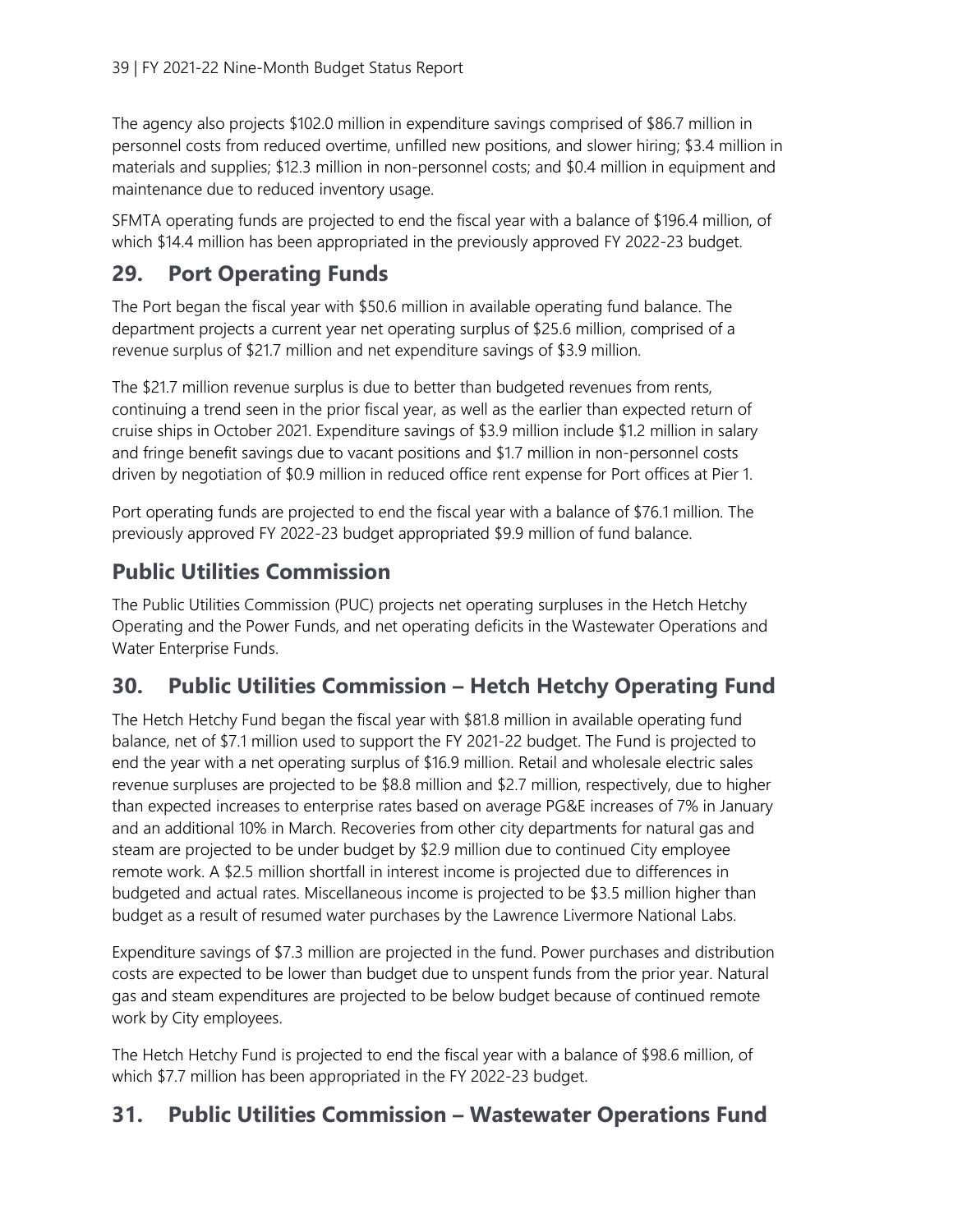The Wastewater Operations Fund began the fiscal year with \$164.5 million in available operating fund balance net of the \$9.6 million used to support the FY 2021-22 budget, and is projected to end the year with a net operating deficit of \$21.8 million. Revenues are projected to be \$30.7 million below budget as a result of a \$30.4 million deficit in sewer service charges due to lower than budgeted retail wastewater billings, assuming a 5% drought surcharge effective April 2022 and \$2.0 million in COVID-19 emergency discounts. Interest income is projected to be lower than budget by \$2.2 million due to higher budgeted interest rates than actual yields. Other revenues are projected to be higher than budget by \$1.8 million, primarily due to increased revenue from permitting fees and non-utility services to other City departments. Expenditure savings of \$8.9 are projected, largely due to \$7.1 million personnel savings from position vacancies, \$0.7 million in non-personnel services due to decreased activity throughout the City and reductions in hauling and disposal of biosolids. Additional savings of \$1.1 million are also reflected in lower overhead costs.

The Fund is projected to end the fiscal year with a balance of \$142.7 million, of which \$13.0 million has been appropriated in the FY 2022-23 budget.

### **32. Public Utilities Commission – Water Operating Fund**

The Water Operations Fund began the fiscal year with \$164.1 million in available operating fund balance net of the \$22.0 million appropriated to support the FY 2021-22 budget. The Fund is projected to end the fiscal year with a net operating deficit of \$28.9 million, comprised of a revenue deficit of \$37.9 million offset by \$9.0 million in expenditure savings. The revenue shortfall is comprised of \$12.3 million in reduced retail water sales and \$24.1 million in reduced wholesale water sales of \$24.1 million, largely due to lower wholesale water sales volume, and also by a \$1.1 million cost of COVID-19 emergency discount programs and \$7.3 million in state COVID-19 utility debt forgiveness program. The department projects a \$1.5 million surplus from excess reserve funds from the fully-refunded 2011 ABCD water bonds. Interest income is projected to be lower than budget by \$1.6 million due to lower than budgeted actual interest rates. Expenditure savings of \$9.0 million include \$5.4 million in personnel savings from position vacancies, \$1.5 million in overhead savings, non-personnel savings of \$0.5 million, and city grant program savings of \$1.5 million due to historical usage as well as lower spending associated with customer rebate and incentive programs, respectively.

The Fund is projected to end the fiscal year with a balance of \$135.3 million, of which \$27.1 million has been appropriated in the FY 2022-23 budget.

### **33. Public Utilities Commission – Clean Power Fund**

The Clean Power Fund began the fiscal year with a balance of \$41.5 million, and is projected to end the fiscal year with a net operating surplus of \$4.6 million. The Fund is projected to have a revenue deficit of \$0.4 million, primarily due to lower electric sales than budgeted in the beginning of the fiscal year and COVID relief programs, and \$0.8 million less interest revenue than budgeted. Expenditure savings of \$4.9 million include personnel savings of \$3.0 million due to position vacancies and \$1.4 million in lower spending for non-personnel services due to lower than budgeted contract work.

The Fund is projected to end the fiscal year with a balance of \$46.1 million, of which \$2.5 million has been appropriated in the FY 2022-23 budget.